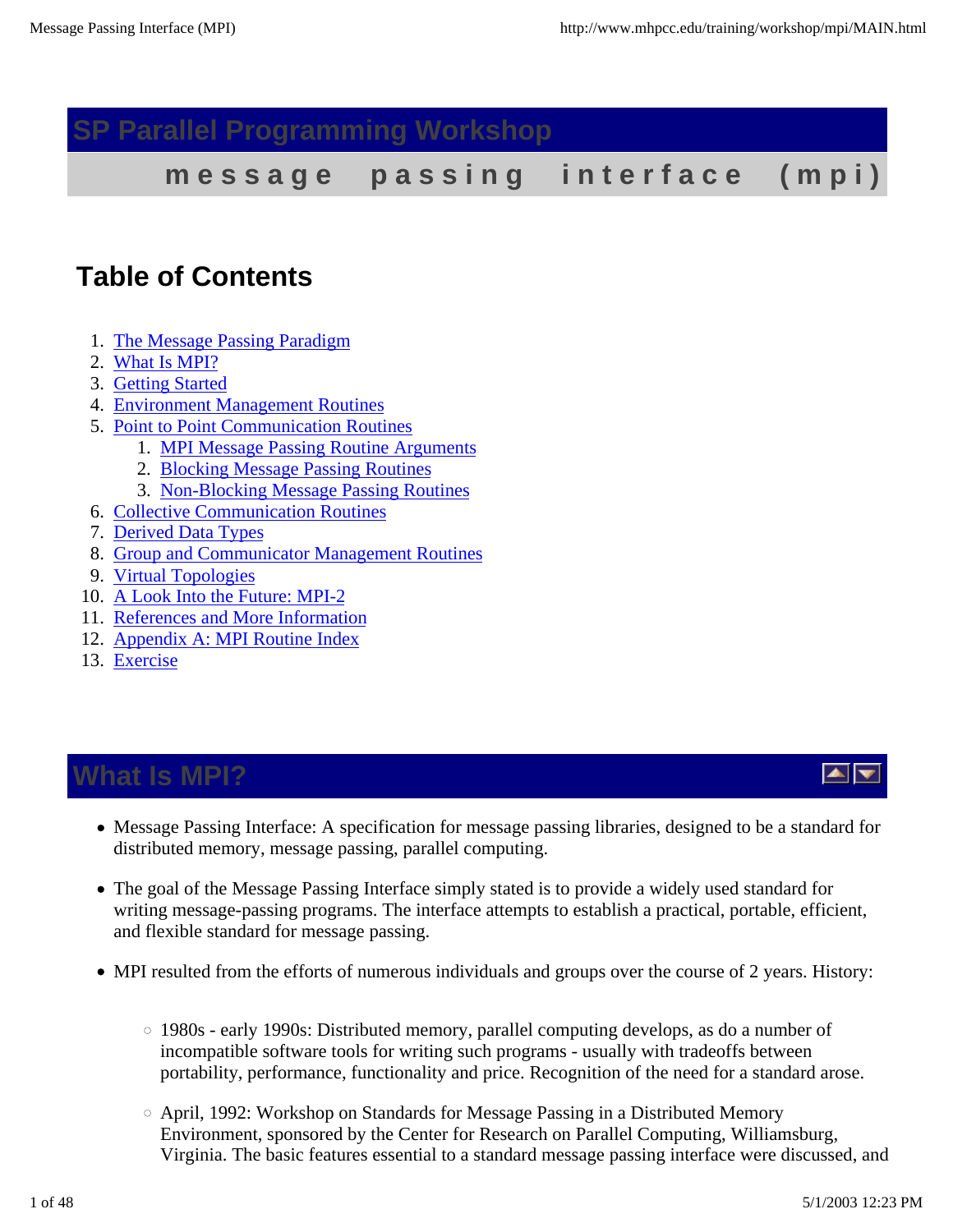a working group established to continue the standardization process. Preliminary draft proposal developed subsequently.

- November 1992: Working group meets in Minneapolis. MPI draft proposal (MPI1) from ORNL presented. Group adopts procedures and organization to form the MPI Forum. MPIF eventually comprised of about 175 individuals from 40 organizations including parallel computer vendors, software writers, academia and application scientists.
- $\circ$  November 1993: Supercomputing 93 conference draft MPI standard presented.
- $\circ$  Final version of draft released in May, 1994 available on the WWW at: http://www.mcs.anl.gov/Projects/mpi/standard.html
- Reasons for using MPI:
	- Standardization MPI is the only message passing library which can be considered a standard. It is supported on virtually all HPC platforms.
	- Portability there is no need to modify your source code when you port your application to a different platform which supports MPI.
	- $\circ$  Performance vendor implementations should be able to exploit native hardware features to optimize performance.
	- Functionality (over 115 routines)
	- Availability a variety of implementations are available, both vendor and public domain.
- Target platform is a distributed memory system including massively parallel machines, SMP clusters, workstation clusters and heterogenous networks.
- All parallelism is explicit: the programmer is responsible for correctly identifying parallelism and implementing the resulting algorithm using MPI constructs.
- The number of tasks dedicated to run a parallel program is static. New tasks can not be dynamically spawned during run time. (MPI-2 is attempting to address this issue).
- Able to be used with C and Fortran programs. C++ and Fortran 90 language bindings are being addressed by MPI-2.

### **The Message Passing Paradigm**

*Note: This section can be skipped if the reader is already familiar with message passing concepts.*

#### **Distributed Memory**

Every processor has its own local memory which can be accessed directly only by its own CPU. Transfer of data from one processor to another is performed over a network. Differs from shared memory systems which permit multiple processors to directly access the same memory resource via a

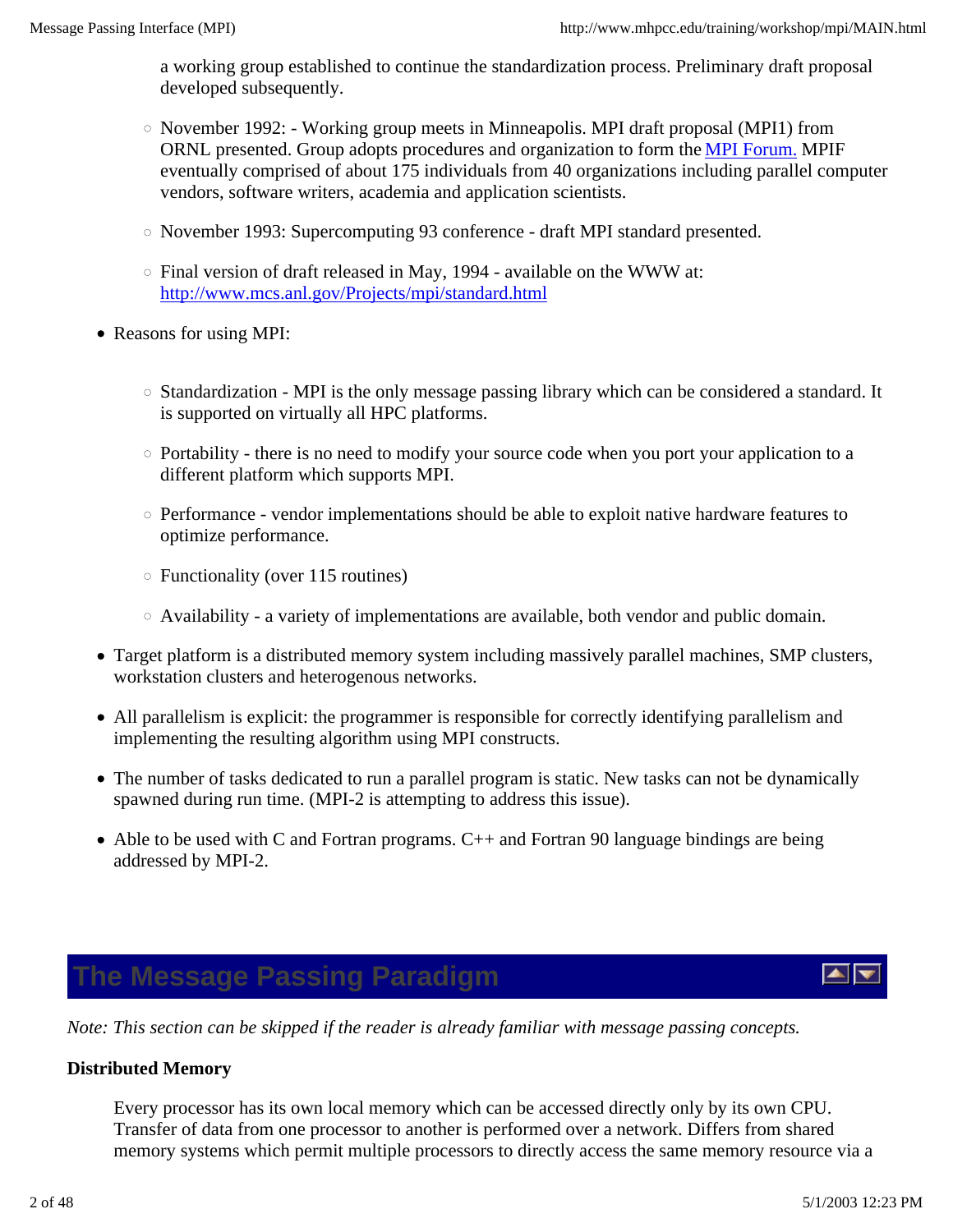memory bus.



#### **Message Passing**

The method by which data from one processor's memory is copied to the memory of another processor. In distributed memory systems, data is generally sent as packets of information over a network from one processor to another. A message may consist of one or more packets, and usually includes routing and/or other control information.

#### **Process**

A process is a set of executable instructions (program) which runs on a processor. One or more processes may execute on a processor. In a message passing system, all processes communicate with each other by sending messages - even if they are running on the same processor. For reasons of efficiency, however, message passing systems generally associate only one process per processor.

#### **Message Passing Library**

Usually refers to a collection of routines which are imbedded in application code to accomplish send, receive and other message passing operations.

#### **Send / Receive**

Message passing involves the transfer of data from one process (send) to another process (receive). Requires the cooperation of both the sending and receiving process. Send operations usually require the sending process to specify the data's location, size, type and the destination. Receive operations should match a corresponding send operation.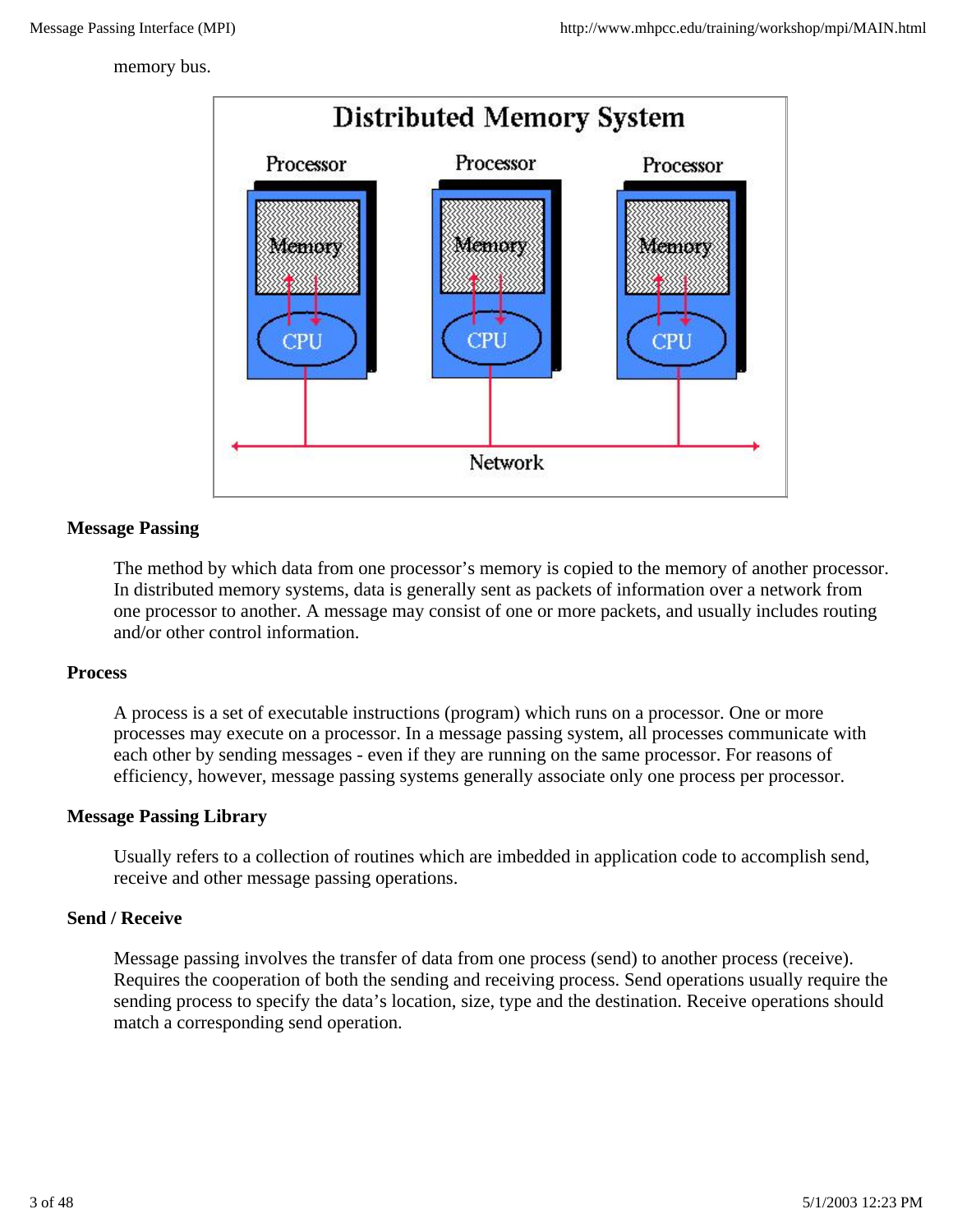

#### **Synchronous / Asynchronous**

A synchronous send operation will complete only after acknowledgement that the message was safely received by the receiving process. Asynchronous send operations may "complete" even though the receiving process has not actually received the message.

#### **Application Buffer**

The address space that holds the data which is to be sent or received. For example, your program uses a variable called, "inmsg". The application buffer for inmsg is the program memory location where the value of inmsg resides.

#### **System Buffer**

System space for storing messages. Depending upon the type of send/ receive operation, data in the application buffer may be required to be copied to/from system buffer space. Allows communication to be asynchronous.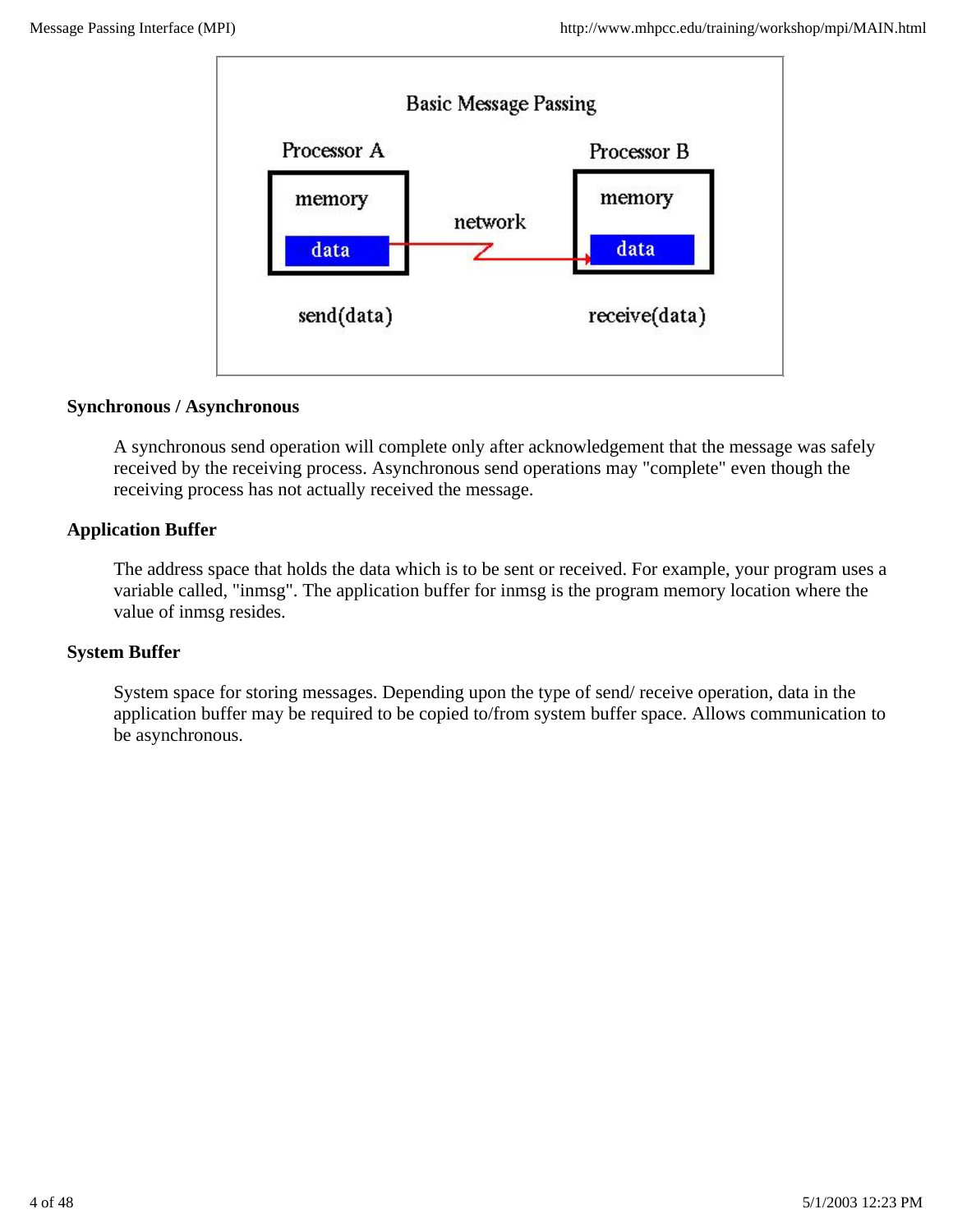

#### **Blocking Communication**

A communication routine is blocking if the completion of the call is dependent on certain "events". For sends, the data must be successfully sent or safely copied to system buffer space so that the application buffer that contained the data is available for reuse. For receives, the data must be safely stored in the receive buffer so that it is ready for use.

#### **Non-blocking Communication**

A communication routine is non-blocking if the call returns without waiting for any communications events to complete (such as copying of message from user memory to system memory or arrival of message).

It is not safe to modify or use the application buffer after completion of a non-blocking send. It is the programmer's responsibility to insure that the application buffer is free for reuse.

Non-blocking communications are primarily used to overlap computation with communication to effect performance gains.

#### **Communicators and Groups**

MPI uses objects called communicators and groups to define which collection of processes may communicate with each other. Most MPI routines require you to specify a communicator as an argument.

Communicators and groups will be covered in more detail later. For now, simply use MPI\_COMM\_WORLD whenever a communicator is required - it is the predefined communicator which includes all of your MPI processes.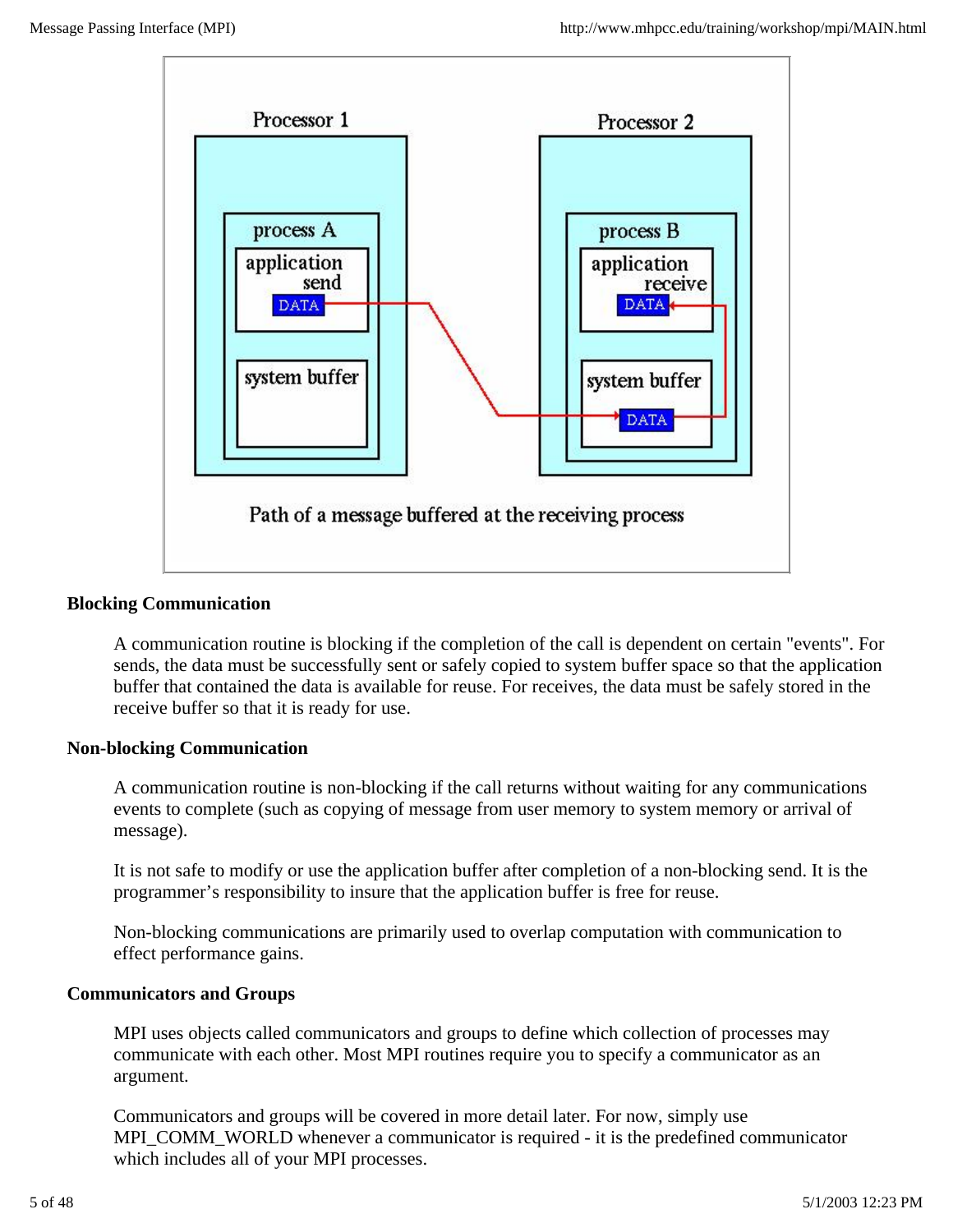

#### **Rank**

Within a communicator, every process has its own unique, integer identifier assigned by the system when the process initializes. A rank is sometimes also called a "process ID". Ranks are contiguous and begin at zero.

Used by the programmer to specify the source and destination of messages. Often used conditionally by the application to control program execution (if rank=0 do this / if rank=1 do that).

## **Getting Started**

#### **Header File**

Required for all programs/routines which make MPI library calls.

| C include file   | <b>Fortran include file</b> |
|------------------|-----------------------------|
| #include "mpi.h" | include 'mpif.h'            |

#### **Format of MPI Calls**

C names are case sensitive; Fortran names are not.

|                    | C Binding                                            |
|--------------------|------------------------------------------------------|
| <b>Format:</b>     | $rc = MPI XXXX(parameter,  )$                        |
| <b>Example:</b>    | $rc = MPI$ Bsend(&buf, count, type, dest, tag, comm) |
| <b>Error code:</b> | Returned as "rc". MPI SUCCESS if successful          |

**Fortran Binding**

▴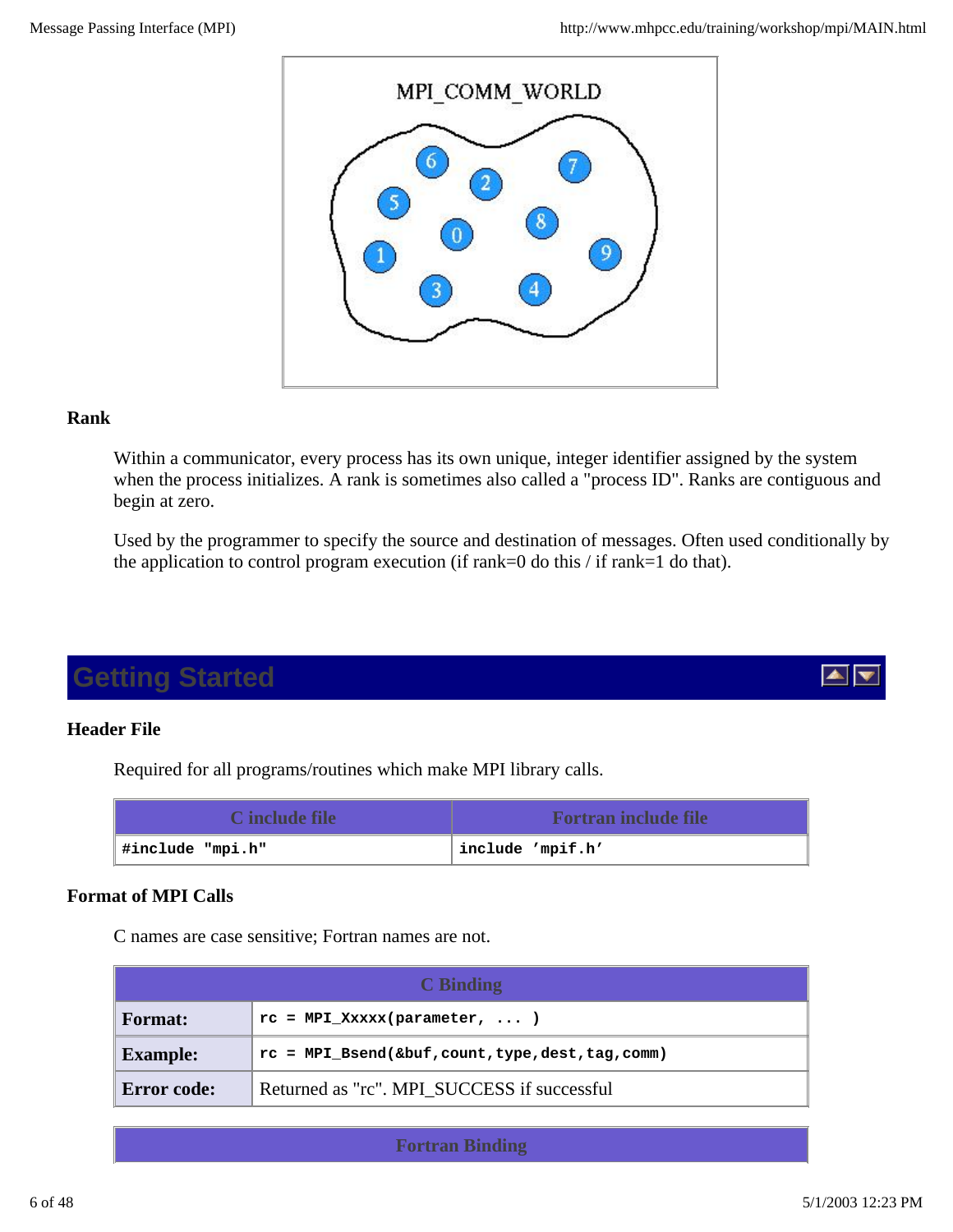| <b>Format:</b>  | CALL MPI_XXXXX(parameter,, ierr)<br>call mpi_xxxxx(parameter,, ierr) |
|-----------------|----------------------------------------------------------------------|
| <b>Example:</b> | CALL MPI_BSEND(buf, count, type, dest, tag, comm, ierr)              |
| Error code:     | Returned as "ierr" parameter. MPI_SUCCESS if successful              |

#### **General MPI Program Structure**



### **Environment Management Routines**



Several of the more commonly used MPI environment management routines are described below.

#### **MPI\_Init**

Initializes the MPI execution environment. This function must be called in every MPI program, must be called before any other MPI functions and must be called only once in an MPI program. For C programs, MPI\_Init may be used to pass the command line arguments to all processes, although this is not required by the standard and is implementation dependent.

```
MPI_Init (*argc,*argv) 
MPI_INIT (ierr)
```
#### **MPI\_Comm\_size**

Determines the number of processes in the group associated with a communicator. Generally used within the communicator MPI\_COMM\_WORLD to determine the number of processes being used by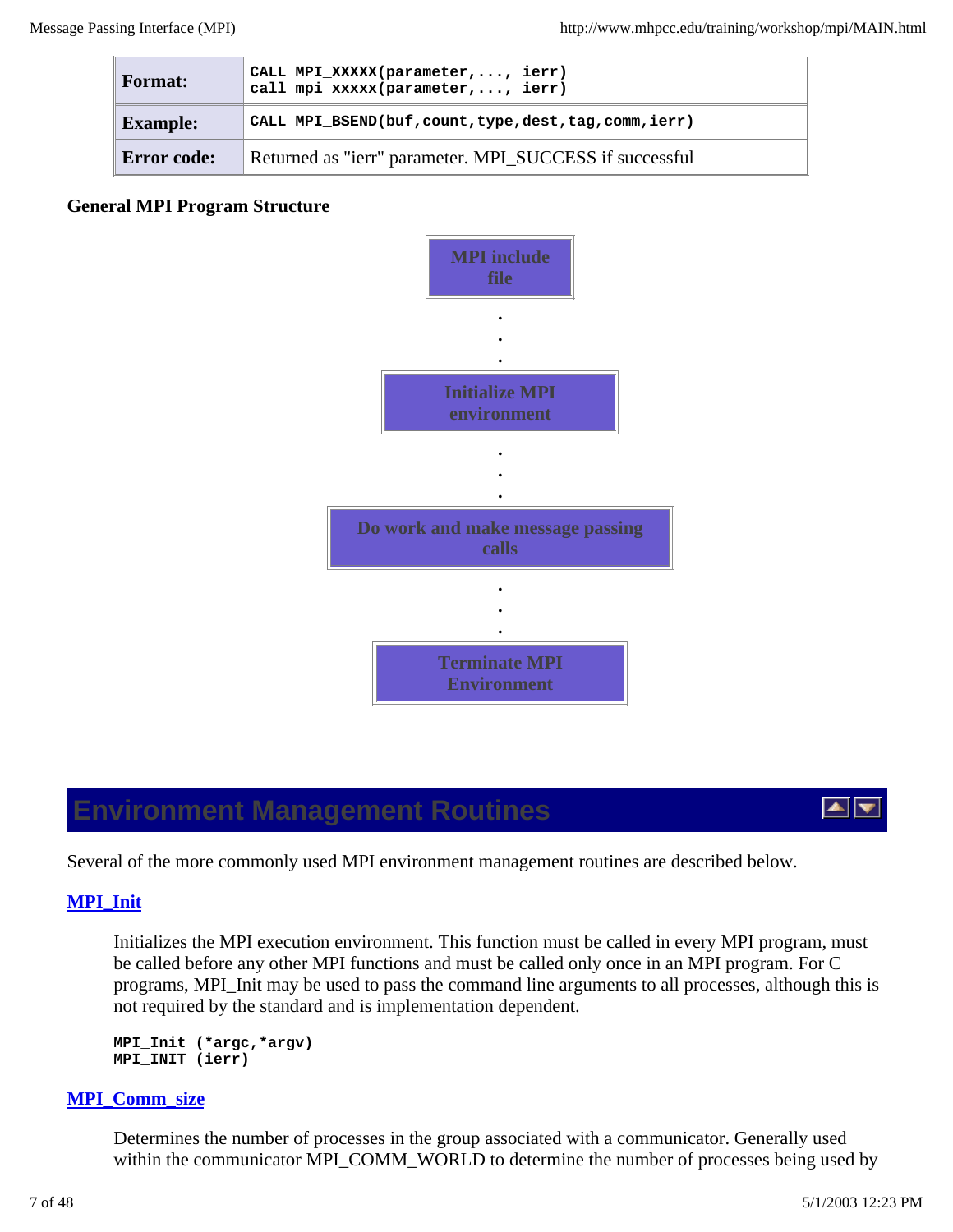your application.

**MPI\_Comm\_size (comm,\*size) MPI\_COMM\_SIZE (comm,size,ierr)**

#### **MPI\_Comm\_rank**

Determines the rank of the calling process within the communicator. Initially, each process will be assigned a unique integer rank between 0 and number of processors - 1 within the communicator MPI\_COMM\_WORLD. This rank is often referred to as a task ID. If a process becomes associated with other communicators, it will have a unique rank within each of these as well.

**MPI\_Comm\_rank (comm,\*rank) MPI\_COMM\_RANK (comm,rank,ierr)**

#### **MPI\_Abort**

Terminates all MPI processes associated with the communicator. In most MPI implementations it terminates ALL processes regardless of the communicator specified.

```
MPI_Abort (comm,errorcode)
MPI_ABORT (comm,errorcode,ierr)
```
#### **MPI\_Get\_processor\_name**

Gets the name of the processor on which the command is executed. Also returns the length of the name. The buffer for "name" must be at least MPI\_MAX\_PROCESSOR\_NAME characters in size. What is returned into "name" is implementation dependent - may not be the same as the output of the "hostname" or "host" shell commands.

**MPI\_Get\_processor\_name (\*name,\*resultlength) MPI\_GET\_PROCESSOR\_NAME (name,resultlength,ierr)**

#### **MPI\_Initialized**

Indicates whether MPI\_Init has been called - returns flag as either logical true (1) or false(0). MPI requires that MPI\_Init be called once and only once by each process. This may pose a problem for modules that want to use MPI and are prepared to call MPI\_Init if necessary. MPI\_Initialized solves this problem.

```
MPI_Initialized (*flag) 
MPI_INITIALIZED (flag,ierr)
```
#### **MPI\_Wtime**

Returns an elapsed wall clock time in seconds (double precision) on the calling processor.

**MPI\_Wtime () MPI\_WTIME ()**

#### **MPI\_Wtick**

Returns the resolution in seconds (double precision) of MPI\_Wtime.

**MPI\_Wtick () MPI\_WTICK ()**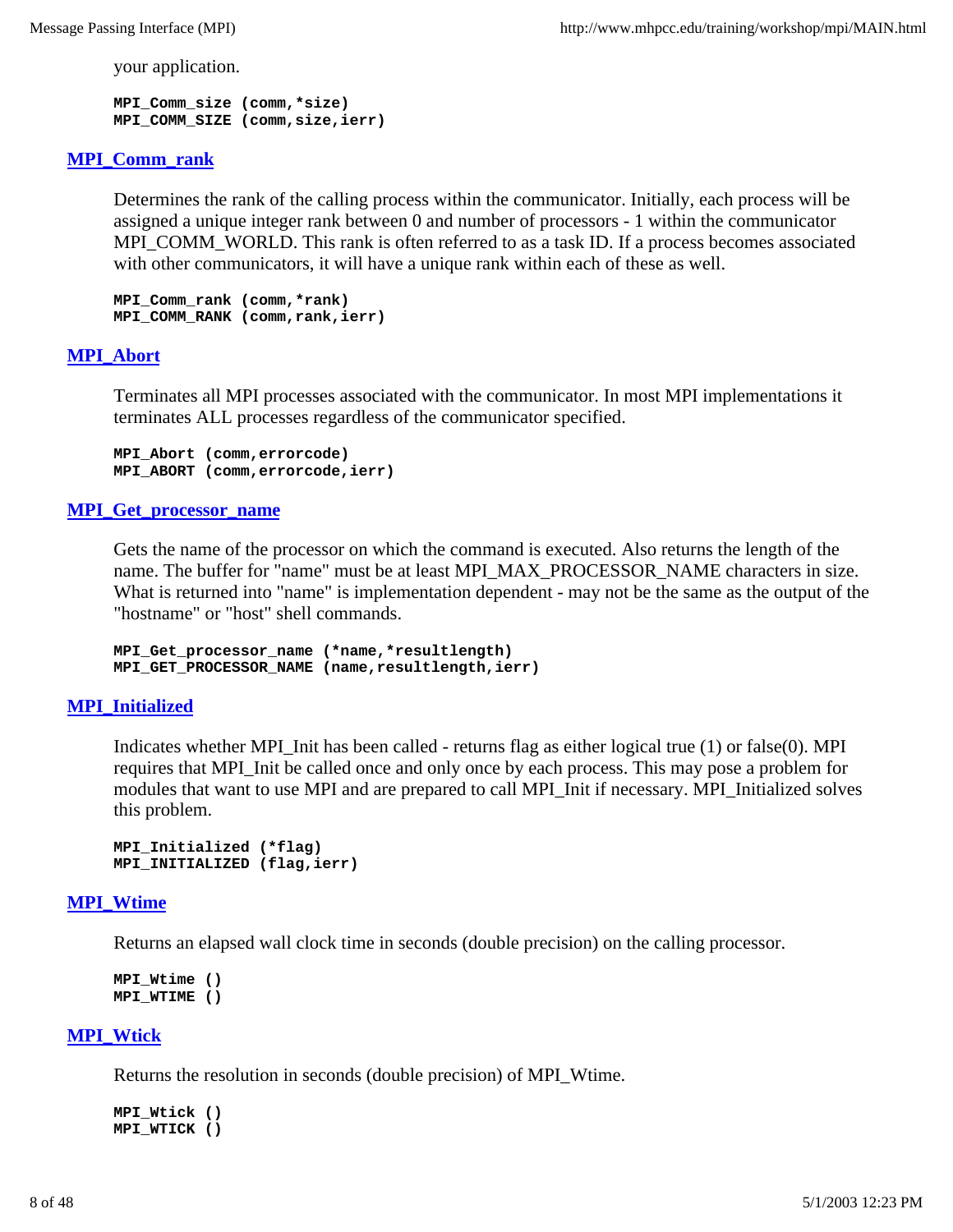#### **MPI\_Finalize**

Terminates the MPI execution environment. This function should be the last MPI routine called in every MPI program - no other MPI routines may be called after it.

**MPI\_Finalize () MPI\_FINALIZE (ierr)**

### **Examples: Environment Management Routines**

```
≣أ
   C Language
   #include "mpi.h"
   #include <stdio.h>
   int main(argc,argv)
   int argc;
   char *argv[]; {
   int numtasks, rank, rc; 
   rc = MPI_Init(&argc,&argv);
   if (rc != 0) {
     printf ("Error starting MPI program. Terminating.\n");
     MPI_Abort(MPI_COMM_WORLD, rc);
     }
   MPI_Comm_size(MPI_COMM_WORLD,&numtasks);
  MPI_Comm_rank(MPI_COMM_WORLD,&rank);
   printf ("Number of tasks= %d My rank= %d\n", numtasks,rank);
   /******* do some work *******/
   MPI_Finalize();
   }
```
### **Fortran**

```
 program simple
    include 'mpif.h'
   integer numtasks, rank, ierr, rc
   call MPI_INIT(ierr)
   if (ierr .ne. 0) then
      print *,'Error starting MPI program. Terminating.'
       call MPI_ABORT(MPI_COMM_WORLD, rc, ierr)
   end if
   call MPI_COMM_RANK(MPI_COMM_WORLD, rank, ierr)
   call MPI_COMM_SIZE(MPI_COMM_WORLD, numtasks, ierr)
   print *, 'Number of tasks=',numtasks,' My rank=',rank
C ****** do some work ******
   call MPI_FINALIZE(ierr)
    end
```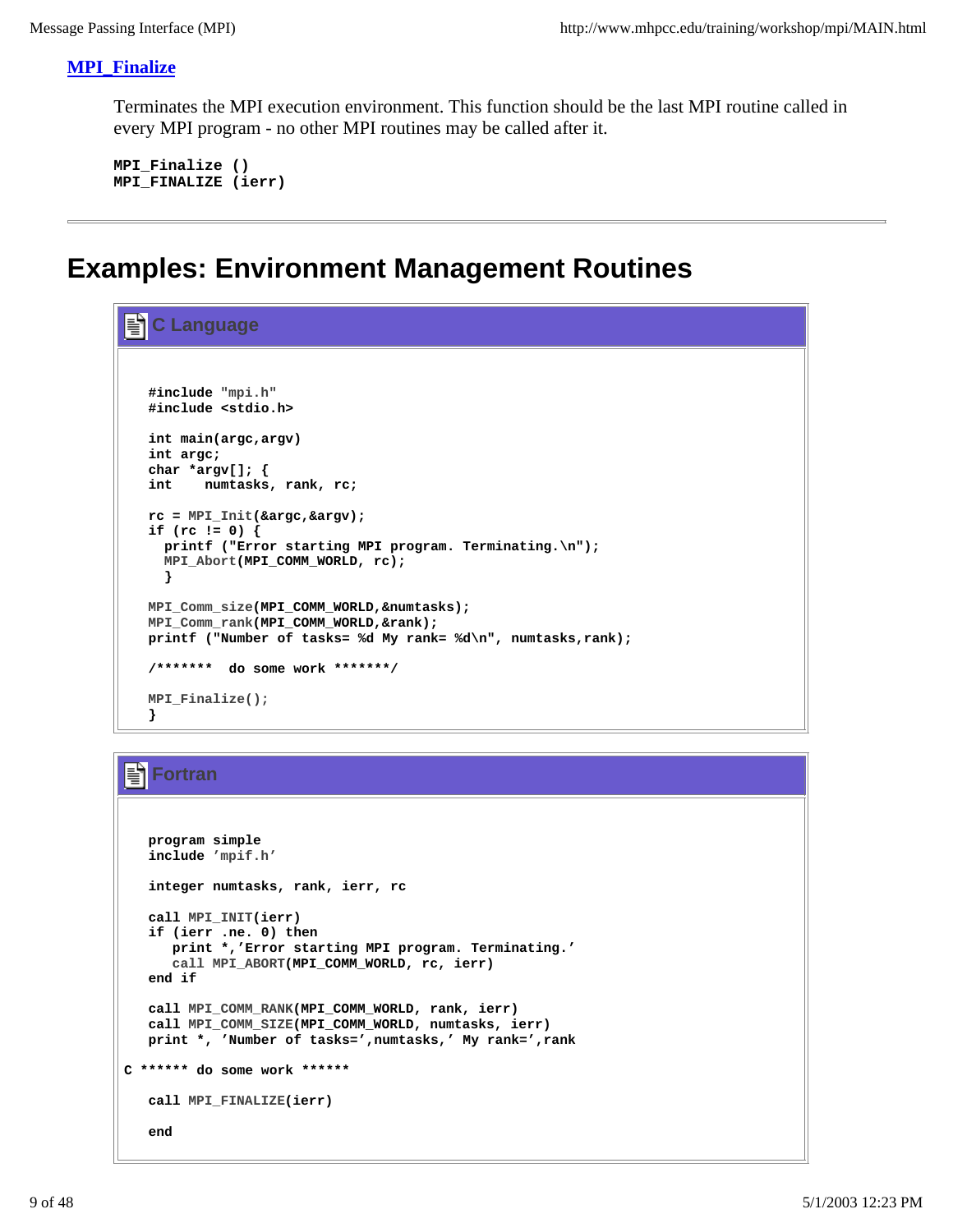### **Point to Point Communication Routines**



# **MPI Message Passing Routine Arguments**

MPI point-to-point communication routines generally have an argument list which takes one of the following formats:

| <b>Blocking sends</b>   | MPI Send(buffer, count, type, dest, tag, comm)           |
|-------------------------|----------------------------------------------------------|
| Non-blocking sends      | MPI_Isend(buffer, count, type, dest, tag, comm, request) |
| <b>Blocking receive</b> | MPI_Recv(buffer, count, type, source, tag, comm, status) |
| Non-blocking receive    | MPI_Irecv(buffer,count,type,source,tag,comm,request)     |

#### **Buffer**

Program (application) address space which references the data that is to be sent or or received. In most cases, this is simply the variable name that is be sent/received. For C programs, this argument is passed by reference and usually must be prepended with an ampersand: **&var1** 

#### **Data Count**

Indicates the number of data elements of a particular type to be sent.

#### **Data Type**

For reasons of portability, MPI predefines its data types. Programmers may also create their own data types (derived types). Note that the MPI types MPI\_BYTE and MPI\_PACKED do not correspond to standard C or Fortran types.

| <b>MPI C</b> data types |                    | <b>MPI Fortran data types</b> |                  |
|-------------------------|--------------------|-------------------------------|------------------|
| MPI CHAR                | signed char        | <b>MPI CHARACTER</b>          | character(1)     |
| MPI SHORT               | signed short int   |                               |                  |
| MPI_INT                 | signed int         | <b>MPI INTEGER</b>            | integer          |
| MPI LONG                | signed long int    |                               |                  |
| MPI UNSIGNED CHAR       | unsigned char      |                               |                  |
| MPI UNSIGNED SHORT      | unsigned short int |                               |                  |
| MPI UNSIGNED            | unsigned int       |                               |                  |
| MPI UNSIGNED LONG       | unsigned long int  |                               |                  |
| MPI FLOAT               | float              | <b>MPI REAL</b>               | real             |
| <b>MPI DOUBLE</b>       | double             | MPI DOUBLE PRECISION          | double precision |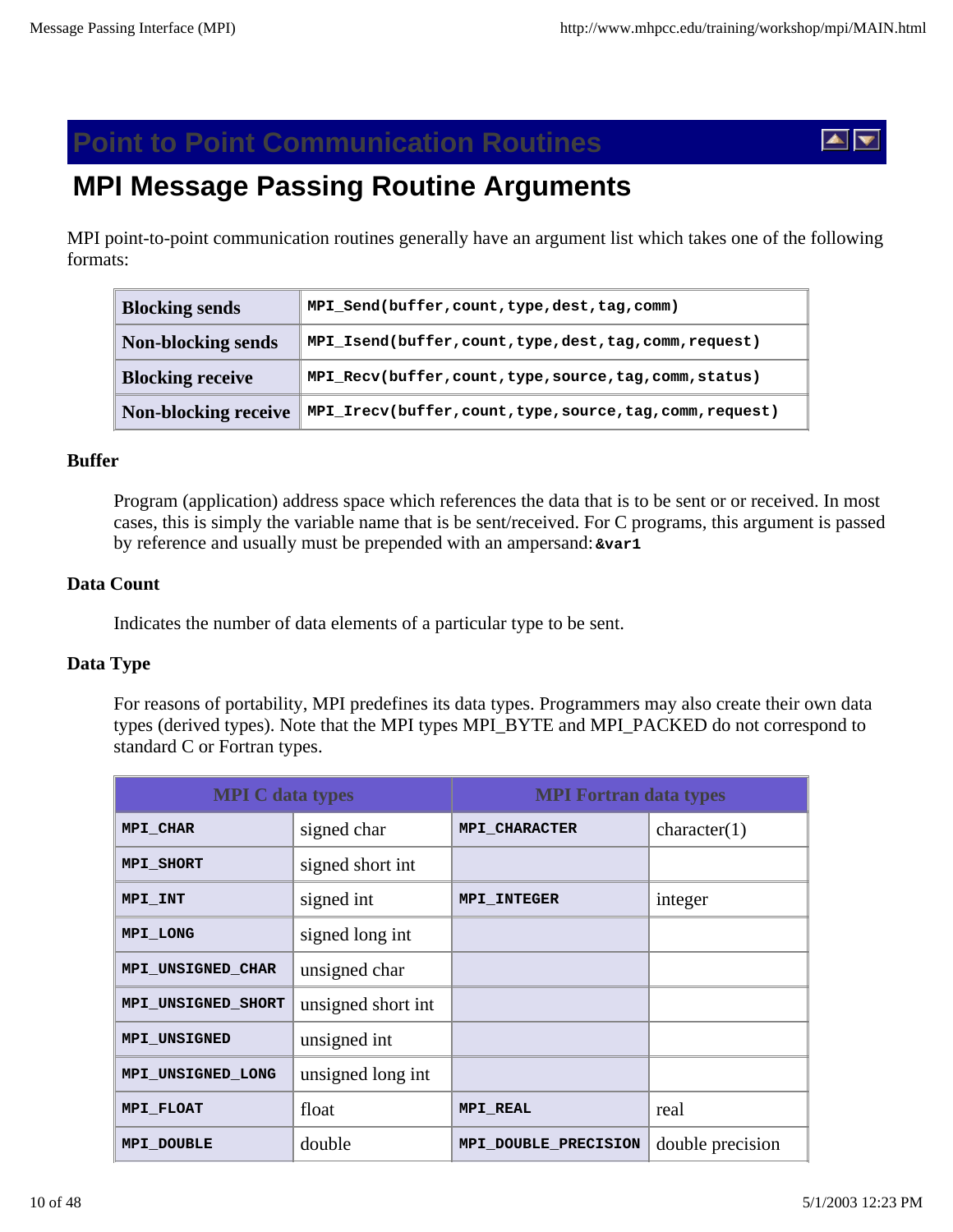| MPI LONG DOUBLE   | long double                                                    |                   |                                                                |
|-------------------|----------------------------------------------------------------|-------------------|----------------------------------------------------------------|
|                   |                                                                | MPI COMPLEX       | complex                                                        |
|                   |                                                                | MPI LOGICAL       | logical                                                        |
| MPI BYTE          | 8 binary digits                                                | MPI BYTE          | 8 binary digits                                                |
| <b>MPI PACKED</b> | data packed or<br>unpacked with<br>$MPI\_Pack()$<br>MPI_Unpack | <b>MPI PACKED</b> | data packed or<br>unpacked with<br>$MPI\_Pack()$<br>MPI_Unpack |

#### **Destination**

An argument to send routines which indicates the process where a message should be delivered. Specified as the rank of the receiving process.

#### **Source**

An argument to receive routines which indicates the originating process of the message. Specified as the rank of the sending process. This may be set to the wild card MPI\_ANY\_SOURCE to receive a message from any task.

#### **Tag**

Arbitrary non-negative integer assigned by the programmer to uniquely identify a message. Send and receive operations should match message tags. For a receive operations, the wild card MPI\_ANY\_TAG can be used to receive any message regardless of its tag. The MPI standard guarantees that integers 0-32767 can be used as tags, but most implementations allow much larger range than this.

#### **Communicator**

Indicates the communication context, or set of processes for which the source or destination fields are valid. Unless the programmer is explicitly creating new communicators, the predefined communicator MPI\_COMM\_WORLD is usually used.

#### **Status**

For a receive operation, indicates the source of the message and the tag of the message. In C, this argument is a pointer to a predefined structure MPI\_Status (ex. stat.MPI\_SOURCE stat.MPI\_TAG). In Fortran, it is an integer array of size MPI\_STATUS\_SIZE (ex. stat(MPI\_SOURCE) stat(MPI\_TAG)). Additionally, the actual number of bytes received are obtainable from Status via the MPI\_Get\_count routine.

#### **Request**

Used by non-blocking send and receive operations. Since non-blocking operations may return before the requested system buffer space is obtained, the system issues a unique "request number". The programmer uses this system assigned "handle" later (in a WAIT type routine) to determine completion of the non-blocking operation. In C, this argument is a pointer to a predefined structure MPI\_Request. In Fortran, it is an integer.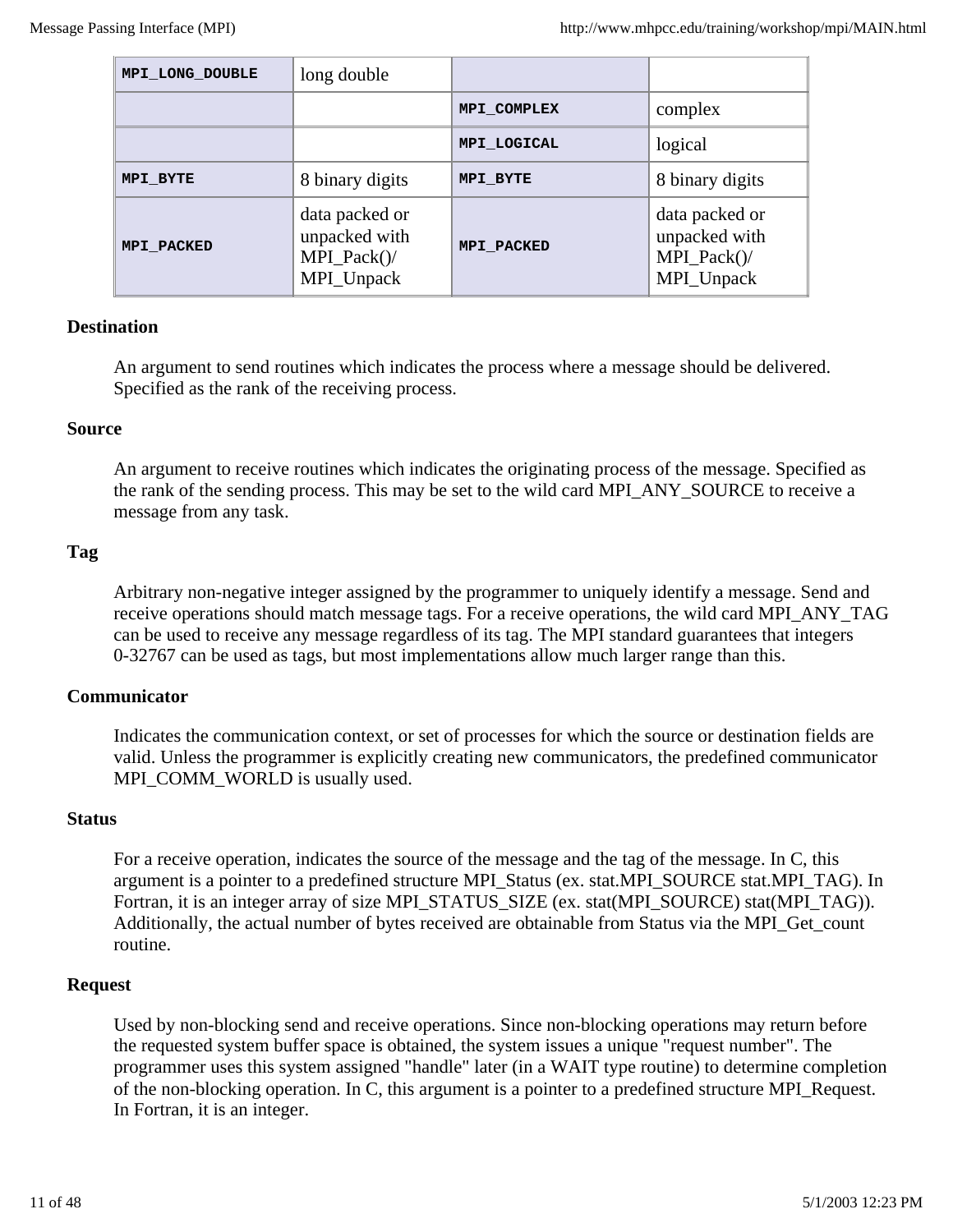### **Point to Point Communication Routines**



### **Blocking Message Passing Routines**

The more commonly used MPI blocking message passing routines are described below.

#### **MPI\_Send**

Basic blocking send operation. Routine returns only after the application buffer in the sending task is free for reuse. Note that this routine may be implemented differently on different systems. The MPI standard permits the use of a system buffer but does not require it. Some implementations may actually use a synchronous send (discussed below) to implement the basic blocking send.

**MPI\_Send (\*buf,count,datatype,dest,tag,comm) MPI\_SEND (buf,count,datatype,dest,tag,comm,ierr)**

#### **MPI\_Recv**

Receive a message and block until the requested data is available in the application buffer in the receiving task.

**MPI\_Recv (\*buf,count,datatype,source,tag,comm,\*status) MPI\_RECV (buf,count,datatype,source,tag,comm,status,ierr)**

#### **MPI\_Ssend**

Synchronous blocking send: Send a message and block until the application buffer in the sending task is free for reuse and the destination process has started to receive the message.

**MPI\_Ssend (\*buf,count,datatype,dest,tag,comm,ierr) MPI\_SSEND (buf,count,datatype,dest,tag,comm,ierr)**

#### **MPI\_Bsend**

Buffered blocking send: permits the programmer to allocate the required amount of buffer space into which data can be copied until it is delivered. Insulates against the problems associated with insufficient system buffer space. Routine returns after the data has been copied from application buffer space to the allocated send buffer. Must be used with the MPI\_Buffer\_attach routine.

```
MPI_Bsend (*buf,count,datatype,dest,tag,comm) 
MPI_BSEND (buf,count,datatype,dest,tag,comm,ierr)
```
#### **MPI\_Buffer\_attach MPI\_Buffer\_detach**

Used by programmer to allocate/deallocate message buffer space to be used by the MPI\_Bsend routine. The size argument is specified in actual data bytes - not a count of data elements. Only one buffer can be attached to a process at a time. Note that the IBM implementation uses MPI\_BSEND\_OVERHEAD bytes of the allocated buffer for overhead.

```
MPI_Buffer_attach (*buffer,size) 
MPI_Buffer_detach (*buffer,size) 
MPI_BUFFER_ATTACH (buffer,size,ierr)
```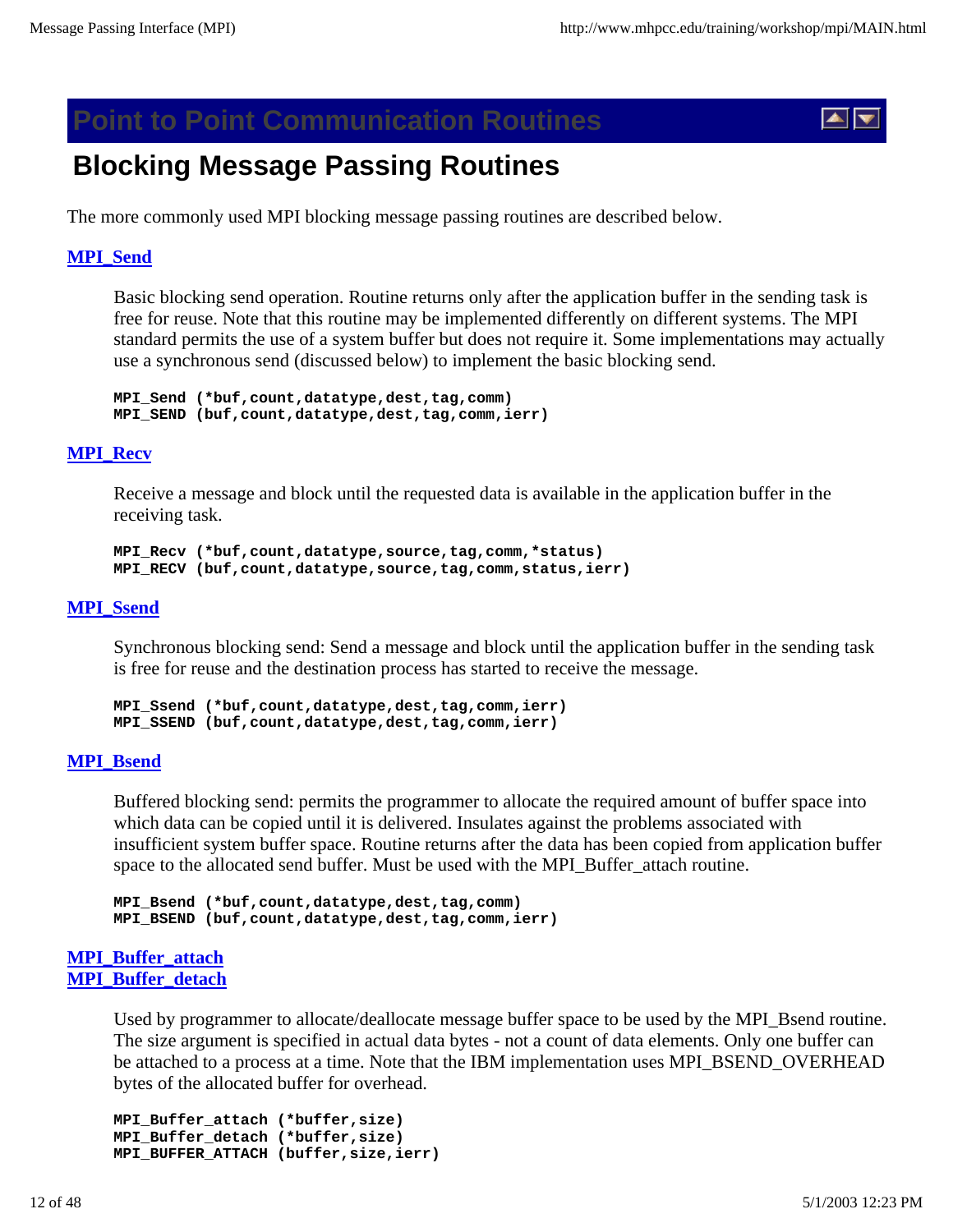**MPI\_BUFFER\_DETACH (buffer,size,ierr)**

#### **MPI\_Rsend**

Blocking ready send. Should only be used if the programmer is certain that the matching receive has already been posted.

**MPI\_Rsend (\*buf,count,datatype,dest,tag,comm) MPI\_RSEND (buf,count,datatype,dest,tag,comm,ierr)**

#### **MPI\_Sendrecv**

Send a message and post a receive before blocking. Will block until the sending application buffer is free for reuse and until the receiving application buffer contains the received message.

```
MPI_Sendrecv (*sendbuf,sendcount,sendtype,dest,sendtag, 
...... *recvbuf,recvcount,recvtype,source,recvtag, 
...... comm,*status) 
MPI_SENDRECV (sendbuf,sendcount,sendtype,dest,sendtag, 
...... recvbuf,recvcount,recvtype,source,recvtag, 
...... comm,status,ierr)
```
#### **MPI\_Probe**

Performs a blocking test for a message. The "wildcards" MPI\_ANY\_SOURCE and MPI\_ANY\_TAG may be used to test for a message from any source or with any tag. For the C routine, the actual source and tag will be returned in the status structure as status.MPI\_SOURCE and status.MPI\_TAG. For the Fortran routine, they will be returned in the integer array status(MPI\_SOURCE) and status(MPI\_TAG).

```
MPI_Probe (source,tag,comm,*status) 
MPI_PROBE (source,tag,comm,status,ierr)
```
### **Examples: Blocking Message Passing Routines**

Task 0 pings task 1 and awaits return ping

**C Language**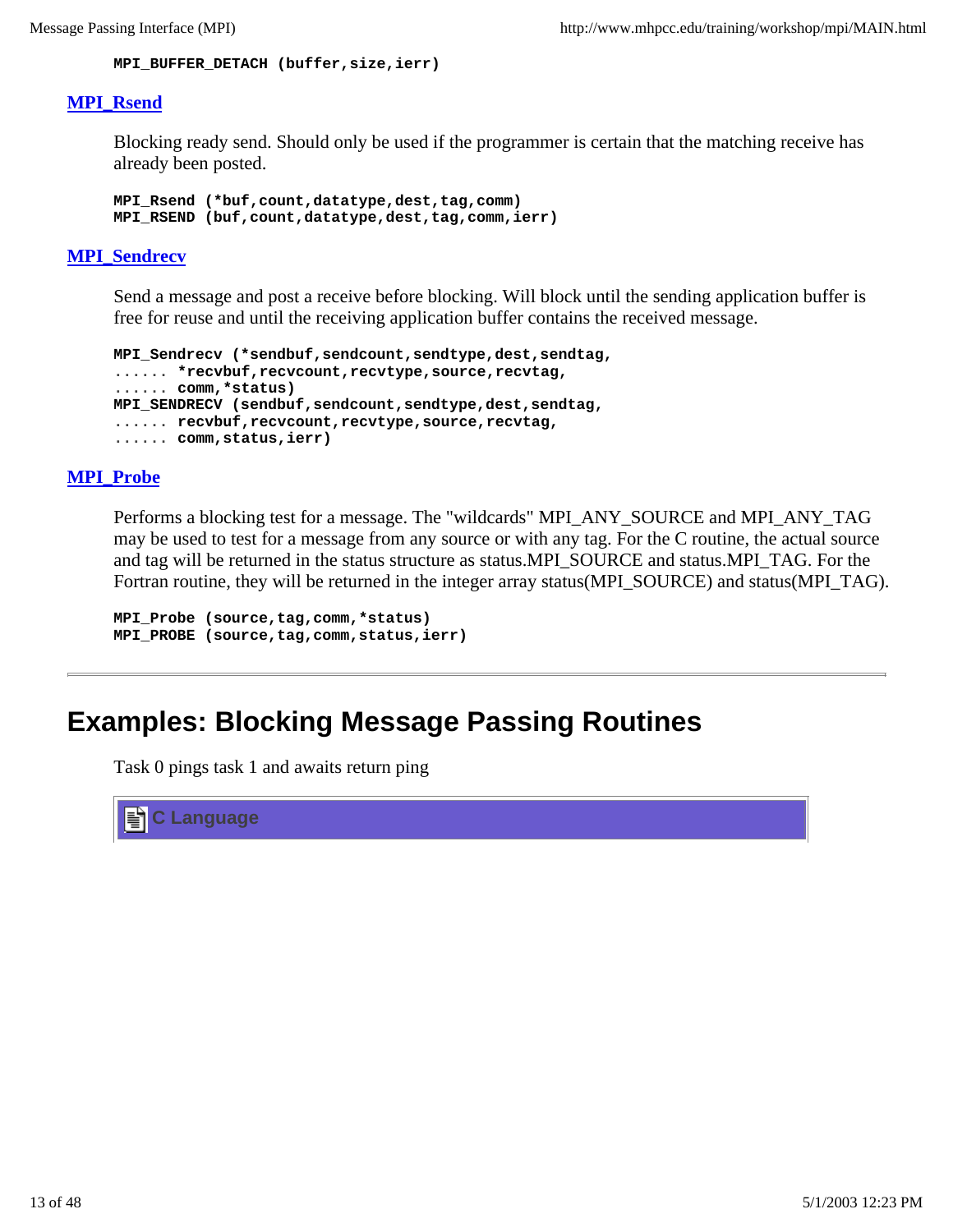```
#include "mpi.h"
#include <stdio.h>
int main(argc,argv) 
int argc;
char *argv[]; {
int numtasks, rank, dest, source, rc, tag=1; 
char inmsg, outmsg='x';
MPI_Status Stat;
MPI_Init(&argc,&argv);
MPI_Comm_size(MPI_COMM_WORLD, &numtasks);
MPI_Comm_rank(MPI_COMM_WORLD, &rank);
if (rank == 0) {
  dest = 1;
  source = 1;
  rc = MPI_Send(&outmsg, 1, MPI_CHAR, dest, tag, MPI_COMM_WORLD);
  rc = MPI_Recv(&inmsg, 1, MPI_CHAR, source, tag, MPI_COMM_WORLD, &Stat);
  } 
else if (rank == 1) {
  dest = 0;
  source = 0;
  rc = MPI_Recv(&inmsg, 1, MPI_CHAR, source, tag, MPI_COMM_WORLD, &Stat);
  rc = MPI_Send(&outmsg, 1, MPI_CHAR, dest, tag, MPI_COMM_WORLD);
  }
MPI_Finalize();
}
```
#### ¶≣ **Fortran**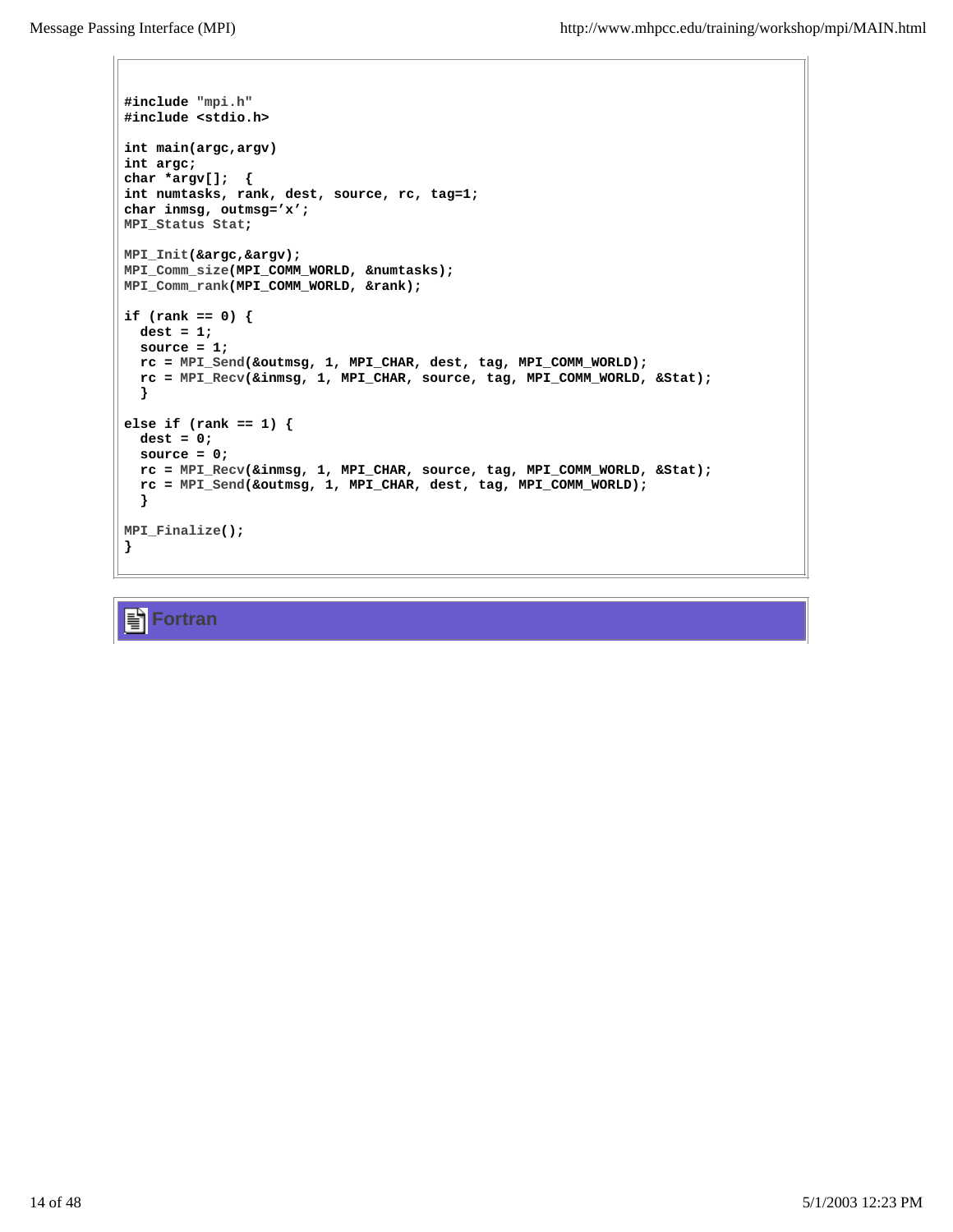```
 program ping
   include 'mpif.h'
  integer numtasks, rank, dest, source, tag, ierr
   integer stat(MPI_STATUS_SIZE)
   character inmsg, outmsg
 \text{taq} = 1 call MPI_INIT(ierr)
   call MPI_COMM_RANK(MPI_COMM_WORLD, rank, ierr)
  call MPI_COMM_SIZE(MPI_COMM_WORLD, numtasks, ierr)
   if (rank .eq. 0) then
      dest = 1
     source = 1
     outmsg = 'x'
     call MPI_SEND(outmsg, 1, MPI_CHARACTER, dest, tag, 
 & MPI_COMM_WORLD, ierr)
     call MPI_RECV(inmsg, 1, MPI_CHARACTER, source, tag, 
 & MPI_COMM_WORLD, stat, ierr)
  else if (rank .eq. 1) then
     dest = 0
     source = 0
     call MPI_RECV(inmsg, 1, MPI_CHARACTER, source, tag, 
 & MPI_COMM_WORLD, stat, err)
     call MPI_SEND(outmsg, 1, MPI_CHARACTER, dest, tag, 
 & MPI_COMM_WORLD, err)
   endif
   call MPI_FINALIZE(ierr)
   end
```
### **Point to Point Communication Routines**

### **Non-Blocking Message Passing Routines**

The more commonly used MPI non-blocking message passing routines are described below.

#### **MPI\_Isend**

Identifies an area in memory to serve as a send buffer. Processing continues immediately without waiting for the message to be copied out from the application buffer. A communication request handle is returned for handling the pending message status. The program should not modify the application buffer until subsequent calls to MPI\_Wait or MPI\_Test indicates that the non-blocking send has completed.

**MPI\_Isend (\*buf,count,datatype,dest,tag,comm,\*request) MPI\_ISEND (buf,count,datatype,dest,tag,comm,request,ierr)**

#### **MPI\_Irecv**

Identifies an area in memory to serve as a receive buffer. Processing continues immediately without actually waiting for the message to be received and copied into the the application buffer. A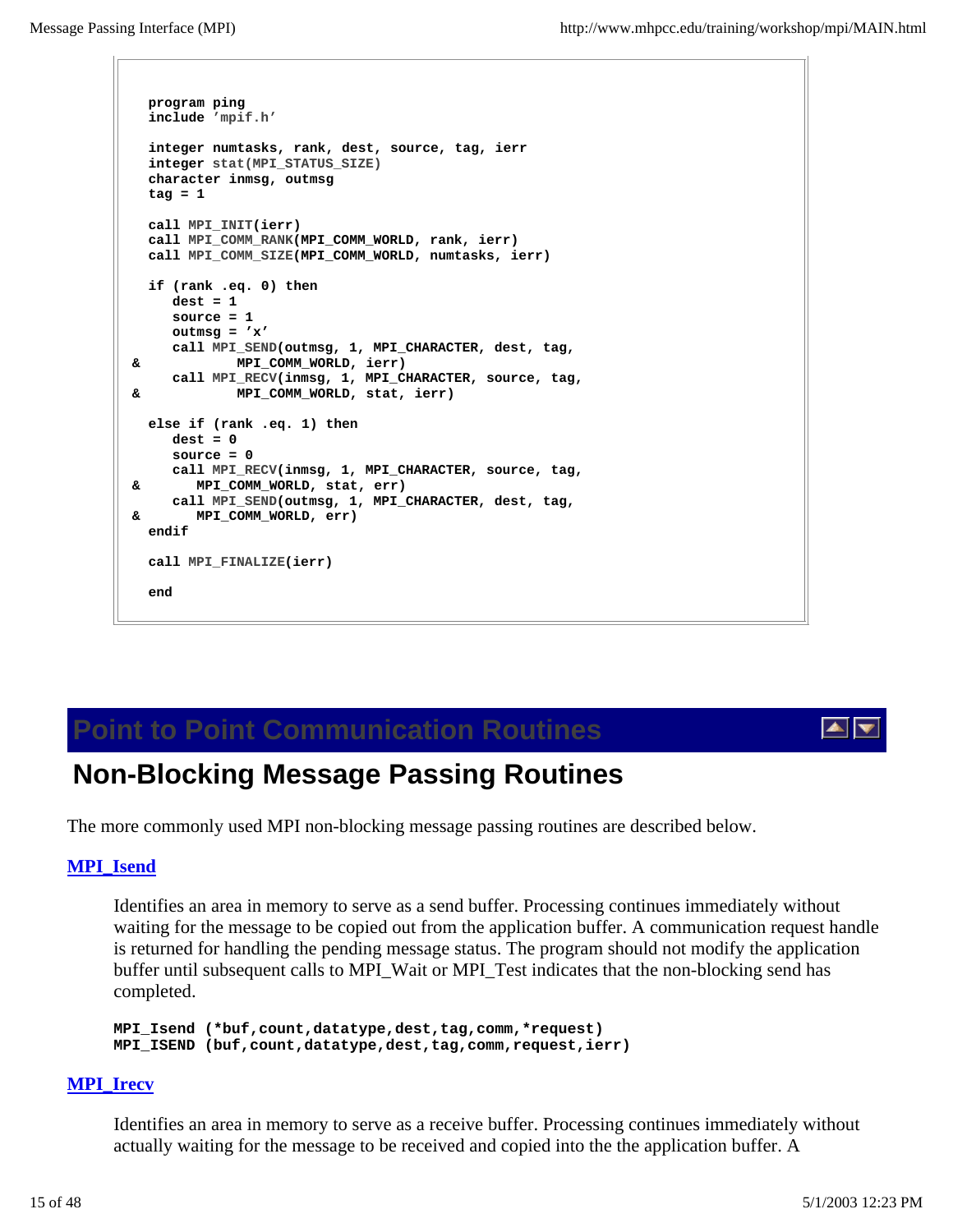communication request handle is returned for handling the pending message status. The program must use calls to MPI\_Wait or MPI\_Test to determine when the non-blocking receive operation completes and the requested message is available in the application buffer.

**MPI\_Irecv (\*buf,count,datatype,source,tag,comm,\*request) MPI\_IRECV (buf,count,datatype,source,tag,comm,request,ierr)**

#### **MPI\_Issend**

Non-blocking synchronous send. Similar to MPI\_Isend(), except MPI\_Wait() or MPI\_Test() indicates when the destination process has received the message.

**MPI\_Issend (\*buf,count,datatype,dest,tag,comm,\*request) MPI\_ISSEND (buf,count,datatype,dest,tag,comm,request,ierr)**

#### **MPI\_Ibsend**

Non-blocking buffered send. Similar to MPI\_Bsend() except MPI\_Wait() or MPI\_Test() indicates when the destination process has received the message. Must be used with the MPI\_Buffer\_attach routine.

**MPI\_Ibsend (\*buf,count,datatype,dest,tag,comm,\*request) MPI\_IBSEND (buf,count,datatype,dest,tag,comm,request,ierr)**

#### **MPI\_Irsend**

Non-blocking ready send. Similar to MPI\_Rsend() except MPI\_Wait() or MPI\_Test() indicates when the destination process has received the message. Should only be used if the programmer is certain that the matching receive has already been posted.

```
MPI_Irsend (*buf,count,datatype,dest,tag,comm,*request) 
MPI_IRSEND (buf,count,datatype,dest,tag,comm,request,ierr)
```
**MPI\_Test MPI\_Testany MPI\_Testall MPI\_Testsome**

> MPI\_Test checks the status of a specified non-blocking send or receive operation. The "flag" parameter is returned logical true (1) if the operation has completed, and logical false (0) if not. For multiple non-blocking operations, the programmer can specify any, all or some completions.

```
MPI_Test (*request,*flag,*status) 
MPI_Testany (count,*array_of_requests,*index,*flag,*status)
MPI_Testall (count,*array_of_requests,*flag,*array_of_statuses)
MPI_Testsome (incount,*array_of_requests,*outcount,
...... *array_of_offsets, *array_of_statuses)
MPI_TEST (request,flag,status,ierr)
MPI_TESTANY (count,array_of_requests,index,flag,status,ierr)
MPI_TESTALL (count,array_of_requests,flag,array_of_statuses,ierr)
MPI_TESTSOME (incount,array_of_requests,outcount,
...... array_of_offsets, array_of_statuses,ierr)
```
**MPI\_Wait MPI\_Waitany MPI\_Waitall MPI\_Waitsome**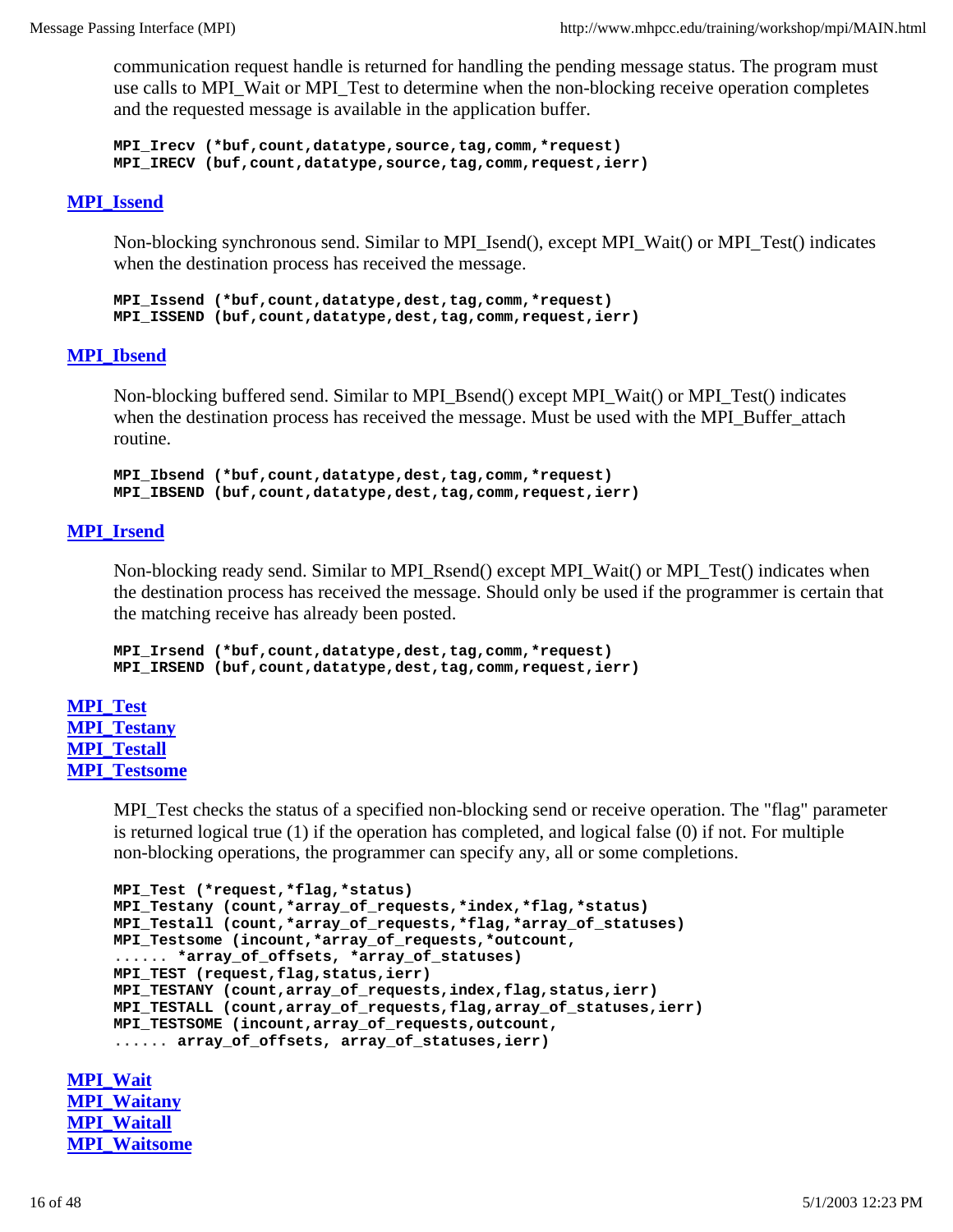MPI\_Wait blocks until a specified non-blocking send or receive operation has completed. For multiple non-blocking operations, the programmer can specify any, all or some completions.

```
MPI_Wait (*request,*status) 
MPI_Waitany (count,*array_of_requests,*index,*status) 
MPI_Waitall (count,*array_of_requests,*array_of_statuses) 
MPI_Waitsome (incount,*array_of_requests,*outcount, 
...... *array_of_offsets, *array_of_statuses) 
MPI_WAIT (request,status,ierr) 
MPI_WAITANY (count,array_of_requests,index,status,ierr) 
MPI_WAITALL (count,array_of_requests,array_of_statuses, 
...... ierr) 
MPI_WAITSOME (incount,array_of_requests,outcount, 
...... array_of_offsets, array_of_statuses,ierr)
```
#### **MPI\_Iprobe**

Performs a non-blocking test for a message. The "wildcards" MPI\_ANY\_SOURCE and MPI\_ANY\_TAG may be used to test for a message from any source or with any tag. The integer "flag" parameter is returned logical true (1) if a message has arrived, and logical false (0) if not. For the C routine, the actual source and tag will be returned in the status structure as status.MPI\_SOURCE and status.MPI\_TAG. For the Fortran routine, they will be returned in the integer array status(MPI\_SOURCE) and status(MPI\_TAG).

```
MPI_Iprobe (source,tag,comm,*flag,*status)
MPI_IPROBE (source,tag,comm,flag,status,ierr)
```
### **Examples: Non-Blocking Message Passing Routines**

Nearest neighbor exchange in ring topology

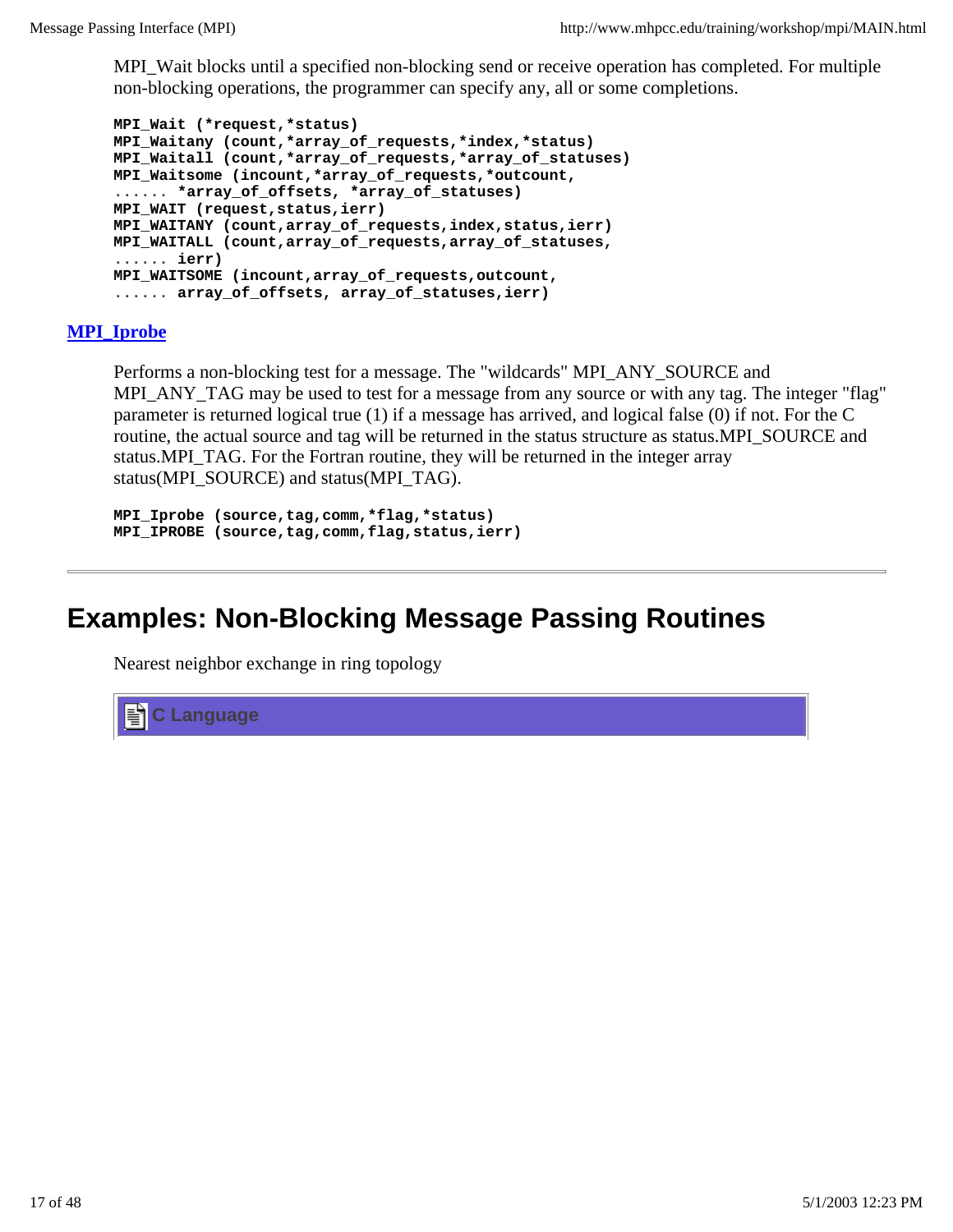```
#include "mpi.h"
#include <stdio.h>
int main(argc,argv)
int argc;
char *argv[]; {
int numtasks, rank, next, prev, buf[2], tag1=1, tag2=2;
MPI_Request reqs[4];
MPI_Status stats[4];
MPI_Init(&argc,&argv);
MPI_Comm_size(MPI_COMM_WORLD, &numtasks);
MPI_Comm_rank(MPI_COMM_WORLD, &rank);
prev = rank-1;
next = rank+1;
if (rank == 0) prev = numtasks - 1;
if (rank == (numtasks - 1)) next = 0;
MPI_Irecv(&buf[0], 1, MPI_INT, prev, tag1, MPI_COMM_WORLD, &reqs[0]);
MPI_Irecv(&buf[1], 1, MPI_INT, next, tag2, MPI_COMM_WORLD, &reqs[1]);
MPI_Isend(&rank, 1, MPI_INT, prev, tag2, MPI_COMM_WORLD, &reqs[2]);
MPI_Isend(&rank, 1, MPI_INT, next, tag1, MPI_COMM_WORLD, &reqs[3]);
MPI_Waitall(4, reqs, stats);
MPI_Finalize();
}
```
**Fortran**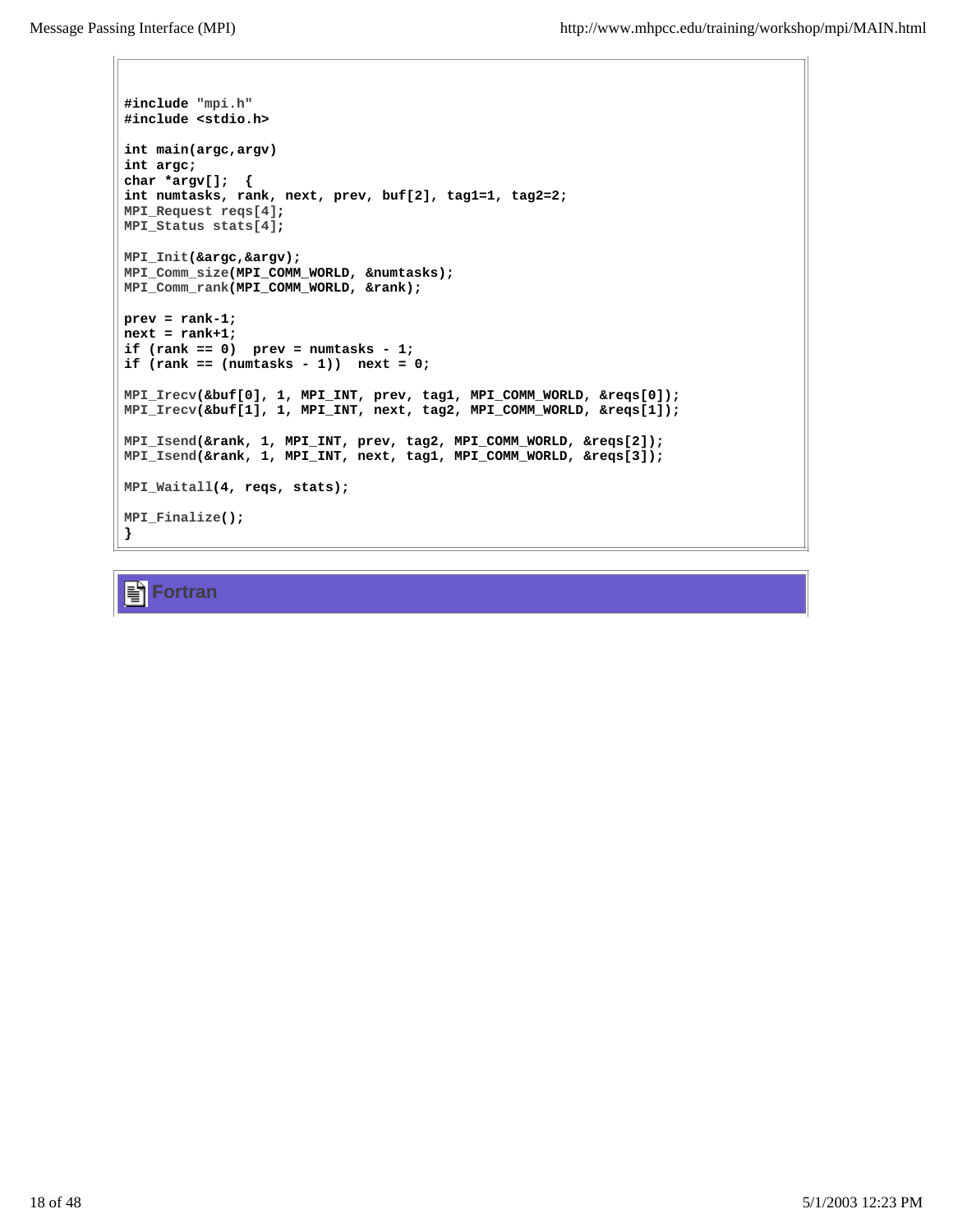```
 program ringtopo
   include 'mpif.h'
   integer numtasks, rank, next, prev, buf(2), tag1, tag2, ierr
   integer stats(MPI_STATUS_SIZE,4), reqs(4)
   tag1 = 1
   tag2 = 2
   call MPI_INIT(ierr)
   call MPI_COMM_RANK(MPI_COMM_WORLD, rank, ierr)
   call MPI_COMM_SIZE(MPI_COMM_WORLD, numtasks, ierr)
  prev = rank - 1
 next = rank + 1 if (rank .eq. 0) then
     prev = numtasks - 1
   endif
   if (rank .eq. numtasks - 1) then
     next = 0
   endif
   call MPI_IRECV(buf(1), 1, MPI_INTEGER, prev, tag1, 
 & MPI_COMM_WORLD, reqs(1), ierr)
   call MPI_IRECV(buf(2), 1, MPI_INTEGER, next, tag2, 
 & MPI_COMM_WORLD, reqs(2), ierr)
   call MPI_ISEND(rank, 1, MPI_INTEGER, prev, tag2,
 & MPI_COMM_WORLD, reqs(3), ierr)
   call MPI_ISEND(rank, 1, MPI_INTEGER, next, tag1,
 & MPI_COMM_WORLD, reqs(4), ierr)
   call MPI_WAITALL(4, reqs, stats, ierr);
   call MPI_FINALIZE(ierr)
   end
```
### **Collective Communication Routines**

- Collective communication involves all processes in the scope of the communicator. All processes are by default, members in the communicator MPI\_COMM\_WORLD.
- Three types of collective operations
	- $\circ$  Synchronization processes wait until all members of the group have reached the synchronization point
	- Data movement broadcast, scatter/gather, all to all
	- $\circ$  Collective computation (reductions) one member of the group collects data from the other members and performs an operation (min, max, add, multiply, etc.) on that data
- Collective operations are blocking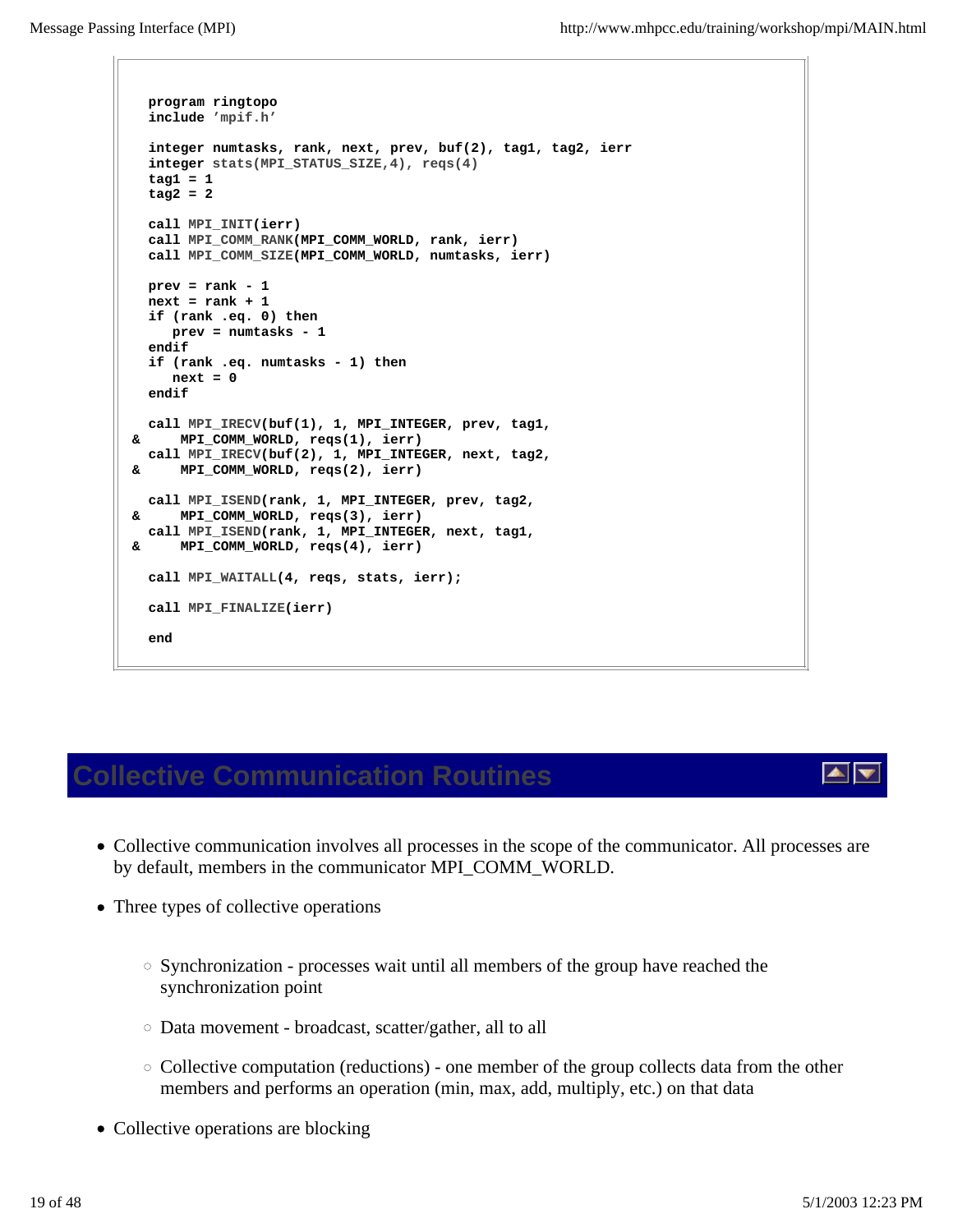- Collective communication routines do not take message tag arguments.
- Collective operations within subsets of processes are accomplished by first partitioning the subsets into a new groups and then attaching the new groups to new communicators (discussed later).
- Work with MPI defined datatypes not with derived types.

### **Collective Communication Routines**

#### **MPI\_Barrier**

Creates a barrier synchronization in a group. Each task, when reaching the MPI\_Barrier call, blocks until all tasks in the group reach the same MPI\_Barrier call.

**MPI\_Barrier (comm) MPI\_BARRIER (comm,ierr)**

#### **MPI\_Bcast**

Broadcasts (sends) a message from the process with rank "root" to all other processes in the group. Diagram here.

```
MPI_Bcast (*buffer,count,datatype,root,comm) 
MPI_BCAST (buffer,count,datatype,root,comm,ierr)
```
#### **MPI\_Scatter**

Distributes distinct messages from a single source task to each task in the group. Diagram here.

```
MPI_Scatter (*sendbuf,sendcnt,sendtype,*recvbuf, 
...... recvcnt,recvtype,root,comm) 
MPI_SCATTER (sendbuf,sendcnt,sendtype,recvbuf, 
...... recvcnt,recvtype,root,comm,ierr)
```
#### **MPI\_Gather**

Gathers distinct messages from each task in the group to a single destination task. This routine is the reverse operation of MPI\_Scatter. Diagram here.

```
MPI_Gather (*sendbuf,sendcnt,sendtype,*recvbuf, 
...... recvcount,recvtype,root,comm) 
MPI_GATHER (sendbuf,sendcnt,sendtype,recvbuf, 
...... recvcount,recvtype,root,comm,ierr)
```
#### **MPI\_Allgather**

Concatenation of data to all tasks in a group. Each task in the group, in effect, performs a one-to-all broadcasting operation within the group. Diagram here.

```
MPI_Allgather (*sendbuf,sendcount,sendtype,*recvbuf, 
...... recvcount,recvtype,comm) 
MPI_ALLGATHER (sendbuf,sendcount,sendtype,recvbuf, 
...... recvcount,recvtype,comm,info)
```
#### **MPI\_Reduce**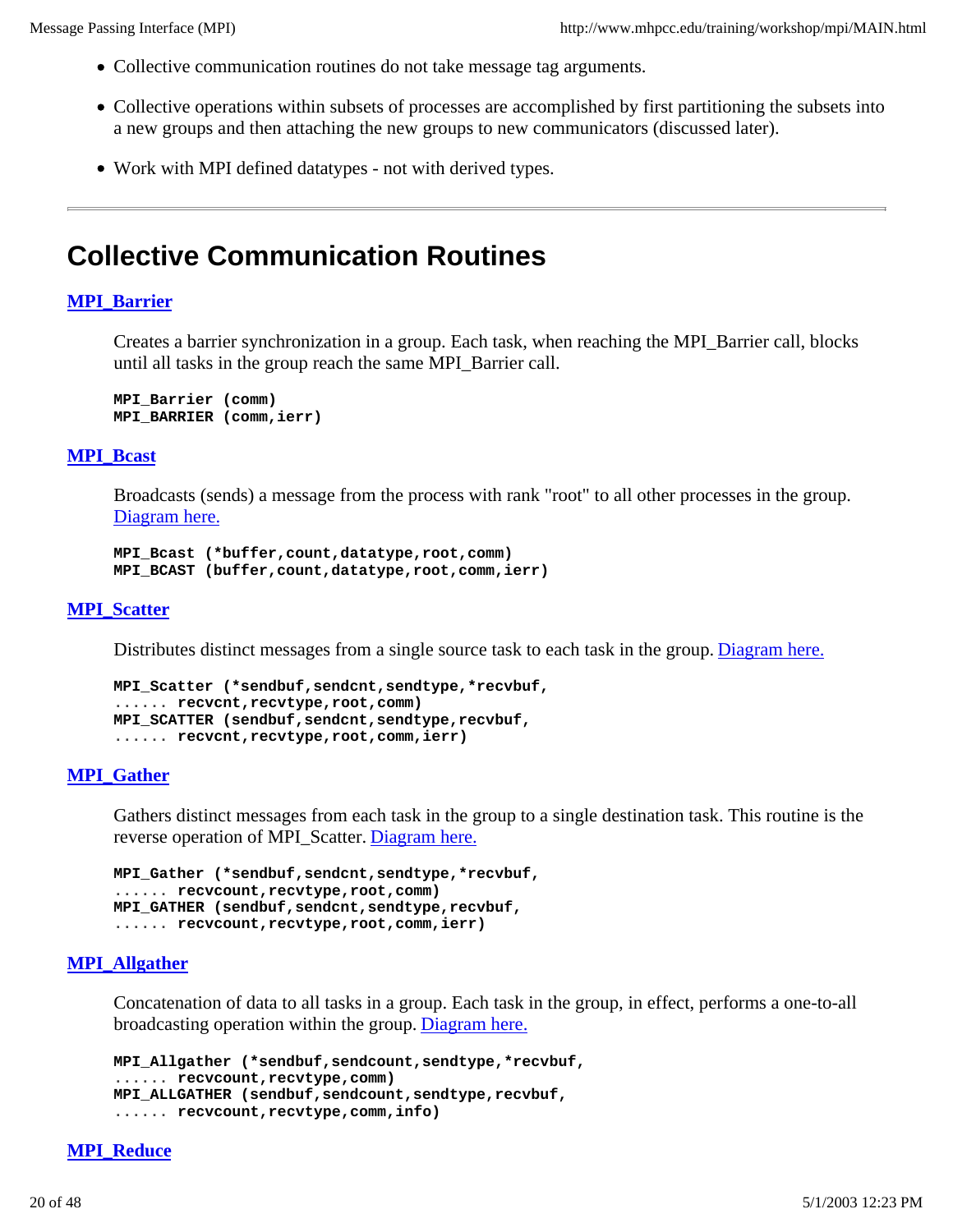Applies a reduction operation on all tasks in the group and places the result in one task. Diagram here.

#### **MPI\_Reduce (\*sendbuf,\*recvbuf,count,datatype,op,root,comm) MPI\_REDUCE (sendbuf,recvbuf,count,datatype,op,root,comm,ierr)**

The predefined MPI reduction operations appear below. Users can also define their own reduction functions by using the MPI\_Op\_create routine.

|                | <b>MPI Reduction Operation</b> | C data types                     | <b>Fortran data types</b>          |
|----------------|--------------------------------|----------------------------------|------------------------------------|
| MPI MAX        | maximum                        | integer, float                   | integer, real, complex             |
| <b>MPI MIN</b> | minimum                        | integer, float                   | integer, real, complex             |
| MPI SUM        | sum                            | integer, float                   | integer, real, complex             |
| MPI PROD       | product                        | integer, float                   | integer, real, complex             |
| MPI LAND       | logical AND                    | integer                          | logical                            |
| MPI BAND       | bit-wise AND                   | integer, MPI_BYTE                | integer, MPI_BYTE                  |
| MPI LOR        | logical OR                     | integer                          | logical                            |
| MPI BOR        | bit-wise OR                    | integer, MPI_BYTE                | integer, MPI_BYTE                  |
| MPI LXOR       | logical XOR                    | integer                          | logical                            |
| MPI BXOR       | bit-wise XOR                   | integer, MPI_BYTE                | integer, MPI_BYTE                  |
| MPI MAXLOC     | max value and<br>location      | float, double and long<br>double | real, complex, double<br>precision |
| MPI MINLOC     | min value and<br>location      | float, double and long<br>double | real, complex, double<br>precision |

#### **MPI\_Allreduce**

Applies a reduction operation and places the result in all tasks in the group. This is equivalent to an MPI\_Reduce followed by an MPI\_Bcast. Diagram here.

**MPI\_Allreduce (\*sendbuf,\*recvbuf,count,datatype,op,comm) MPI\_ALLREDUCE (sendbuf,recvbuf,count,datatype,op,comm,ierr)**

#### **MPI\_Reduce\_scatter**

First does an element-wise reduction on a vector across all tasks in the group. Next, the result vector is split into disjoint segments and distributed across the tasks. This is equivalent to an MPI\_Reduce followed by an MPI Scatter operation. Diagram here.

```
MPI_Reduce_scatter (*sendbuf,*recvbuf,recvcount,datatype, 
...... op,comm) 
MPI_REDUCE_SCATTER (sendbuf,recvbuf,recvcount,datatype, 
...... op,comm,ierr)
```
#### **MPI\_Alltoall**

Each task in a group performs a scatter operation, sending a distinct message to all the tasks in the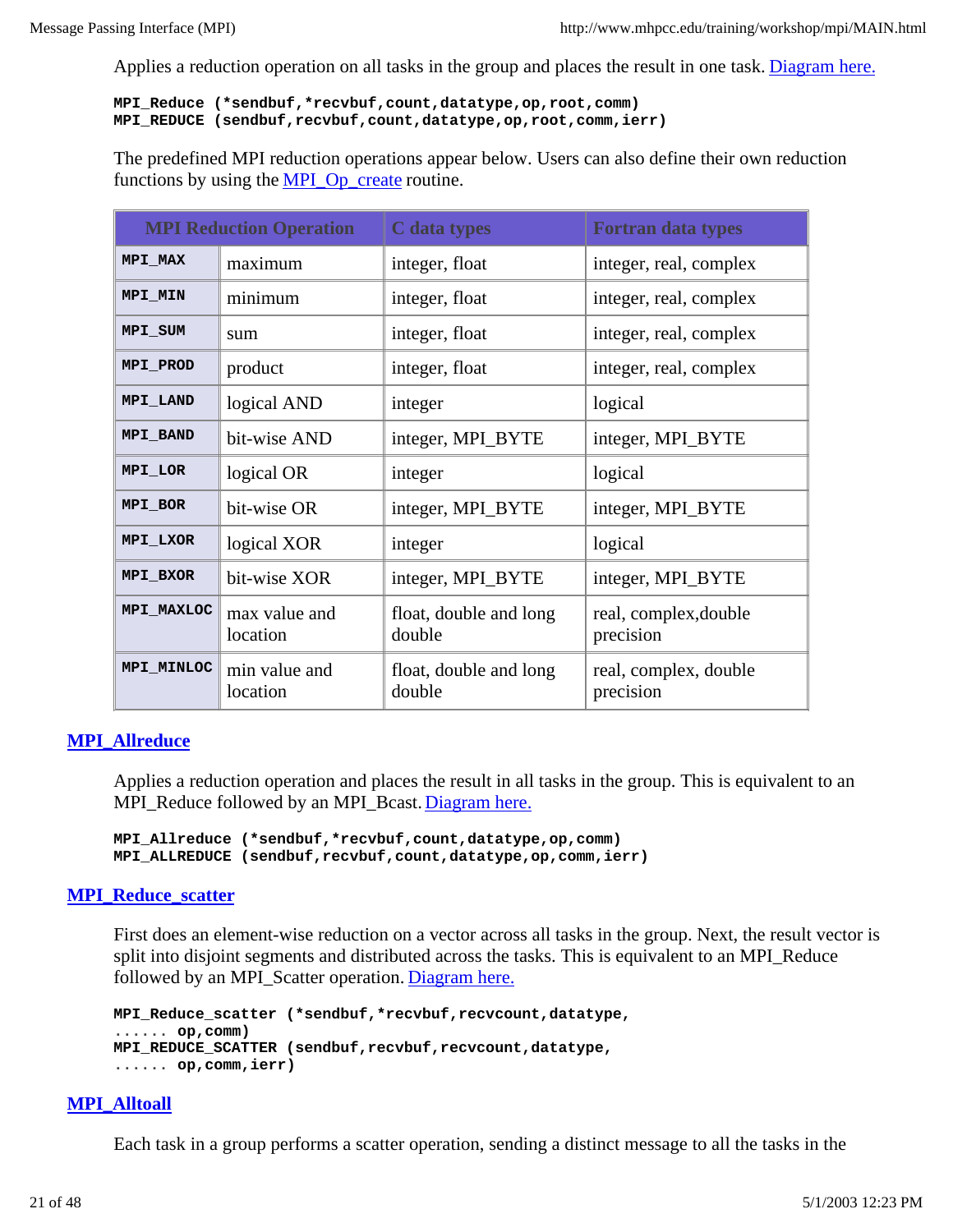group in order by index. Diagram here.

```
MPI_Alltoall (*sendbuf,sendcount,sendtype,*recvbuf, 
...... recvcnt,recvtype,comm) 
MPI_ALLTOALL (sendbuf,sendcount,sendtype,recvbuf, 
...... recvcnt,recvtype,comm,ierr)
```
#### **MPI\_Scan**

Performs a scan operation with respect to a reduction operation across a task group. Diagram here.

```
MPI_Scan (*sendbuf,*recvbuf,count,datatype,op,comm) 
MPI_SCAN (sendbuf,recvbuf,count,datatype,op,comm,ierr)
```
### **Examples: Collective Communications**

Perform a scatter operation on the rows of an array

```
C Language
#include "mpi.h"
#include <stdio.h>
#define SIZE 4
int main(argc,argv)
int argc;
char *argv[]; {
int numtasks, rank, sendcount, recvcount, source;
float sendbuf[SIZE][SIZE] = {
   {1.0, 2.0, 3.0, 4.0},
   {5.0, 6.0, 7.0, 8.0},
   {9.0, 10.0, 11.0, 12.0},
   {13.0, 14.0, 15.0, 16.0} };
float recvbuf[SIZE];
MPI_Init(&argc,&argv);
MPI_Comm_rank(MPI_COMM_WORLD, &rank);
MPI_Comm_size(MPI_COMM_WORLD, &numtasks);
if (numtasks == SIZE) {
  source = 1;
  sendcount = SIZE;
  recvcount = SIZE;
  MPI_Scatter(sendbuf,sendcount,MPI_FLOAT,recvbuf,recvcount,
              MPI_FLOAT,source,MPI_COMM_WORLD);
  printf("rank= %d Results: %f %f %f %f\n",rank,recvbuf[0],
          recvbuf[1],recvbuf[2],recvbuf[3]);
  }
else
  printf("Must specify %d processors. Terminating.\n",SIZE);
MPI_Finalize();
}
```
**Fortran**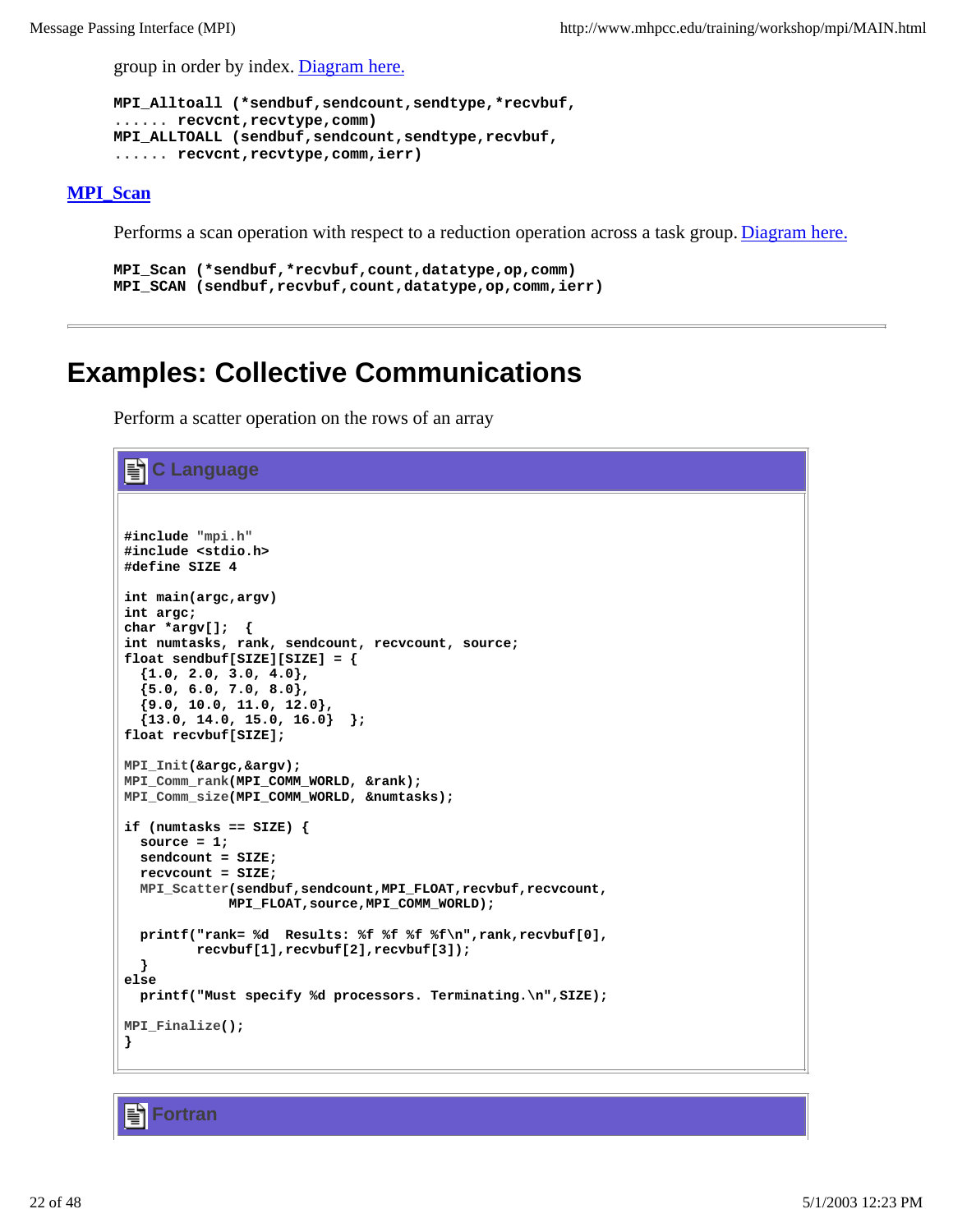```
 program scatter
   include 'mpif.h'
   integer SIZE
   parameter(SIZE=4)
    integer numtasks, rank, sendcount, recvcount, source, ierr
   real*4 sendbuf(SIZE,SIZE), recvbuf(SIZE)
C Fortran stores this array in column major order, so the 
C scatter will actually scatter columns, not rows.
   data sendbuf /1.0, 2.0, 3.0, 4.0, 
 & 5.0, 6.0, 7.0, 8.0,
 & 9.0, 10.0, 11.0, 12.0, 
 & 13.0, 14.0, 15.0, 16.0 /
   call MPI_INIT(ierr)
   call MPI_COMM_RANK(MPI_COMM_WORLD, rank, ierr)
   call MPI_COMM_SIZE(MPI_COMM_WORLD, numtasks, ierr)
   if (numtasks .eq. SIZE) then
       source = 1
       sendcount = SIZE
      recvcount = SIZE
      call MPI_SCATTER(sendbuf, sendcount, MPI_REAL, recvbuf, 
 & recvcount, MPI_REAL, source, MPI_COMM_WORLD, ierr)
      print *, 'rank= ',rank,' Results: ',recvbuf 
   else
      print *, 'Must specify',SIZE,' processors. Terminating.' 
    endif
   call MPI_FINALIZE(ierr)
    end
```
Sample program output:

**rank= 0 Results: 1.000000 2.000000 3.000000 4.000000 rank= 1 Results: 5.000000 6.000000 7.000000 8.000000 rank= 2 Results: 9.000000 10.000000 11.000000 12.000000 rank= 3 Results: 13.000000 14.000000 15.000000 16.000000**

## **Derived Data Types**



• MPI predefines its primitive data types:

| <b>MPI</b> C data types | <b>MPI Fortran data types</b> |
|-------------------------|-------------------------------|
| MPI CHAR                | <b>MPI CHARACTER</b>          |
| MPI SHORT               |                               |
| MPI INT                 | <b>MPI INTEGER</b>            |
| MPI LONG                |                               |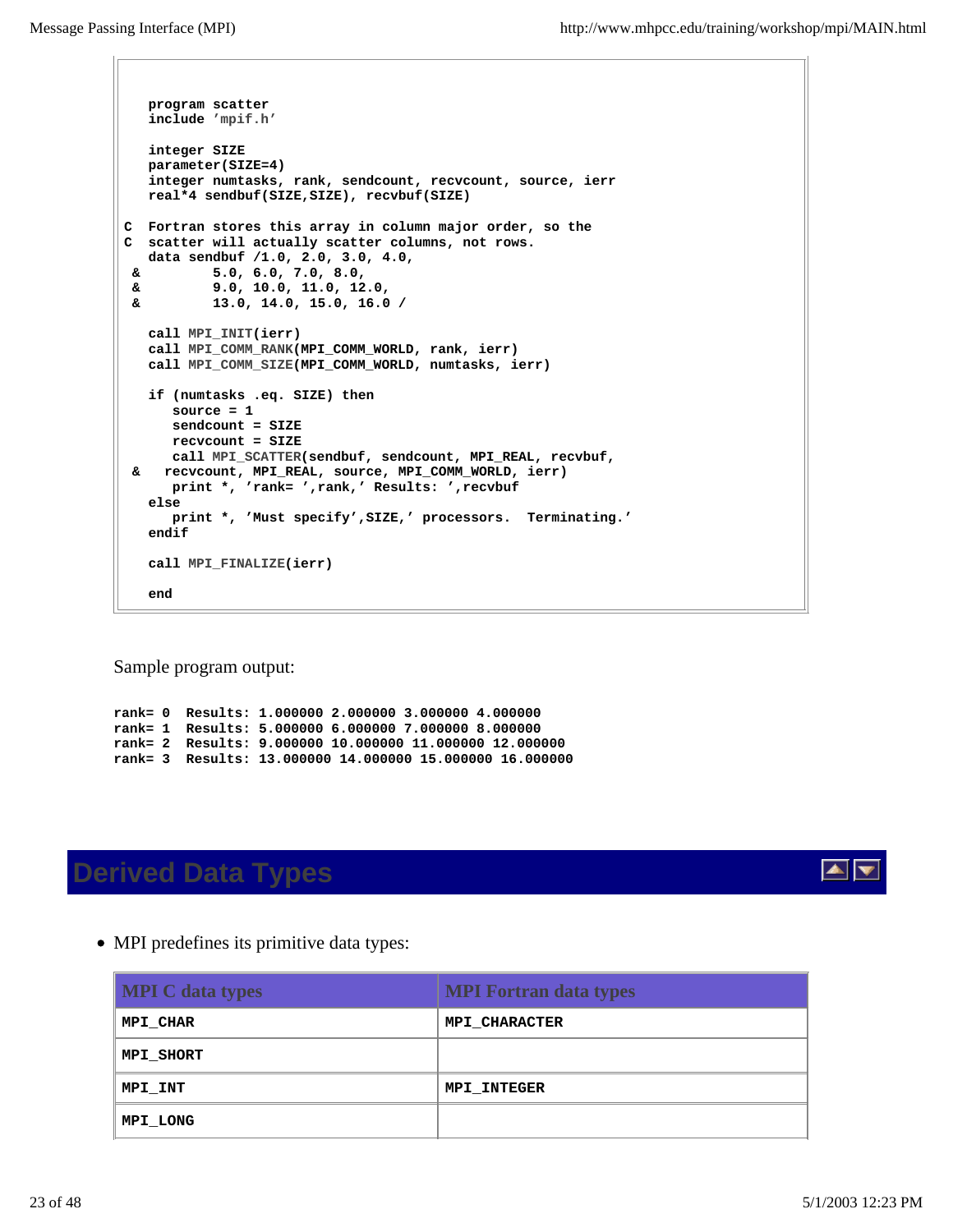| MPI_UNSIGNED_CHAR  |                      |
|--------------------|----------------------|
| MPI_UNSIGNED_SHORT |                      |
| MPI UNSIGNED       |                      |
| MPI_UNSIGNED_LONG  |                      |
| MPI FLOAT          | <b>MPI REAL</b>      |
| MPI DOUBLE         | MPI DOUBLE PRECISION |
| MPI LONG DOUBLE    |                      |
|                    | MPI COMPLEX          |
|                    | MPI LOGICAL          |
| MPI BYTE           | MPI BYTE             |
| MPI PACKED         | MPI PACKED           |

- MPI also provides facilities for you to define your own data structures based upon sequences of the MPI primitive data types. Such user defined structures are called derived data types.
- Primitive data types are contiguous. Derived data types allow you to specify non-contiguous data in a convenient manner and to treat it as though it was contiguous.
- MPI provides several methods for constructing derived data types:
	- Contiguous
	- Vector
	- Indexed
	- Struct

## **Derived Data Type Routines**

#### **MPI\_Type\_contiguous**

The simplest constructor. Produces a new data type by making count copies of an existing data type.

```
MPI_Type_contiguous (count,oldtype,*newtype) 
MPI_TYPE_CONTIGUOUS (count,oldtype,newtype,ierr)
```
#### **MPI\_Type\_vector MPI\_Type\_hvector**

Similar to contiguous, but allows for regular gaps (stride) in the displacements. MPI\_Type\_hvector is identical to MPI\_Type\_vector except that stride is specified in bytes.

**MPI\_Type\_vector (count,blocklength,stride,oldtype,\*newtype) MPI\_TYPE\_VECTOR (count,blocklength,stride,oldtype,newtype,ierr)**

**MPI\_Type\_indexed MPI\_Type\_hindexed**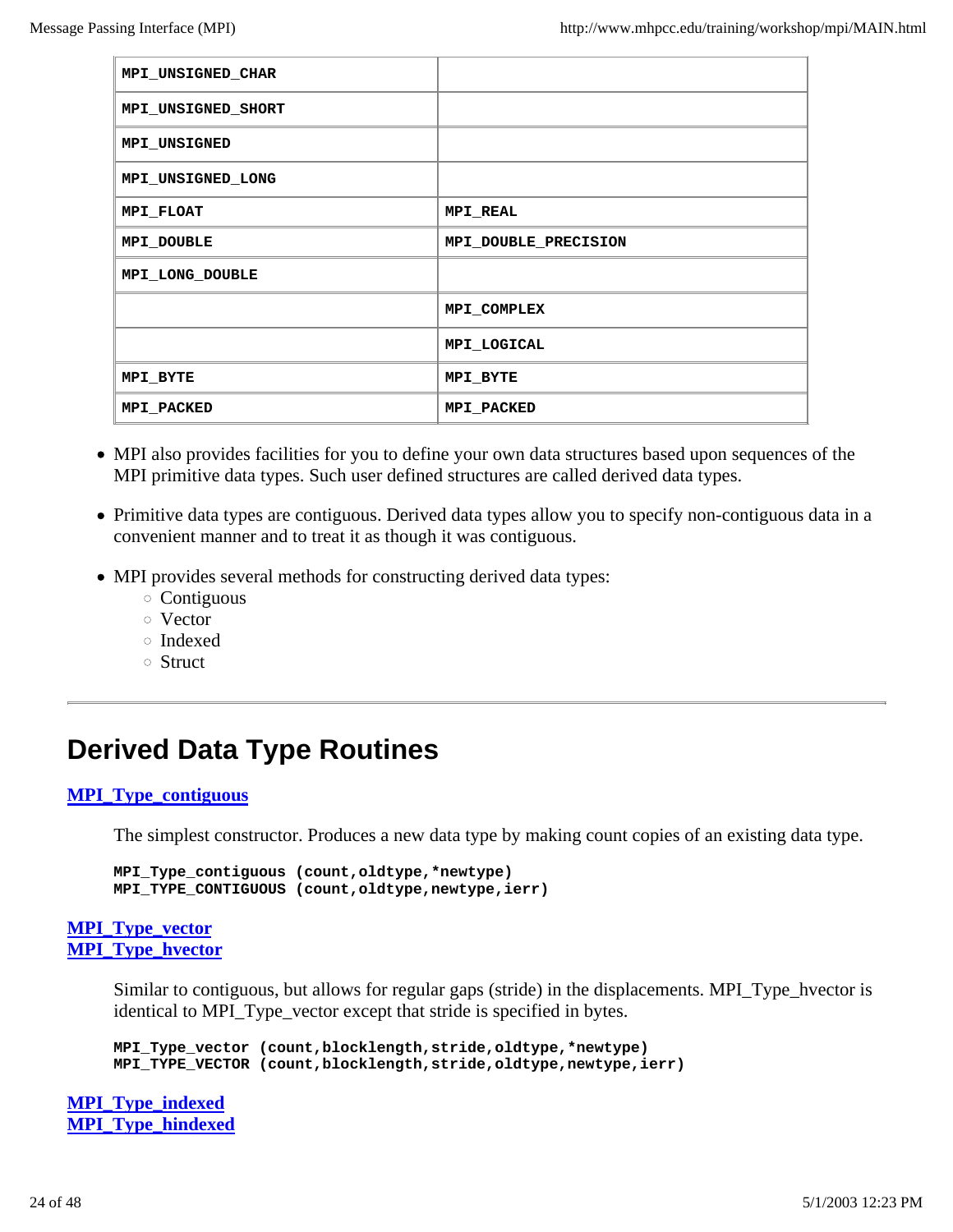An array of displacements of the input data type is provided as the map for the new data type. MPI\_Type\_hindexed is identical to MPI\_Type\_indexed except that offsets are specified in bytes.

**MPI\_Type\_indexed (count,blocklens[],offsets[],old\_type,\*newtype) MPI\_TYPE\_INDEXED (count,blocklens(),offsets(),old\_type,newtype,ierr)**

#### **MPI\_Type\_struct**

The new data type is formed according to completely defined map of the component data types.

```
MPI_Type_struct (count,blocklens[],offsets[],old_types,*newtype)
MPI_TYPE_STRUCT (count,blocklens(),offsets(),old_types,newtype,ierr)
```
#### **MPI\_Type\_extent**

Returns the size in bytes of the specified data type. Useful for the MPI subroutines which require specification of offsets in bytes.

**MPI\_Type\_extent (datatype,\*extent) MPI\_TYPE\_EXTENT (datatype,extent,ierr)**

#### **MPI\_Type\_commit**

Commits new datatype to the system. Required for all user constructed (derived) datatypes.

```
MPI_Type_commit (datatype)
MPI_TYPE_COMMIT (datatype,ierr)
```
### **Examples: Contiguous Derived Data Type**

Create a data type representing a row of an array and distribute a different row to all processes. Diagram here.

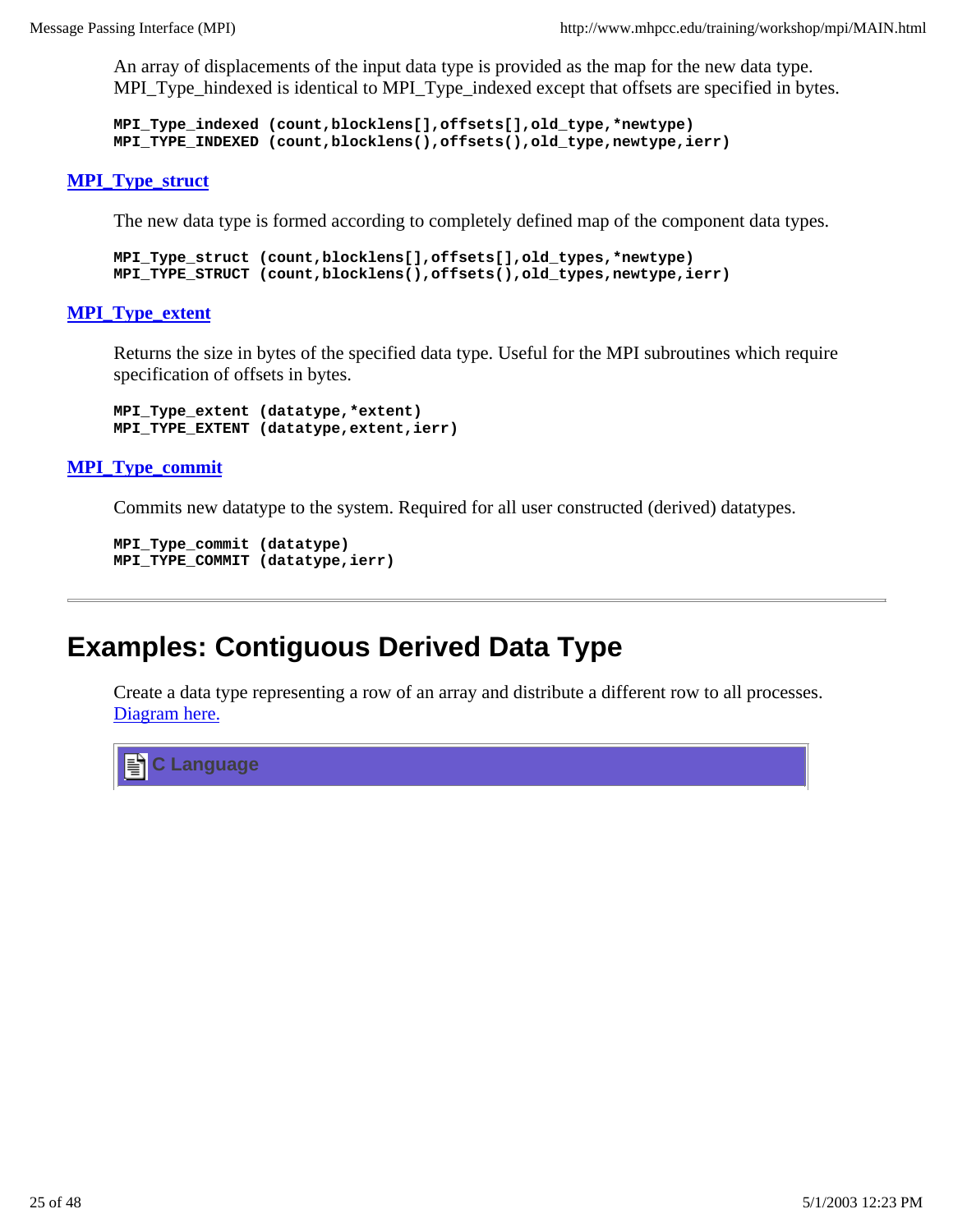```
#include "mpi.h"
#include <stdio.h>
#define SIZE 4
int main(argc,argv)
int argc;
char *argv[]; {
int numtasks, rank, source=0, dest, tag=1, i;
float a[SIZE][SIZE] =
   {1.0, 2.0, 3.0, 4.0,
    5.0, 6.0, 7.0, 8.0,
    9.0, 10.0, 11.0, 12.0,
    13.0, 14.0, 15.0, 16.0};
float b[SIZE];
MPI_Status stat;
MPI_Datatype rowtype;
MPI_Init(&argc,&argv);
MPI_Comm_rank(MPI_COMM_WORLD, &rank);
MPI_Comm_size(MPI_COMM_WORLD, &numtasks);
MPI_Type_contiguous(SIZE, MPI_FLOAT, &rowtype);
MPI_Type_commit(&rowtype);
if (numtasks == SIZE) {
  if (rank == 0) {
      for (i=0; i<numtasks; i++)
        MPI_Send(&a[i][0], 1, rowtype, i, tag, MPI_COMM_WORLD);
      }
  MPI_Recv(b, SIZE, MPI_FLOAT, source, tag, MPI_COMM_WORLD, &stat);
  printf("rank= %d b= %3.1f %3.1f %3.1f %3.1f\n",
         rank,b[0],b[1],b[2],b[3]);
   }
else
  printf("Must specify %d processors. Terminating.\n",SIZE);
MPI_Finalize();
}
```
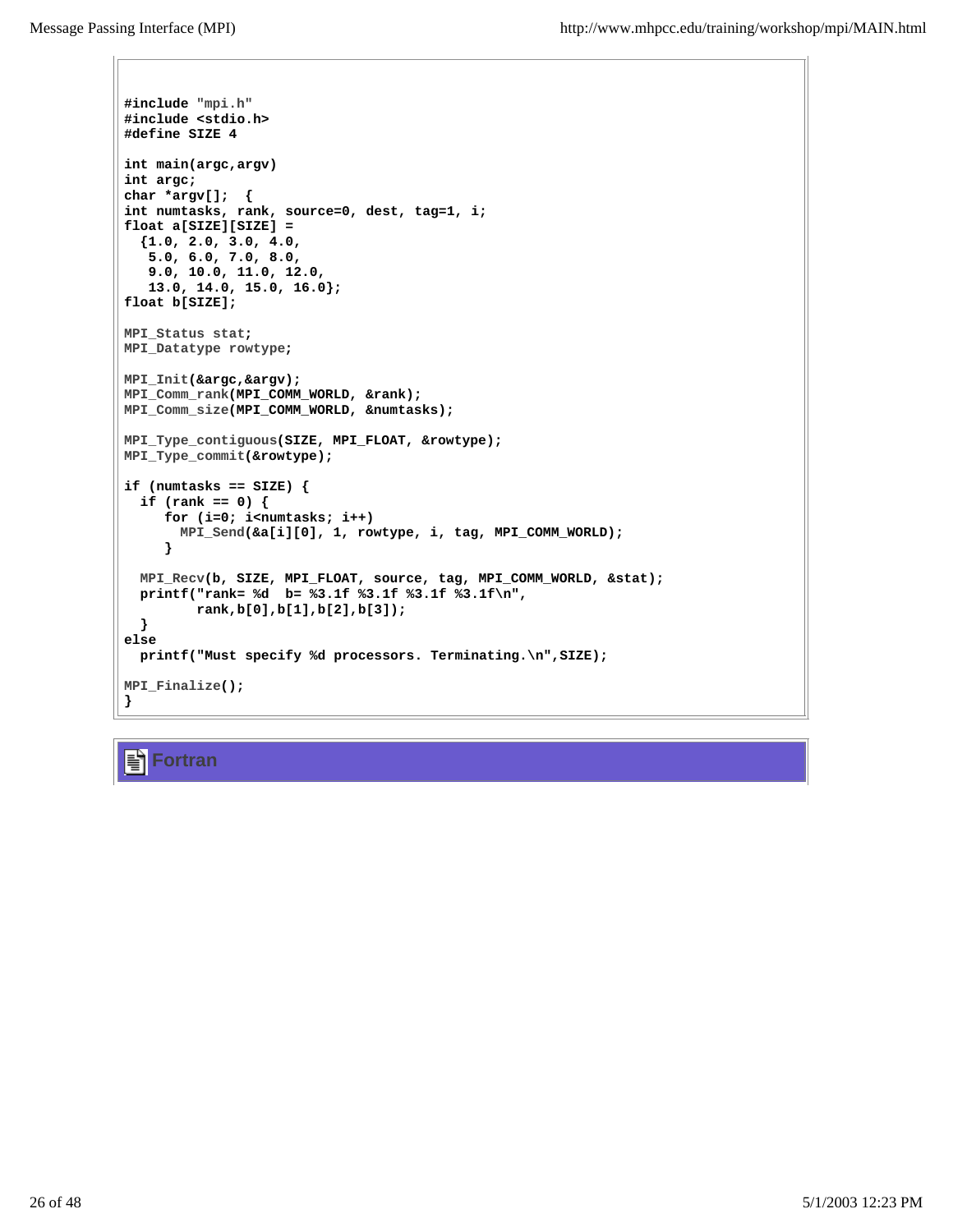```
 program contiguous
    include 'mpif.h'
   integer SIZE
   parameter(SIZE=4)
    integer numtasks, rank, source, dest, tag, i, ierr
   real*4 a(0:SIZE-1,0:SIZE-1), b(0:SIZE-1)
    integer stat(MPI_STATUS_SIZE), columntype
C Fortran stores this array in column major order
   data a /1.0, 2.0, 3.0, 4.0, 
  & 5.0, 6.0, 7.0, 8.0,
  & 9.0, 10.0, 11.0, 12.0, 
  & 13.0, 14.0, 15.0, 16.0 /
   call MPI_INIT(ierr)
   call MPI_COMM_RANK(MPI_COMM_WORLD, rank, ierr)
   call MPI_COMM_SIZE(MPI_COMM_WORLD, numtasks, ierr)
   call MPI_TYPE_CONTIGUOUS(SIZE, MPI_REAL, columntype, ierr)
   call MPI_TYPE_COMMIT(columntype, ierr)
   tag = 1
   if (numtasks .eq. SIZE) then
       if (rank .eq. 0) then
         do 10 i=0, numtasks-1
         call MPI_SEND(a(0,i), 1, columntype, i, tag,
   & MPI_COMM_WORLD,ierr)
 10 continue
      endif
      source = 0
      call MPI_RECV(b, SIZE, MPI_REAL, source, tag, 
  & MPI_COMM_WORLD, stat, ierr)
         print *, 'rank= ',rank,' b= ',b
   else
      print *, 'Must specify',SIZE,' processors. Terminating.' 
    endif
   call MPI_FINALIZE(ierr)
    end
```
Sample program output:

**rank= 0 b= 1.0 2.0 3.0 4.0 rank= 1 b= 5.0 6.0 7.0 8.0 rank= 2 b= 9.0 10.0 11.0 12.0 rank= 3 b= 13.0 14.0 15.0 16.0**

## **Examples: Vector Derived Data Type**

Create a data type representing a column of an array and distribute different columns to all processes. Diagram here.

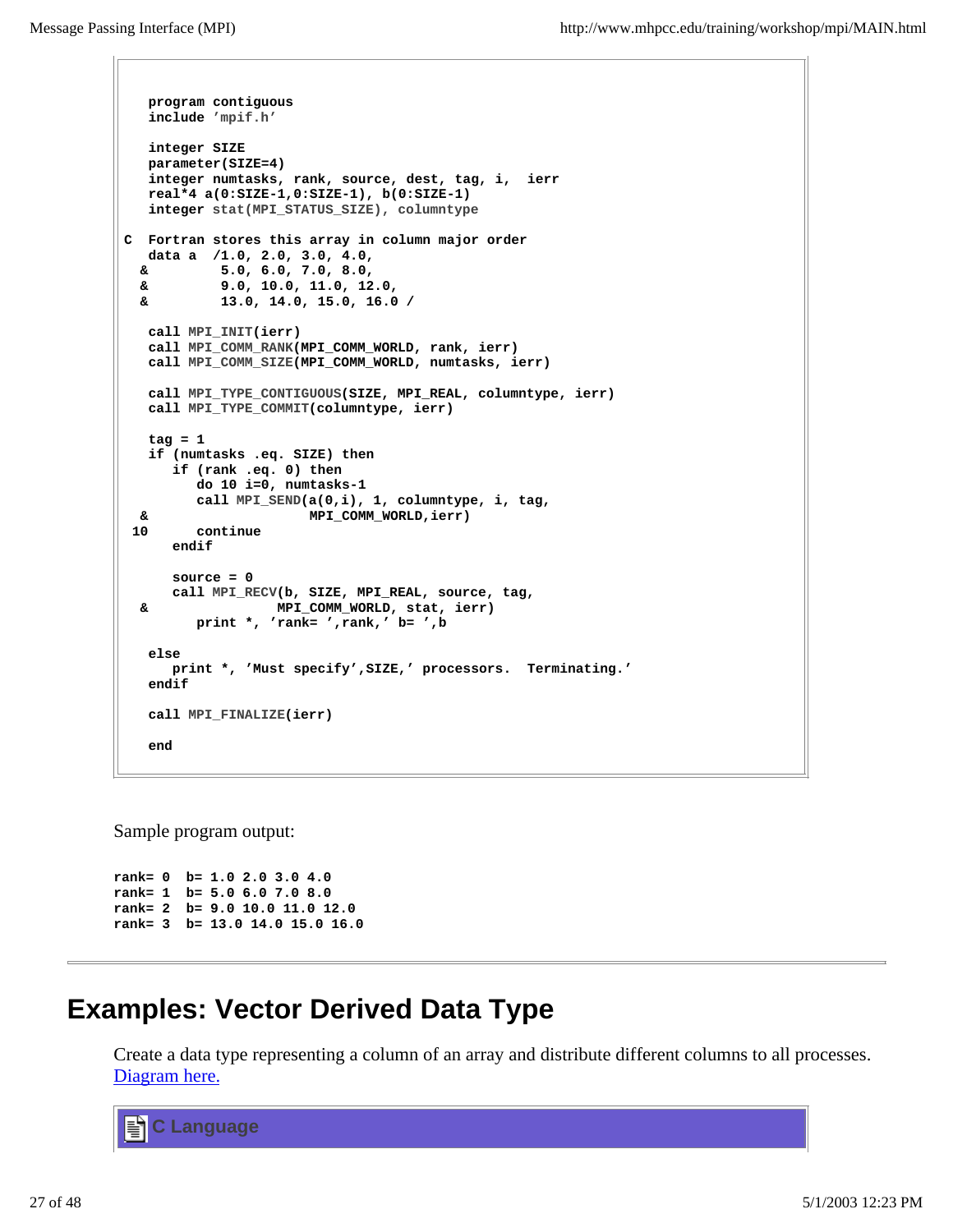```
#include "mpi.h"
#include <stdio.h>
#define SIZE 4
int main(argc,argv)
int argc;
char *argv[]; {
int numtasks, rank, source=0, dest, tag=1, i;
float a[SIZE][SIZE] = 
   {1.0, 2.0, 3.0, 4.0, 
    5.0, 6.0, 7.0, 8.0, 
 9.0, 10.0, 11.0, 12.0,
 13.0, 14.0, 15.0, 16.0};
float b[SIZE]; 
MPI_Status stat;
MPI_Datatype columntype;
MPI_Init(&argc,&argv);
MPI_Comm_rank(MPI_COMM_WORLD, &rank);
MPI_Comm_size(MPI_COMM_WORLD, &numtasks);
MPI_Type_vector(SIZE, 1, SIZE, MPI_FLOAT, &columntype);
MPI_Type_commit(&columntype);
if (numtasks == SIZE) {
  if (rank == 0) {
      for (i=0; i<numtasks; i++) 
        MPI_Send(&a[0][i], 1, columntype, i, tag, MPI_COMM_WORLD);
         }
  MPI_Recv(b, SIZE, MPI_FLOAT, source, tag, MPI_COMM_WORLD, &stat);
  printf("rank= %d b= %3.1f %3.1f %3.1f %3.1f\n",
        rank,b[0],b[1],b[2],b[3]);
   }
else
  printf("Must specify %d processors. Terminating.\n",SIZE);
MPI_Finalize();
}
```
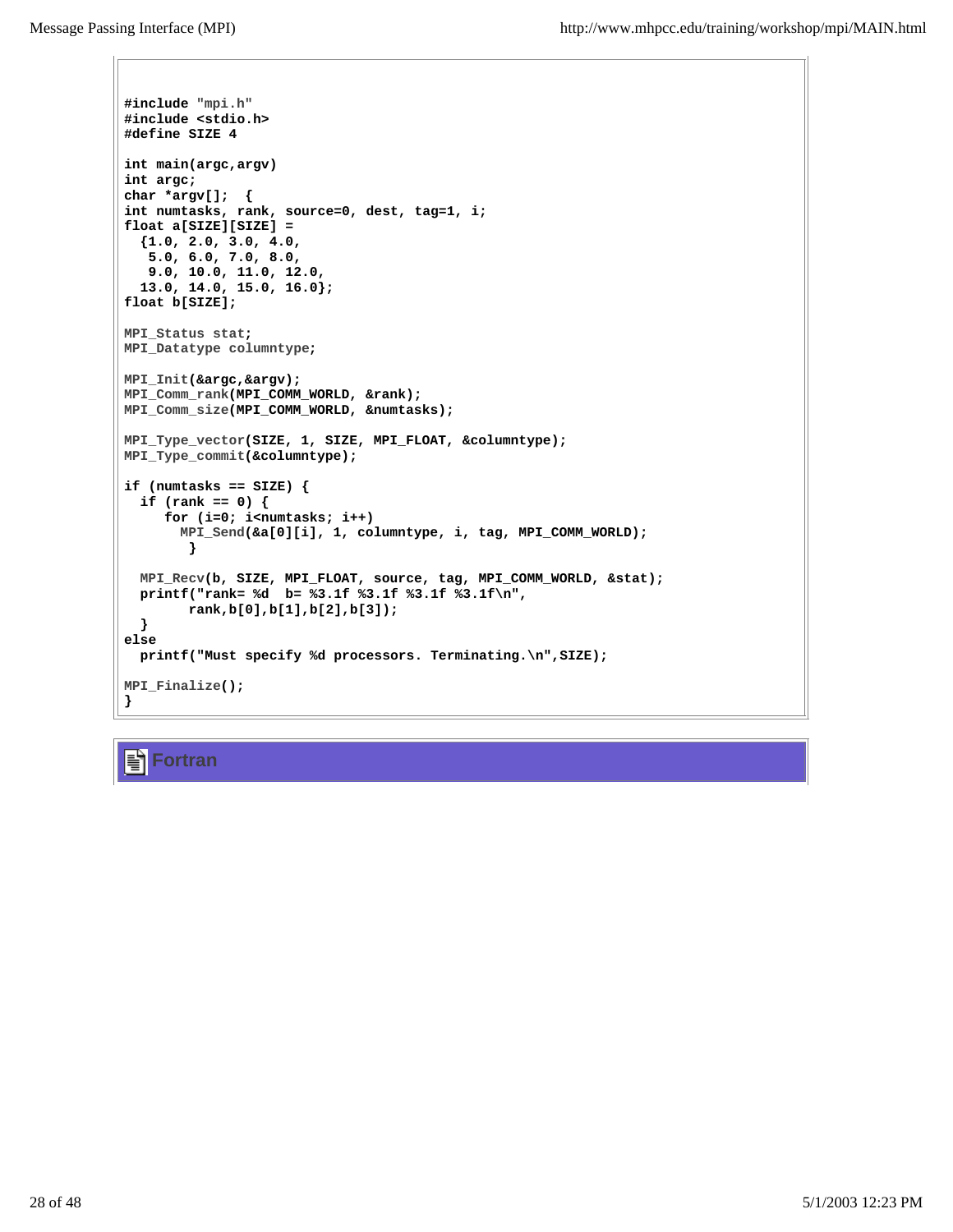```
 program vector
    include 'mpif.h'
   integer SIZE
   parameter(SIZE=4)
    integer numtasks, rank, source, dest, tag, i, ierr
   real*4 a(0:SIZE-1,0:SIZE-1), b(0:SIZE-1)
    integer stat(MPI_STATUS_SIZE), rowtype
C Fortran stores this array in column major order
   data a /1.0, 2.0, 3.0, 4.0, 
   & 5.0, 6.0, 7.0, 8.0,
  & 9.0, 10.0, 11.0, 12.0, 
  & 13.0, 14.0, 15.0, 16.0 /
   call MPI_INIT(ierr)
   call MPI_COMM_RANK(MPI_COMM_WORLD, rank, ierr)
   call MPI_COMM_SIZE(MPI_COMM_WORLD, numtasks, ierr)
   call MPI_TYPE_VECTOR(SIZE, 1, SIZE, MPI_REAL, rowtype, ierr)
   call MPI_TYPE_COMMIT(rowtype, ierr)
   tag = 1
   if (numtasks .eq. SIZE) then
       if (rank .eq. 0) then
         do 10 i=0, numtasks-1
         call MPI_SEND(a(i,0), 1, rowtype, i, tag,
  & MPI_COMM_WORLD, ierr)
 10 continue
       endif
      source = 0
      call MPI_RECV(b, SIZE, MPI_REAL, source, tag, 
  & MPI_COMM_WORLD, stat, ierr)
      print *, 'rank= ',rank,' b= ',b
    else
      print *, 'Must specify',SIZE,' processors. Terminating.' 
   endif
   call MPI_FINALIZE(ierr)
    end
```
Sample program output:

**rank= 0 b= 1.0 5.0 9.0 13.0 rank= 1 b= 2.0 6.0 10.0 14.0 rank= 2 b= 3.0 7.0 11.0 15.0 rank= 3 b= 4.0 8.0 12.0 16.0**

### **Examples: Indexed Derived Data Type**

Create a datatype by extracting variable portions of an array and distribute to all tasks. Diagram here.

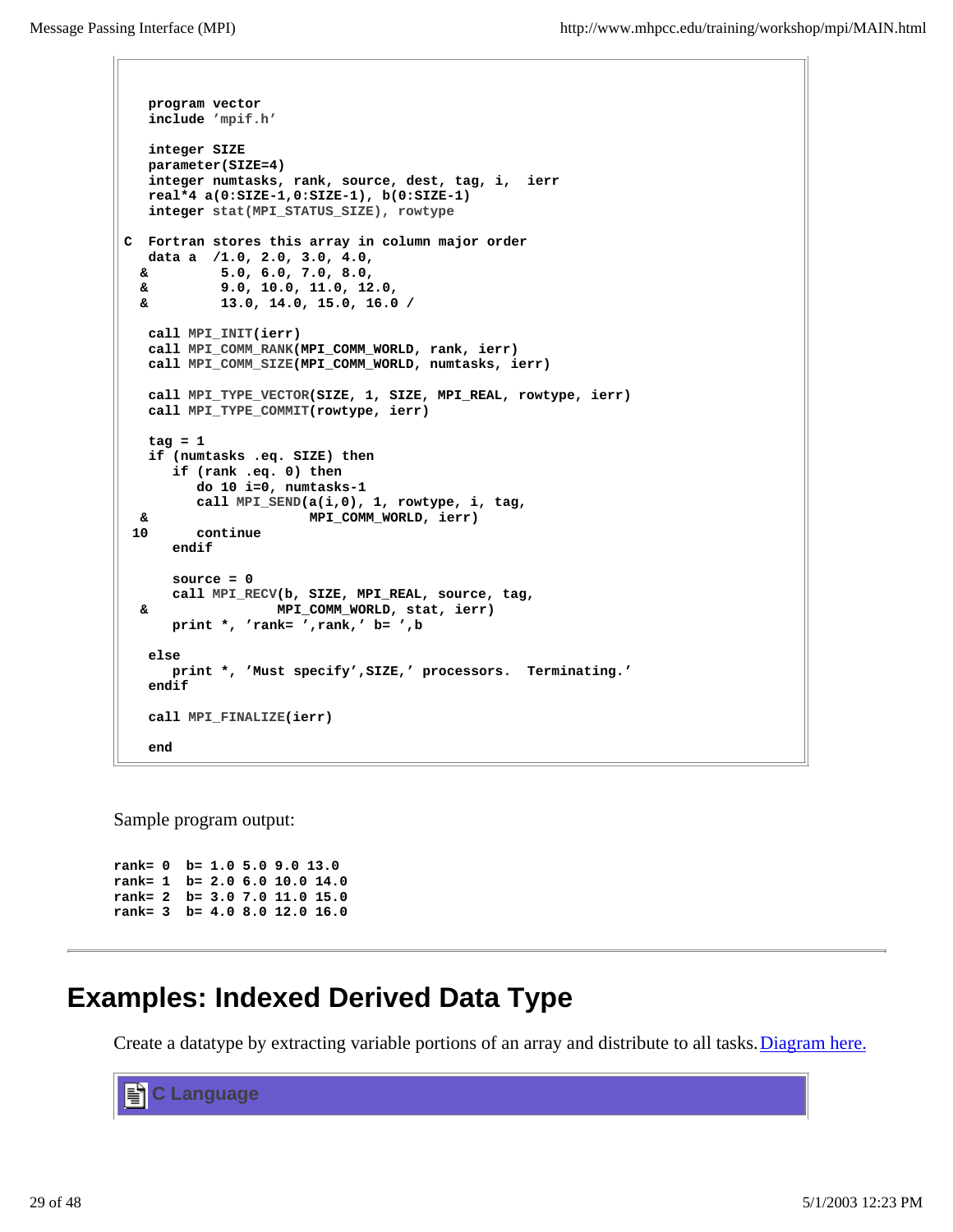```
#include "mpi.h"
#include <stdio.h>
#define NELEMENTS 6
int main(argc,argv)
int argc;
char *argv[]; {
int numtasks, rank, source=0, dest, tag=1, i;
int blocklengths[2], displacements[2];
float a[16] = 
   {1.0, 2.0, 3.0, 4.0, 5.0, 6.0, 7.0, 8.0, 
    9.0, 10.0, 11.0, 12.0, 13.0, 14.0, 15.0, 16.0};
float b[NELEMENTS]; 
MPI_Status stat;
MPI_Datatype indextype;
MPI_Init(&argc,&argv);
MPI_Comm_rank(MPI_COMM_WORLD, &rank);
MPI_Comm_size(MPI_COMM_WORLD, &numtasks);
blocklengths[0] = 4;
blocklengths[1] = 2;
displacements[0] = 5;
displacements[1] = 12;
MPI_Type_indexed(2, blocklengths, displacements, MPI_FLOAT, &indextype);
MPI_Type_commit(&indextype);
if (rank == 0) {
   for (i=0; i<numtasks; i++) 
      MPI_Send(a, 1, indextype, i, tag, MPI_COMM_WORLD);
   }
MPI_Recv(b, NELEMENTS, MPI_FLOAT, source, tag, MPI_COMM_WORLD, &stat);
printf("rank= %d b= %3.1f %3.1f %3.1f %3.1f %3.1f %3.1f\n",
      rank,b[0],b[1],b[2],b[3],b[4],b[5]);
MPI_Finalize();
}
```
**Fortran**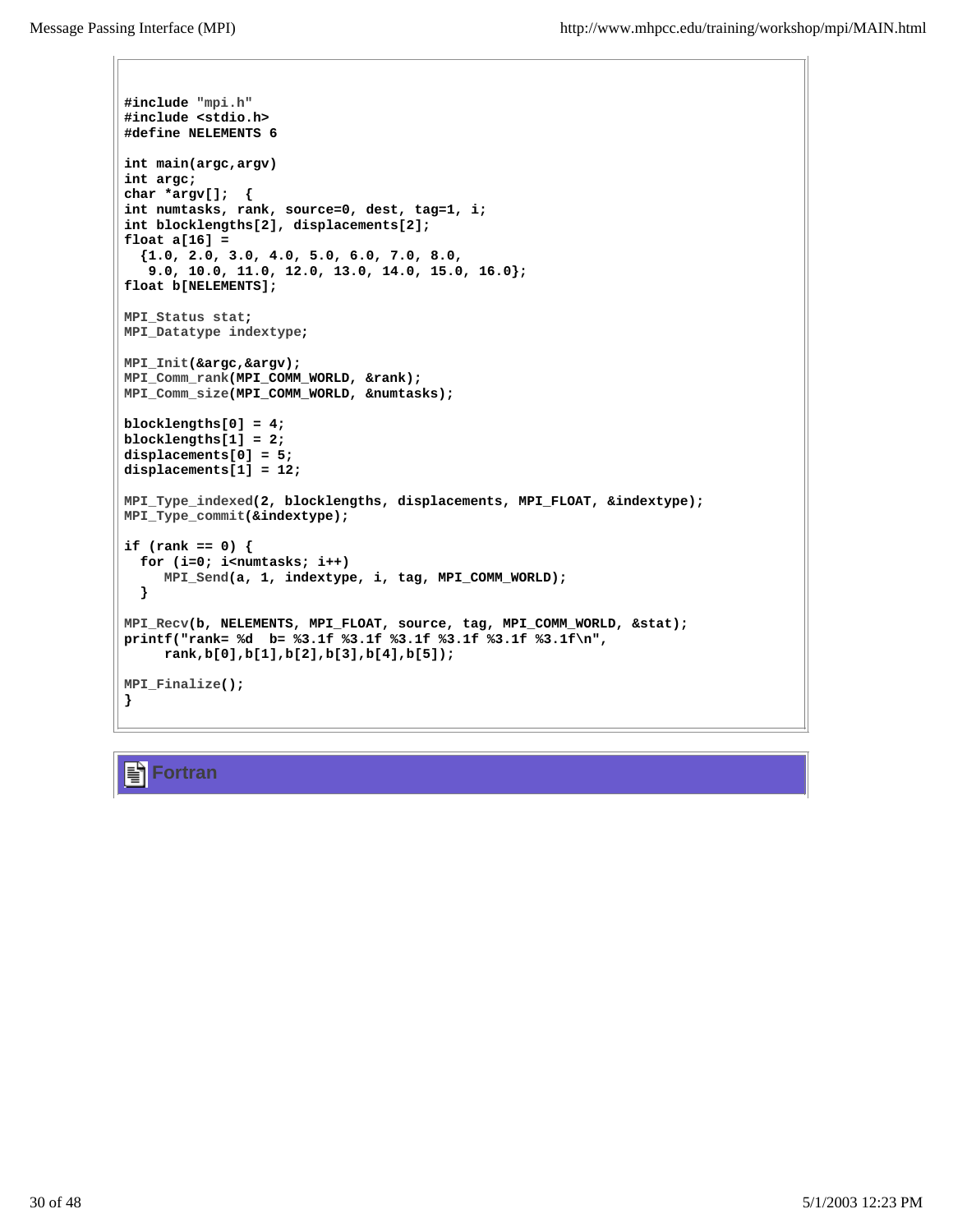```
 program indexed
   include 'mpif.h'
   integer NELEMENTS
  parameter(NELEMENTS=6)
   integer numtasks, rank, source, dest, tag, i, ierr
   integer blocklengths(0:1), displacements(0:1)
   real*4 a(0:15), b(0:NELEMENTS-1)
   integer stat(MPI_STATUS_SIZE), indextype
   data a /1.0, 2.0, 3.0, 4.0, 5.0, 6.0, 7.0, 8.0,
  & 9.0, 10.0, 11.0, 12.0, 13.0, 14.0, 15.0, 16.0 /
   call MPI_INIT(ierr)
   call MPI_COMM_RANK(MPI_COMM_WORLD, rank, ierr)
   call MPI_COMM_SIZE(MPI_COMM_WORLD, numtasks, ierr)
  blocklengths(0) = 4
  blocklengths(1) = 2
   displacements(0) = 5
   displacements(1) = 12
  call MPI_TYPE_INDEXED(2, blocklengths, displacements, MPI_REAL, 
  & indextype, ierr)
   call MPI_TYPE_COMMIT(indextype, ierr)
   tag = 1
   if (rank .eq. 0) then
      do 10 i=0, numtasks-1
      call MPI_SEND(a, 1, indextype, i, tag, MPI_COMM_WORLD, ierr)
 10 continue
   endif
   source = 0
  call MPI_RECV(b, NELEMENTS, MPI_REAL, source, tag, MPI_COMM_WORLD, 
  & stat, ierr)
  print *, 'rank= ',rank,' b= ',b
   call MPI_FINALIZE(ierr)
   end
```
Sample program output:

**rank= 0 b= 6.0 7.0 8.0 9.0 13.0 14.0 rank= 1 b= 6.0 7.0 8.0 9.0 13.0 14.0 rank= 2 b= 6.0 7.0 8.0 9.0 13.0 14.0 rank= 3 b= 6.0 7.0 8.0 9.0 13.0 14.0**

### **Examples: Struct Derived Data Type**

Create a data type which represents a particle and distribute an array of such particles to all processes. Diagram here.

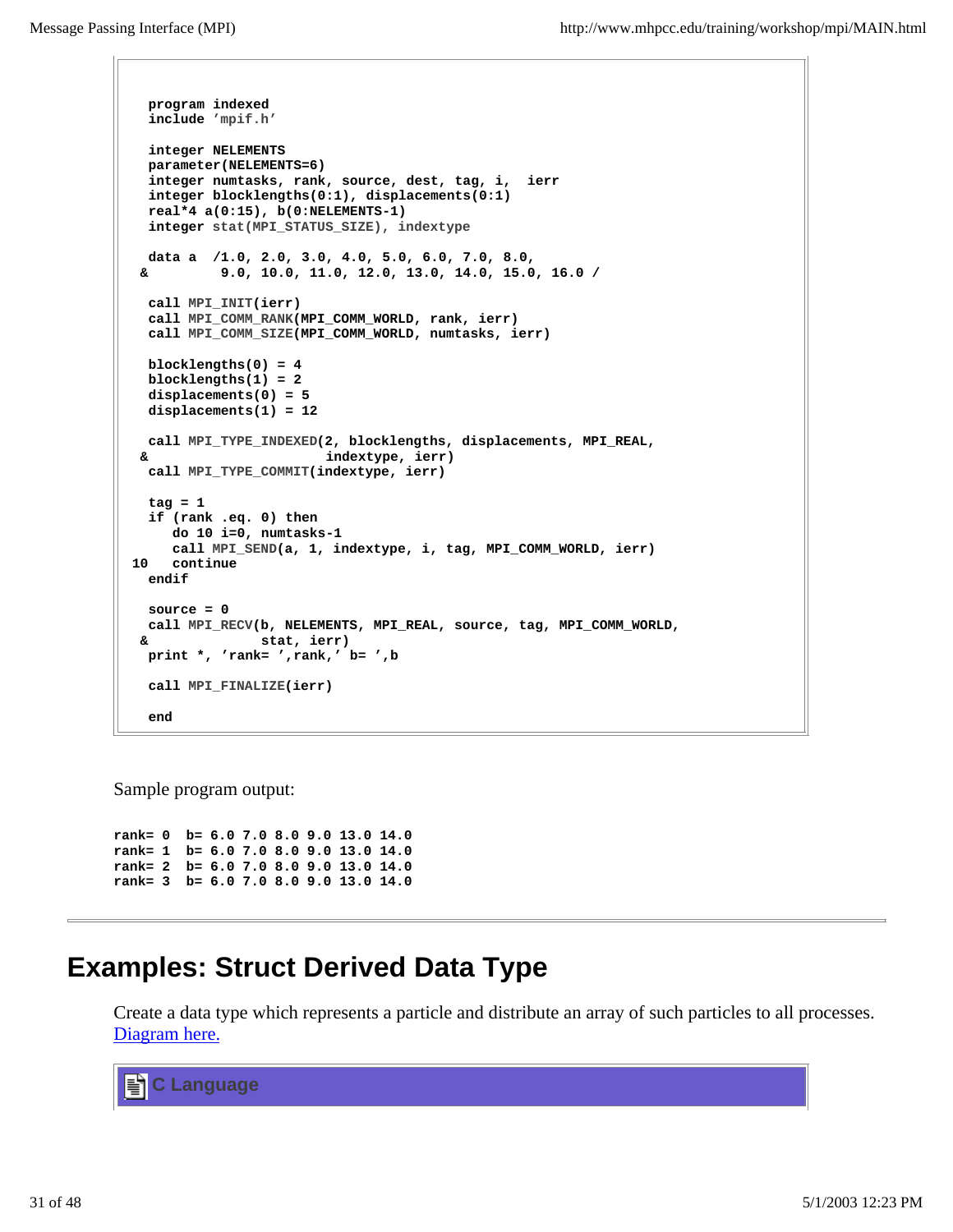```
#include "mpi.h"
#include <stdio.h>
#define NELEM 25
int main(argc,argv)
int argc;
char *argv[]; {
int numtasks, rank, source=0, dest, tag=1, i;
typedef struct {
  float x, y, z;
  float velocity;
  int n, type;
  } Particle;
Particle p[NELEM], particles[NELEM];
MPI_Datatype particletype, oldtypes[2]; 
int blockcounts[2];
/* MPI_Aint type used to be consistent with syntax of */
/* MPI_Type_extent routine */
MPI_Aint offsets[2], extent;
MPI_Status stat;
MPI_Init(&argc,&argv);
MPI_Comm_rank(MPI_COMM_WORLD, &rank);
MPI_Comm_size(MPI_COMM_WORLD, &numtasks);
/* Setup description of the 4 MPI_FLOAT fields x, y, z, velocity */
offsets[0] = 0;
oldtypes[0] = MPI_FLOAT;
blockcounts[0] = 4;
/* Setup description of the 2 MPI_INT fields n, type */
/* Need to first figure offset by getting size of MPI_FLOAT */
MPI_Type_extent(MPI_FLOAT, &extent);
offsets[1] = 4 * extent;
oldtypes[1] = MPI_INT;
blockcounts[1] = 2;
/* Now define structured type and commit it */
MPI_Type_struct(2, blockcounts, offsets, oldtypes, &particletype);
MPI_Type_commit(&particletype);
/* Initialize the particle array and then send it to each task */
if (rank == 0) {
  for (i=0; i<NELEM; i++) {
     particles[i].x = i * 1.0;
     particles[i].y = i * -1.0;
     particles[i].z = i * 1.0; 
     particles[i].velocity = 0.25;
     particles[i].n = i;
     particles[i].type = i % 2; 
 }
  for (i=0; i<numtasks; i++) 
     MPI_Send(particles, NELEM, particletype, i, tag, MPI_COMM_WORLD);
   }
MPI_Recv(p, NELEM, particletype, source, tag, MPI_COMM_WORLD, &stat);
/* Print a sample of what was received */
printf("rank= %d %3.2f %3.2f %3.2f %3.2f %d %d\n", rank,p[3].x,
     p[3].y,p[3].z,p[3].velocity,p[3].n,p[3].type);
MPI_Finalize();
}
```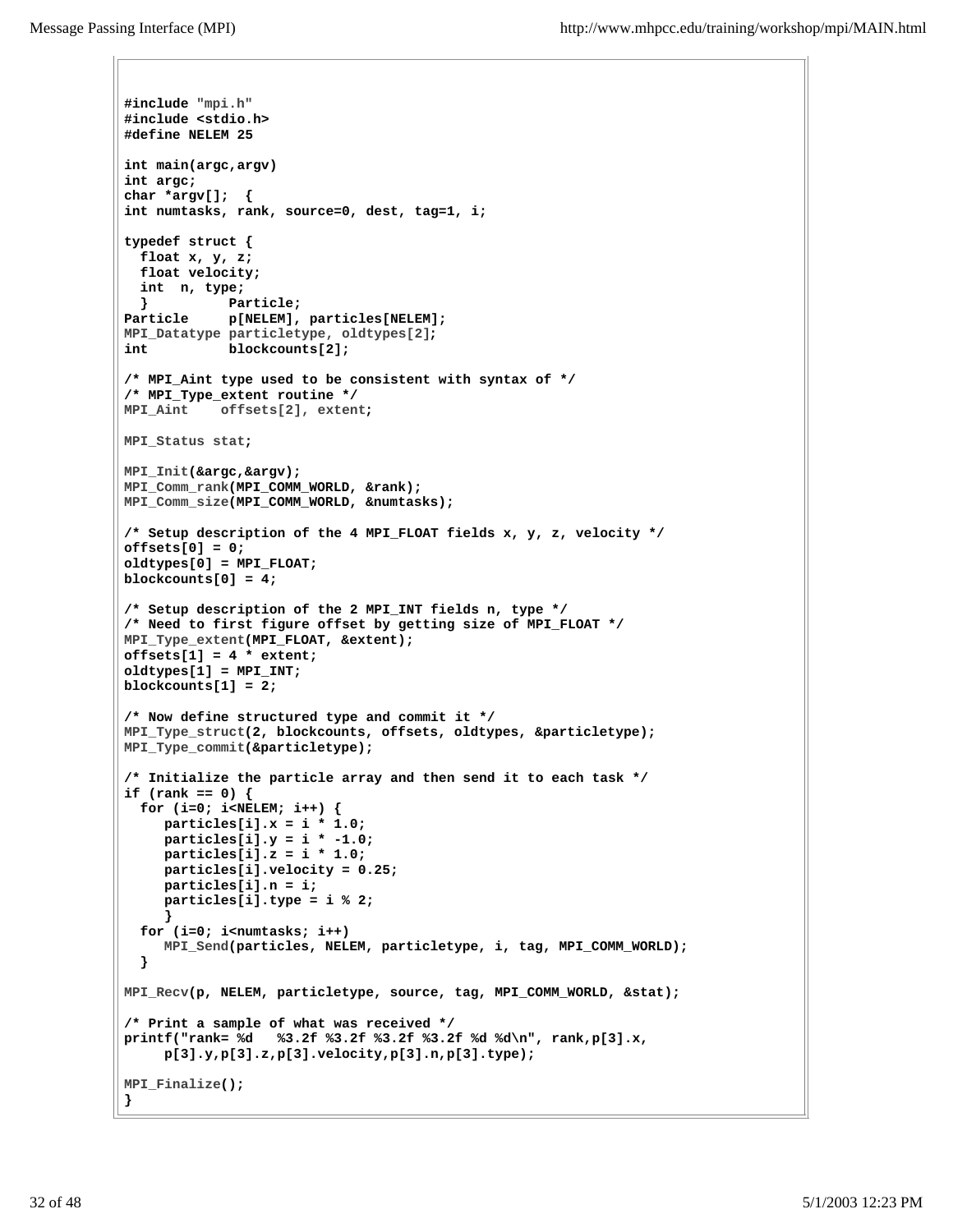**Fortran**

```
 program struct
   include 'mpif.h'
   integer NELEM
   parameter(NELEM=25)
    integer numtasks, rank, source, dest, tag, i, ierr
    integer stat(MPI_STATUS_SIZE)
   type Particle
   sequence
   real*4 x, y, z, velocity
   integer n, type
   end type Particle
   type (Particle) p(NELEM), particles(NELEM)
   integer particletype, oldtypes(0:1), blockcounts(0:1), 
   & offsets(0:1), extent
   call MPI_INIT(ierr)
   call MPI_COMM_RANK(MPI_COMM_WORLD, rank, ierr)
   call MPI_COMM_SIZE(MPI_COMM_WORLD, numtasks, ierr)
C Setup description of the 4 MPI_REAL fields x, y, z, velocity 
   offsets(0) = 0
   oldtypes(0) = MPI_REAL
   blockcounts(0) = 4
C Setup description of the 2 MPI_INTEGER fields n, type 
C Need to first figure offset by getting size of MPI_REAL
    call MPI_TYPE_EXTENT(MPI_REAL, extent, ierr)
   offsets(1) = 4 * extent
   oldtypes(1) = MPI_INTEGER
   blockcounts(1) = 2
C Now define structured type and commit it 
   call MPI_TYPE_STRUCT(2, blockcounts, offsets, oldtypes, 
   & particletype, ierr)
   call MPI_TYPE_COMMIT(particletype, ierr)
C Initialize the particle array and then send it to each task
   tag = 1
   if (rank .eq. 0) then
      do 10 i=0, NELEM-1
      particles(i) = Particle ( 1.0*i, -1.0*i, 1.0*i, 
   & 0.25, i, mod(i,2) )
 10 continue
      do 20 i=0, numtasks-1
      call MPI_SEND(particles, NELEM, particletype, i, tag, 
  & MPI_COMM_WORLD, ierr)
 20 continue
   endif
   source = 0
   call MPI_RECV(p, NELEM, particletype, source, tag, 
  & MPI_COMM_WORLD, stat, ierr)
   print *, 'rank= ',rank,' p(3)= ',p(3)
    call MPI_FINALIZE(ierr)
    end
```
Sample program output: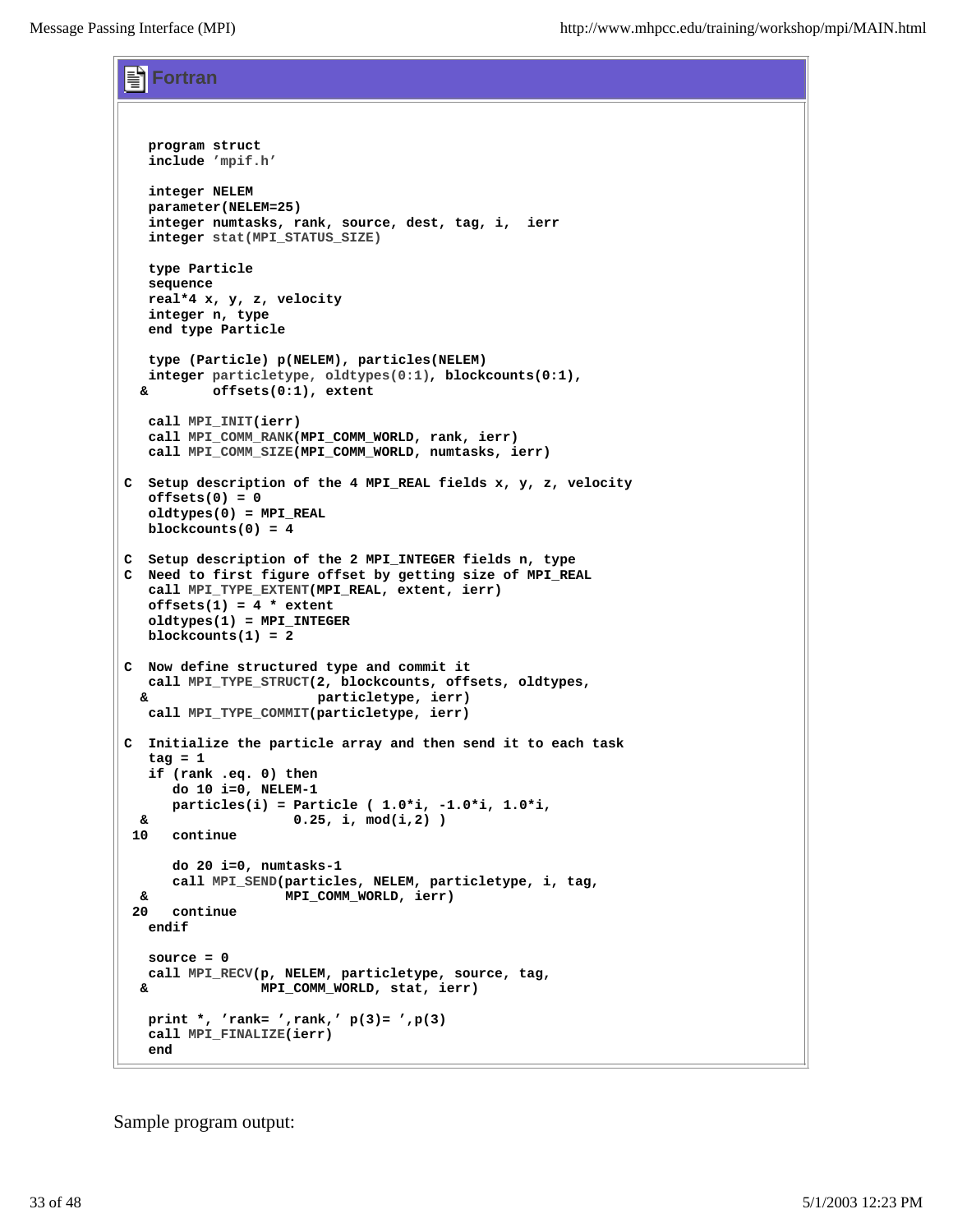| $rank = 0$ |  | $3.00 - 3.00$ $3.00$ $0.25$ $3$ 1 |  |  |
|------------|--|-----------------------------------|--|--|
| $rank = 2$ |  | $3.00 - 3.00$ $3.00$ $0.25$ $3$ 1 |  |  |
| $rank=1$   |  | $3.00 - 3.00$ $3.00$ $0.25$ $3$ 1 |  |  |
| $rank = 3$ |  | $3.00 - 3.00$ $3.00$ $0.25$ $3$ 1 |  |  |

### **Group and Communicator Management Routines**

- A group is an ordered set of processes. Each process in a group is associated with a unique integer rank. Rank values start at zero and go to N-1, where N is the number of processes in the group. In MPI, a group is represented within system memory as an object. It is accessible to the programmer only by a "handle". A group is always associated with a communicator object.
- A communicator encompasses a group of processes that may communicate with each other. All MPI messages must specify a communicator. In the simplest sense, the communicator is an extra "tag" that must be included with MPI calls. Like groups, communicators are represented within system memory as objects and are accessible to the programmer only by "handles". For example, the handle for the communicator which comprises all tasks is MPI\_COMM\_WORLD.
- From the programmer's perspective, a group and a communicator are one. The group routines are primarily used to specify which processes should be used to construct a communicator.
- Primary purposes of group and communicator objects:
	- 1. Allow you to organize tasks, based upon function, into task groups.
	- 2. Enable Collective Communications operations across a subset of related tasks.
	- 3. Provide basis for implementing user defined virtual topologies
	- 4. Provide for safe communications
- Groups/communicators are dynamic they can be created and destroyed during program execution.
- Processes may be in more than one group/communicator. They will have a unique rank within each group/communicator.
- MPI provides over 40 routines related to groups, communicators, and virtual topologies.
- Typical usage:
	- 1. Extract handle of global group from MPI\_COMM\_WORLD using MPI\_Comm\_group
	- 2. Form new group as a subset of global group using MPI\_Group\_incl
	- 3. Create new communicator for new group using MPI\_Comm\_create
	- 4. Determine new rank in new communicator using MPI\_Comm\_rank
	- 5. Conduct communications using any MPI message passing routine
	- When finished, free up new communicator and group (optional) using MPI\_Comm\_free and 6. MPI Group free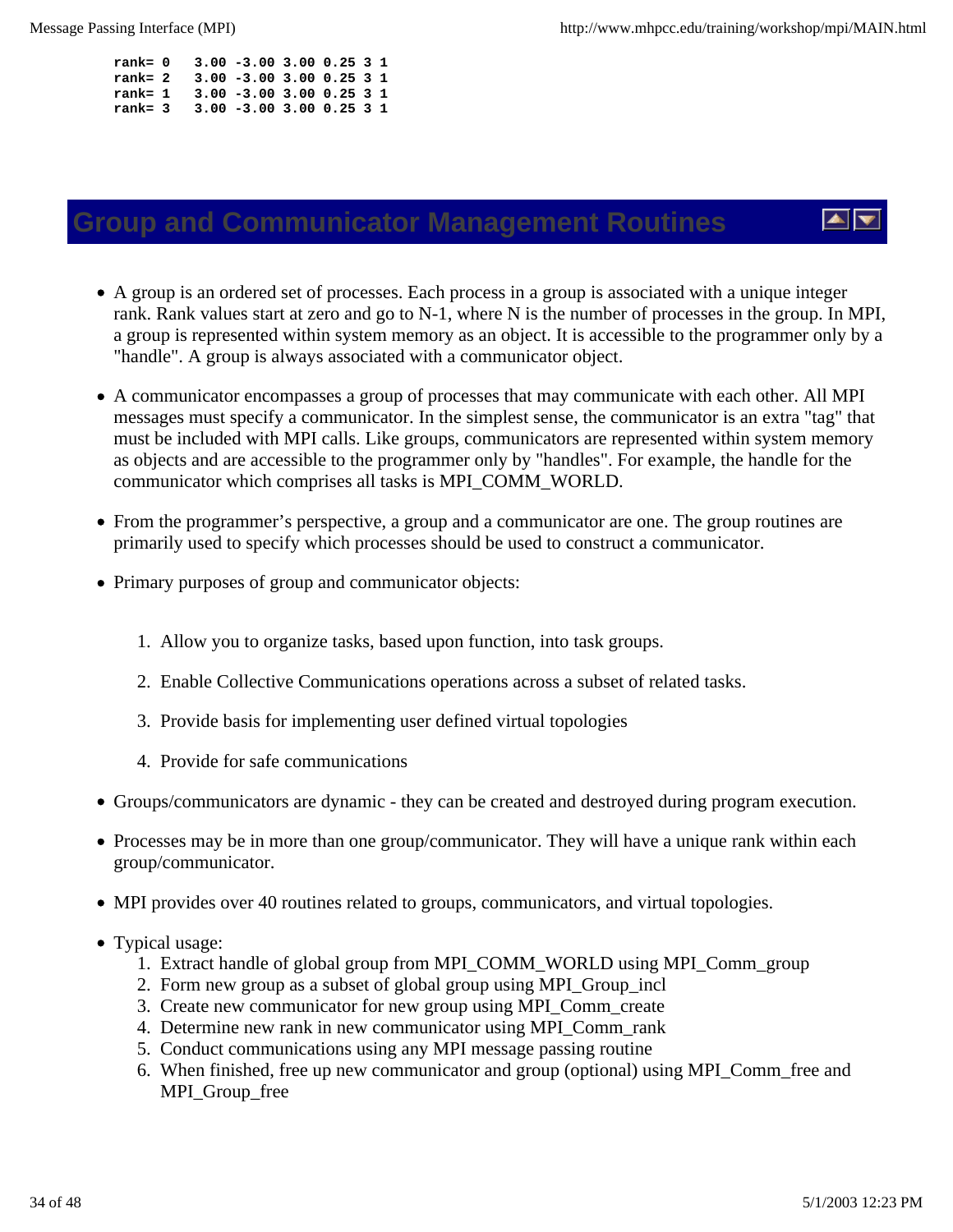

## **Group and Communicator Management Routines**

#### **MPI\_Comm\_group**

Determines the group associated with the given communicator.

```
MPI_Comm_group (comm,*group)
MPI_COMM_GROUP (comm,group,ierr)
```
#### **MPI\_Group\_rank**

Returns the rank of this process in the given group or MPI\_UNDEFINED if the process is not a member.

**MPI\_Group\_rank (group,\*rank) MPI\_GROUP\_RANK (group,rank,ierr)**

#### **MPI\_Group\_size**

Returns the size of a group - number of processes in the group.

**MPI\_Group\_size (group,\*size) MPI\_GROUP\_SIZE (group,size,ierr)**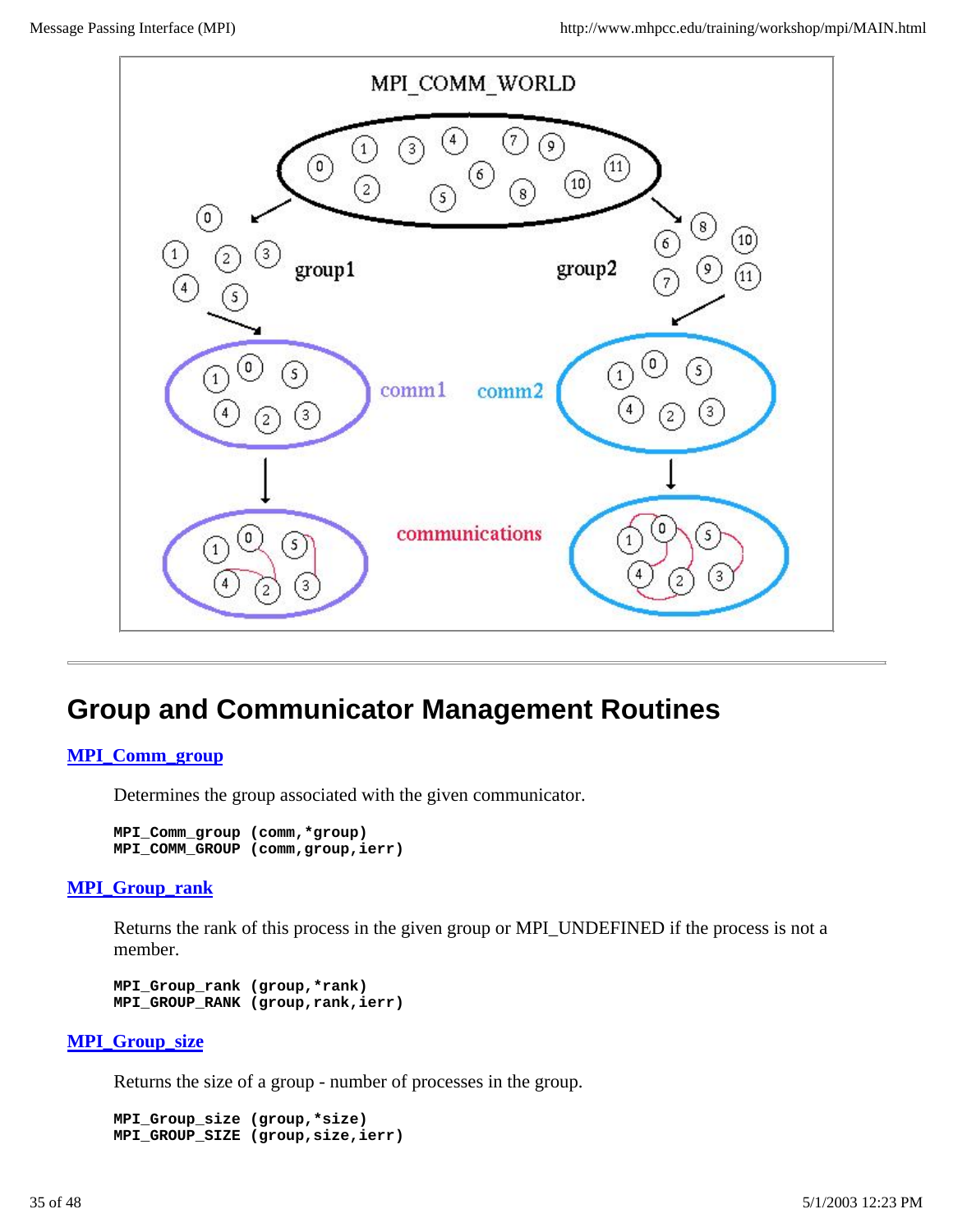#### **MPI\_Group\_excl**

Produces a group by reordering an existing group and taking only unlisted members.

```
MPI_Group_excl (group,n,*ranks,*newgroup) 
MPI_GROUP_EXCL (group,n,ranks,newgroup,ierr)
```
#### **MPI\_Group\_incl**

Produces a group by reordering an existing group and taking only listed members.

```
MPI_Group_incl (group,n,*ranks,*newgroup) 
MPI_GROUP_INCL (group,n,ranks,newgroup,ierr)
```
#### **MPI\_Group\_intersection**

Produces a group as the intersection of two existing groups.

```
MPI_Group_intersection (group1,group2,*newgroup)
MPI_GROUP_INTERSECTION (group1,group2,newgroup,ierr)
```
#### **MPI\_Group\_union**

Produces a group by combining two groups.

```
MPI_Group_union (group1,group2,*newgroup) 
MPI_GROUP_UNION (group1,group2,newgroup,ierr)
```
#### **MPI\_Group\_difference**

Creates a group from the difference of two groups.

```
MPI_Group_difference (group1,group2,*newgroup) 
MPI_GROUP_DIFFERENCE (group1,group2,newgroup,ierr)
```
#### **MPI\_Group\_compare**

Compares two groups and returns an integer result which is MPI\_IDENT if the order and members of the two groups are the same, MPI\_SIMILAR if only the members are the same, and MPI\_UNEQUAL otherwise.

```
MPI_Group_compare (group1,group2,*result) 
MPI_GROUP_COMPARE (group1,group2,result,ierr)
```
#### **MPI\_Group\_free**

Frees a group

**MPI\_Group\_free (group) MPI\_GROUP\_FREE (group,ierr)**

#### **MPI\_Comm\_create**

Creates a new communicator from the old communicator and the new group.

**MPI\_Comm\_create (comm,group,\*newcomm) MPI\_COMM\_CREATE (comm,group,newcomm,ierr)**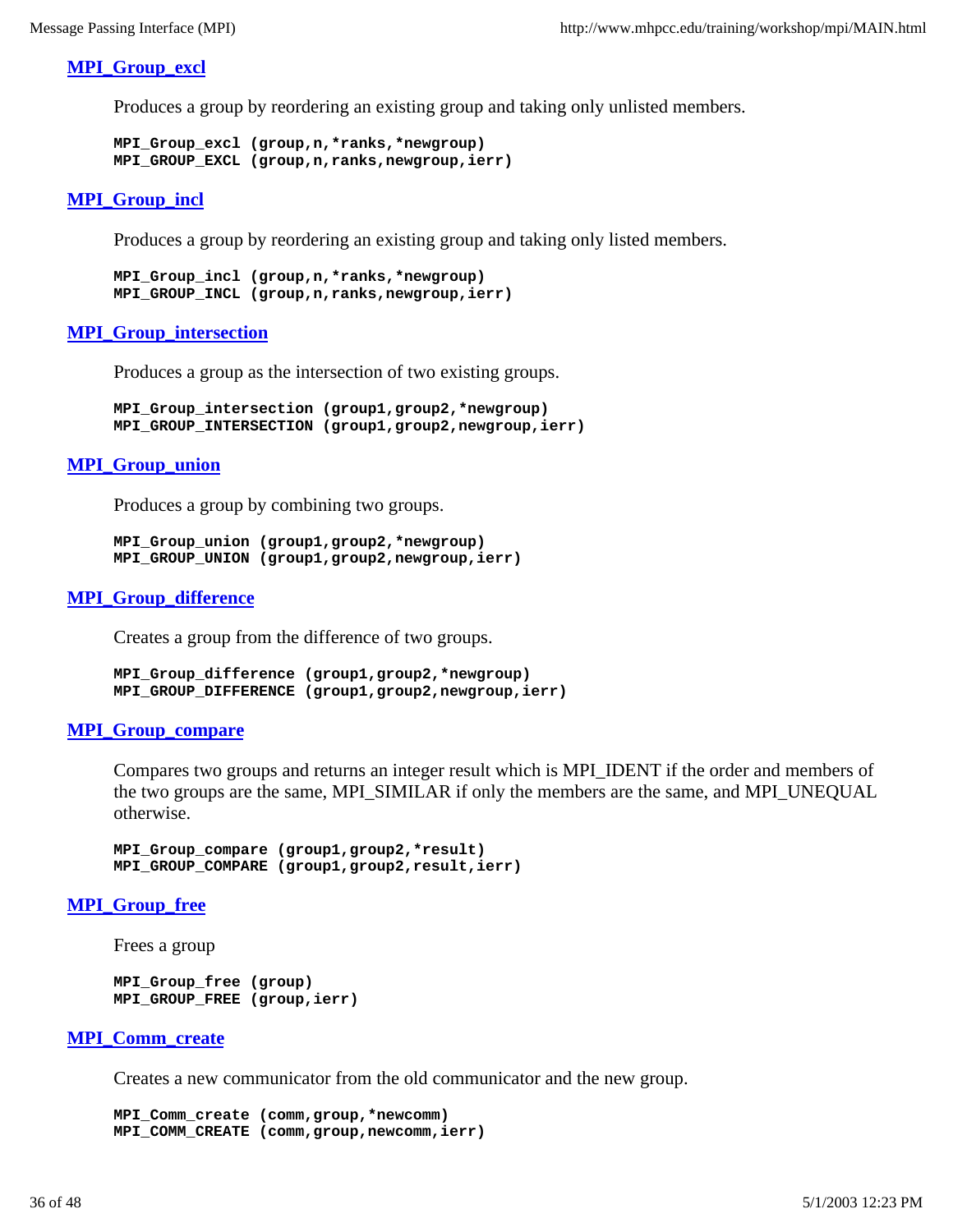#### **MPI\_Comm\_dup**

Duplicates an existing communicator with all its associated information.

```
MPI_Comm_dup (comm,*newcomm) 
MPI_COMM_DUP (comm,newcomm,ierr)
```
#### **MPI\_Comm\_compare**

Compares two communicators and returns integer result which is MPI\_IDENT if the contexts and groups are the same, MPI\_CONGRUENT if different contexts but identical groups, MPI\_SIMILAR if different contexts but similar groups, and MPI\_UNEQUAL otherwise.

**MPI\_Comm\_compare (comm1,comm2,\*result) MPI\_COMM\_COMPARE (comm1,comm2,result,ierr)**

### **MPI\_Comm\_free**

Marks the communicator object for deallocation.

```
MPI_Comm_free (*comm)
MPI_COMM_FREE (comm,ierr)
```
### **Examples: Group and Communicator Routines**

Create two different process groups for separate collective communications exchange. Requires creating new communicators also.

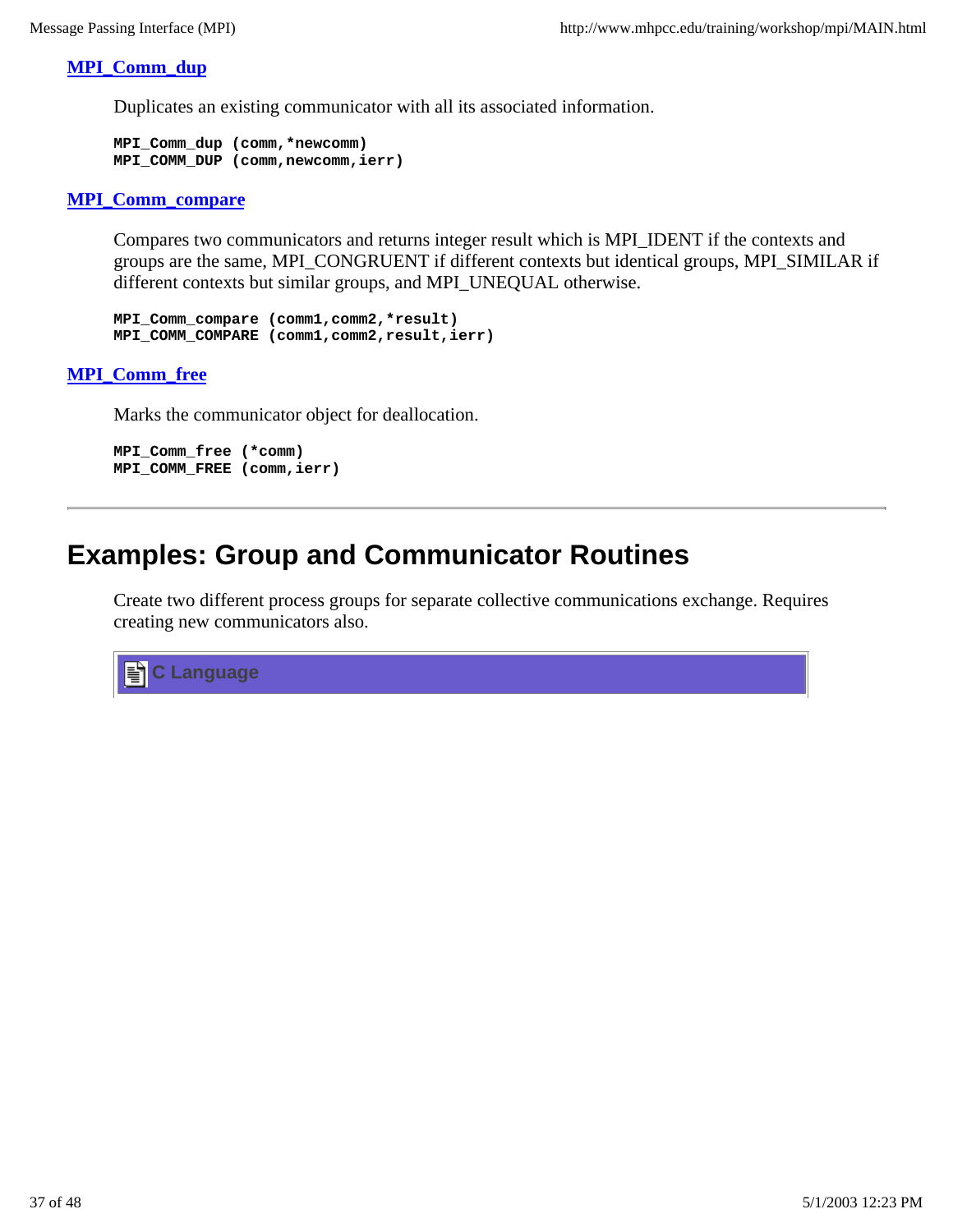```
#include "mpi.h"
#include <stdio.h>
#define NPROCS 8
int main(argc,argv)
int argc;
char *argv[]; {
int rank, new_rank, sendbuf, recvbuf, numtasks,
           ranks1[4]={0,1,2,3}, ranks2[4]={4,5,6,7};
MPI_Group orig_group, new_group;
MPI_Comm new_comm;
MPI_Init(&argc,&argv);
MPI_Comm_rank(MPI_COMM_WORLD, &rank);
MPI_Comm_size(MPI_COMM_WORLD, &numtasks);
if (numtasks != NPROCS) {
  printf("Must specify MP_PROCS= %d. Terminating.\n",NPROCS);
  MPI_Finalize();
  exit(0);
  }
sendbuf = rank;
/* Extract the original group handle */
MPI_Comm_group(MPI_COMM_WORLD, &orig_group);
/* Divide tasks into two distinct groups based upon rank */
if (rank < NPROCS/2) {
  MPI_Group_incl(orig_group, NPROCS/2, ranks1, &new_group);
   }
else {
  MPI_Group_incl(orig_group, NPROCS/2, ranks2, &new_group);
  }
/* Create new new communicator and then perform collective communications */
MPI_Comm_create(MPI_COMM_WORLD, new_group, &new_comm);
MPI_Allreduce(&sendbuf, &recvbuf, 1, MPI_INT, MPI_SUM, new_comm);
MPI_Group_rank (new_group, &new_rank);
printf("rank= %d newrank= %d recvbuf= %d\n",rank,new_rank,recvbuf);
MPI_Finalize();
}
```
### **Fortran**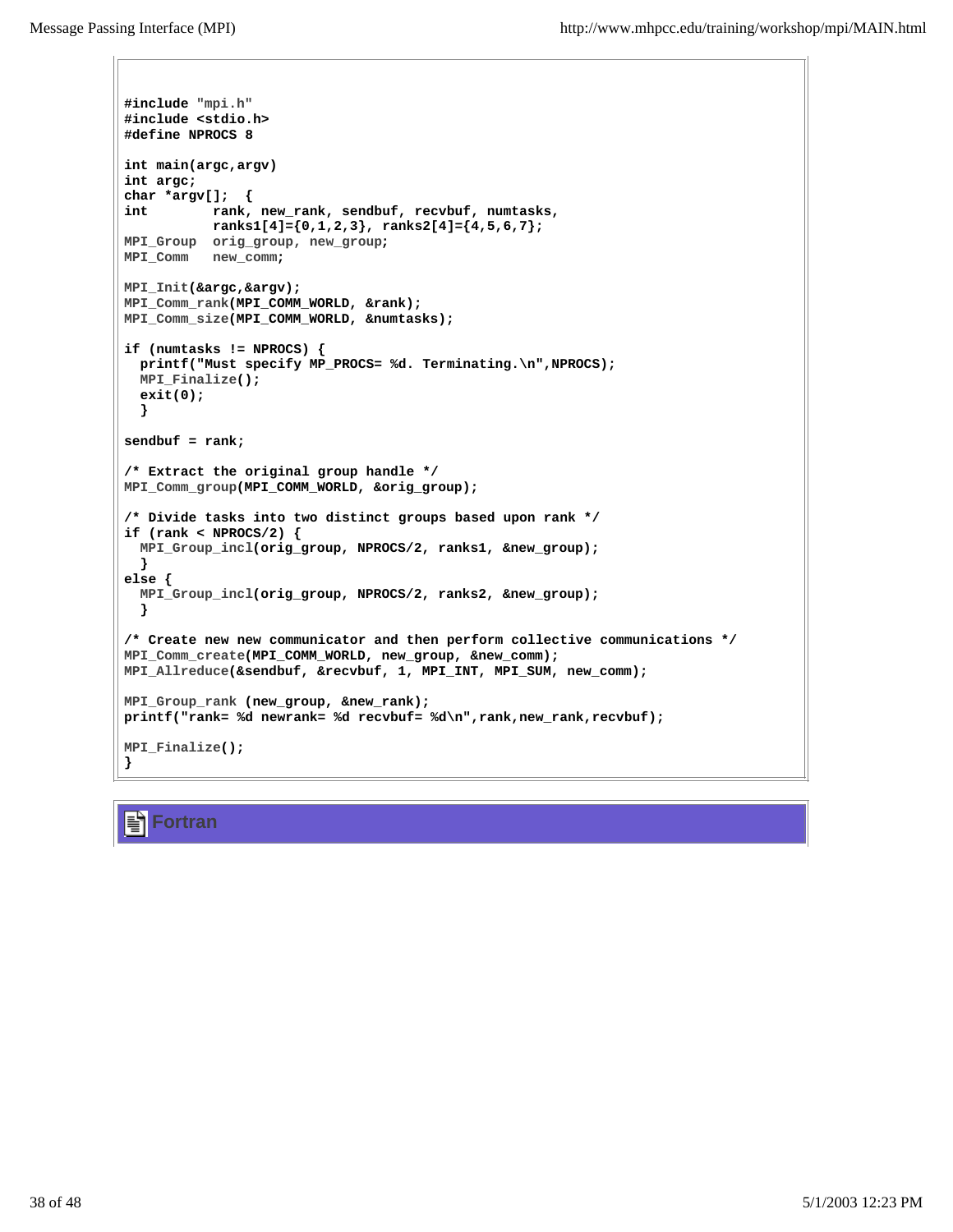```
 program group
   include 'mpif.h'
   integer NPROCS
   parameter(NPROCS=8)
   integer rank, new_rank, sendbuf, recvbuf, numtasks
   integer ranks1(4), ranks2(4), ierr
   integer orig_group, new_group, new_comm
   data ranks1 /0, 1, 2, 3/, ranks2 /4, 5, 6, 7/
   call MPI_INIT(ierr)
   call MPI_COMM_RANK(MPI_COMM_WORLD, rank, ierr)
   call MPI_COMM_SIZE(MPI_COMM_WORLD, numtasks, ierr)
   if (numtasks .ne. NPROCS) then
     print *, 'Must specify MPROCS= ',NPROCS,' Terminating.'
     call MPI_FINALIZE(ierr)
     stop
   endif
   sendbuf = rank
C Extract the original group handle
   call MPI_COMM_GROUP(MPI_COMM_WORLD, orig_group, ierr)
C Divide tasks into two distinct groups based upon rank
   if (rank .lt. NPROCS/2) then
      call MPI_GROUP_INCL(orig_group, NPROCS/2, ranks1, 
 & new_group, ierr)
   else 
      call MPI_GROUP_INCL(orig_group, NPROCS/2, ranks2, 
 & new_group, ierr)
   endif
   call MPI_COMM_CREATE(MPI_COMM_WORLD, new_group, 
 & new_comm, ierr)
   call MPI_ALLREDUCE(sendbuf, recvbuf, 1, MPI_INTEGER,
 & MPI_SUM, new_comm, ierr)
   call MPI_GROUP_RANK(new_group, new_rank, ierr)
   print *, 'rank= ',rank,' newrank= ',new_rank,' recvbuf= ',
 & recvbuf
   call MPI_FINALIZE(ierr)
   end
```
Sample program output:

**rank= 7 newrank= 3 recvbuf= 22 rank= 0 newrank= 0 recvbuf= 6 rank= 1 newrank= 1 recvbuf= 6 rank= 2 newrank= 2 recvbuf= 6 rank= 6 newrank= 2 recvbuf= 22 rank= 3 newrank= 3 recvbuf= 6 rank= 4 newrank= 0 recvbuf= 22 rank= 5 newrank= 1 recvbuf= 22**



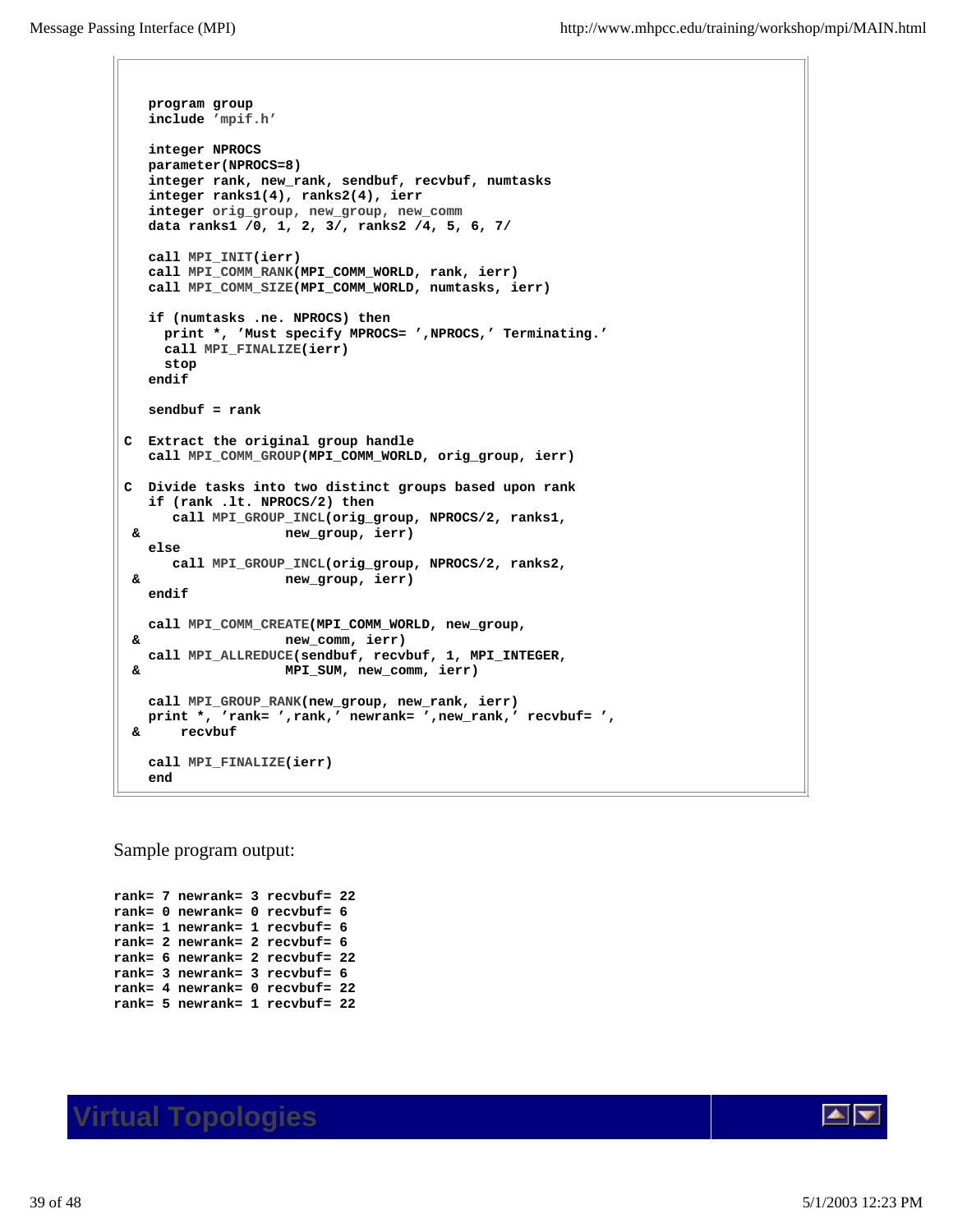- MPI provides a means for ordering the processes of a group into topologies. MPI topologies are virtual - there may be no relation between the physical structure of the parallel machine and the process topology.
- The two main types of topologies supported by MPI are Cartesian (grid) and Graph.
- Virtual topologies may be useful for applications with specific communication patterns patterns that match the topology structure. For example, a Cartesian topology might prove convenient for an application which requires 4-way nearest neighbor communications for grid based data.
- Virtual topologies are built upon MPI communicators and groups.
- The mapping of processes into a Cartesian topology is dependent upon the MPI implementation. A particular implementation may optimize the mapping based upon the physical characteristics of a given parallel machine. A simplified mapping of processes to coordinates appears below:

| 0      | (0,1) | $\overline{2}$ | 3     |
|--------|-------|----------------|-------|
| (0, 0) |       | (0, 2)         | (0,3) |
| 4      | 5     | 6              | 7     |
| (1,0)  | (1,1) | (1,2)          | (1,3) |
| 8      | 9     | 10             | 11    |
| (2,0)  | (2,1) | (2,2)          | (2,3) |
| 12     | 13    | 14             | 15    |
| (3,0)  | (3,1) | (3,2)          | (3,3) |

## **Virtual Topology Routines**

#### **MPI\_Cart\_coords**

Determines process coordinates in Cartesian topology given rank in group.

**MPI\_Cart\_coords (comm,rank,maxdims,\*coords[]) MPI\_CART\_COORDS (comm,rank,maxdims,coords(),ierr)**

#### **MPI\_Cart\_create**

Creates a new communicator to which Cartesian topology information has been attached.

```
MPI_Cart_create (comm_old,ndims,*dims[],*periods,
...... reorder,*comm_cart) 
MPI_CART_CREATE (comm_old,ndims,dims(),periods,
...... reorder,comm_cart,ierr)
```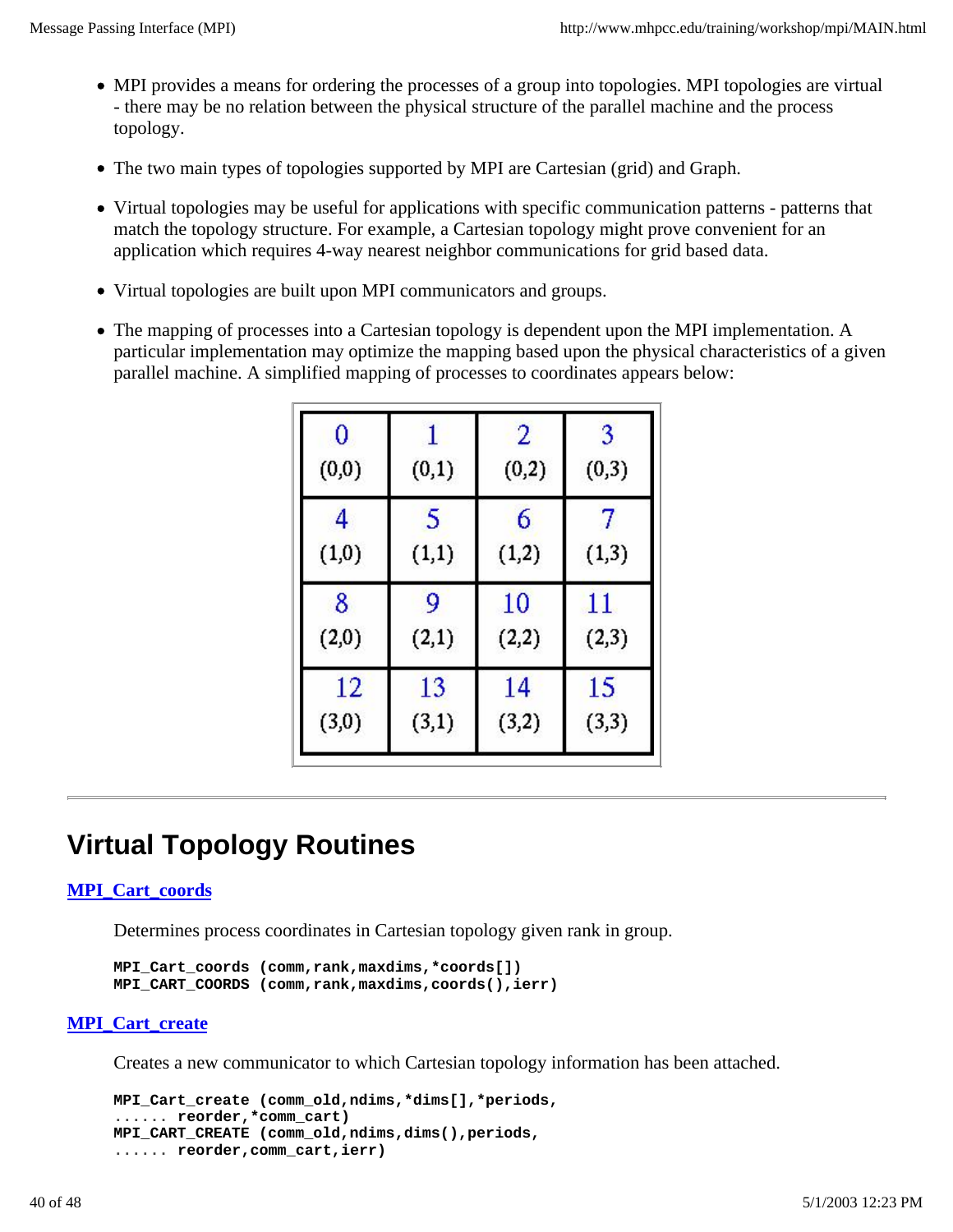#### **MPI\_Cart\_get**

Retrieves the number of dimensions, coordinates and periodicity setting for the calling process in a Cartesian topology.

```
MPI_Cart_get (comm,maxdims,*dims,*periods,*coords[]) 
MPI_CART_GET (comm,maxdims,dims,periods,coords(),ierr)
```
#### **MPI\_Cart\_map**

Maps process to Cartesian topology information

```
MPI_Cart_map (comm_old,ndims,*dims[],*periods[],*newrank) 
MPI_CART_MAP (comm_old,ndims,dims(),periods(),newrank,ierr)
```
#### **MPI\_Cart\_rank**

Determines process rank in communicator given the Cartesian coordinate location.

```
MPI_Cart_rank (comm,*coords[],*rank) 
MPI_CART_RANK (comm,coords(),rank,ierr)
```
#### **MPI\_Cart\_shift**

Returns the shifted source and destination ranks for the calling process in a Cartesian topology. Calling process specifies the shift direction and amount.

```
MPI_Cart_shift (comm,direction,displ,*source,*dest) 
MPI_CART_SHIFT (comm,direction,displ,source,dest,ierr)
```
#### **MPI\_Cart\_sub**

Partitions a communicator into subgroups which form lower-dimensional Cartesian subgrids

```
MPI_Cart_sub (comm,*remain_dims[],*comm_new) 
MPI_CART_SUB (comm,remain_dims(),comm_new,ierr)
```
#### **MPI\_Cartdim\_get**

Retrieves the number of dimensions associated with a Cartesian topology communicator.

```
MPI_Cartdim_get (comm,*ndims) 
MPI_CARTDIM_GET (comm,ndims,ierr)
```
#### **MPI\_Dims\_create**

Creates a division of processors in a Cartesian grid.

```
MPI_Dims_create (nnodes,ndims,*dims[]) 
MPI_DIMS_CREATE (nnodes,ndims,dims(),ierr)
```
#### **MPI\_Graph\_create**

Makes a new communicator to which topology information has been attached.

```
MPI_Graph_create (comm_old,nnodes,*index[],*edges[], 
...... reorder,*comm_graph) 
MPI_GRAPH_CREATE (comm_old,nnodes,index(),edges(),
```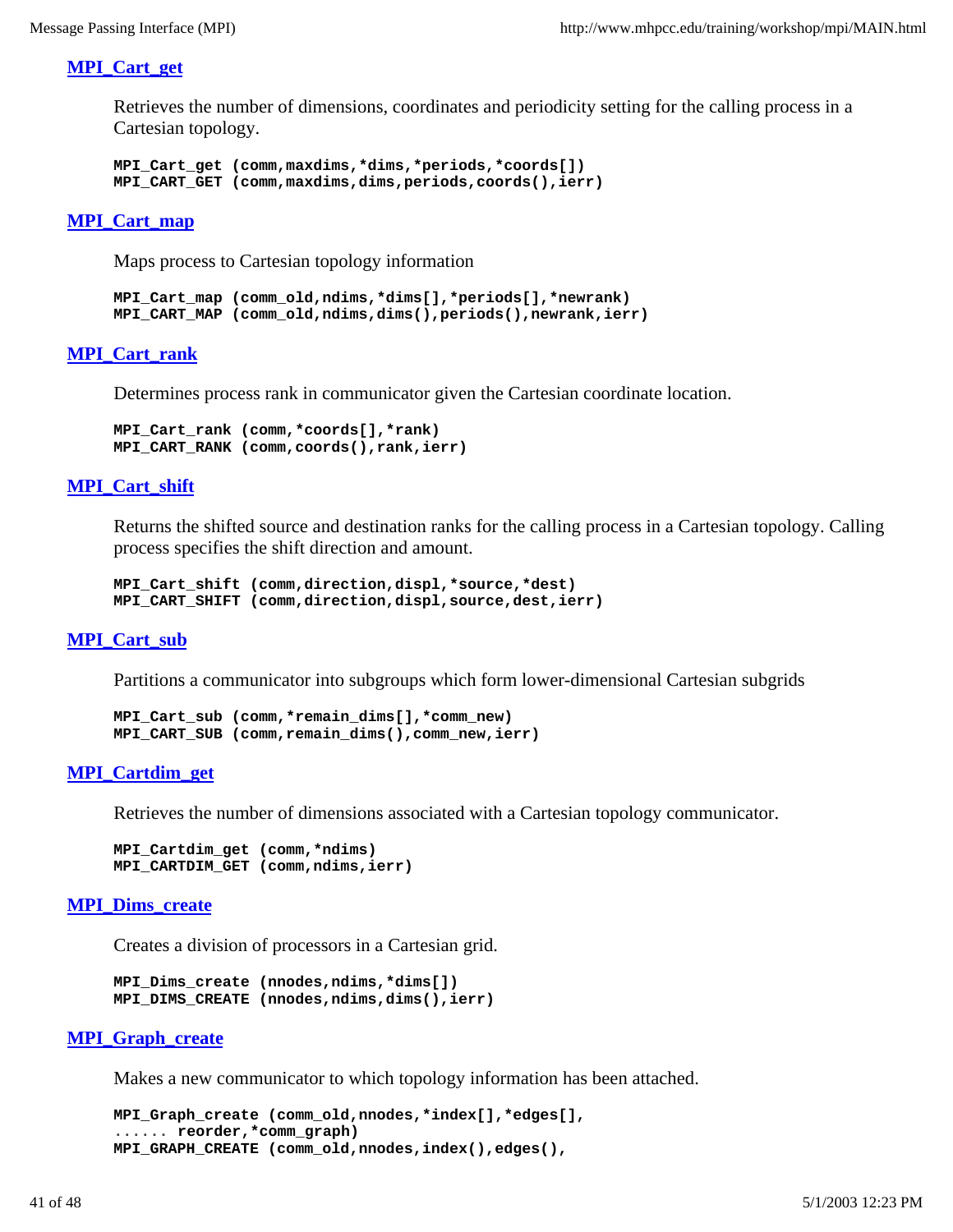```
...... reorder,comm_graph,ierr)
```
#### **MPI\_Graph\_get**

Retrieves graph topology information associated with a communicator.

```
MPI_Graph_get (comm,maxindex,maxedges,*index[],*edges[]) 
MPI_GRAPH_GET (comm,maxindex,maxedges,index(),edges(),ierr)
```
#### **MPI\_Graph\_map**

Maps process to graph topology information.

```
MPI_Graph_map (comm_old,nnodes,*index[],*edges[],*newrank)
MPI_GRAPH_MAP (comm_old,nnodes,index(),edges(),newrank,ierr)
```
#### **MPI\_Graph\_neighbors**

Returns the neighbors of a node associated with a graph topology.

```
MPI_Graph_neighbors (comm,rank,maxneighbors,*neighbors[])
MPI_GRAPH_NEIGHBORS (comm,rank,maxneighbors,neighbors(),ierr)
```
#### **MPI\_Graphdims\_get**

Retrieves graph topology information (number of nodes and number of edges) associated with a communicator

```
MPI_Graphdims_get (comm,*nnodes,*nedges)
MPI_GRAPHDIMS_GET (comm,nnodes,nedges,ierr)
```
#### **MPI\_Topo\_test**

Determines the type of topology (if any) associated with a communicator.

```
MPI_Topo_test (comm,*top_type)
MPI_TOPO_TEST (comm,top_type,ierr)
```
### **Examples: Cartesian Virtual Topology Example**

Create a 4 x 4 Cartesian topology from 16 processors and have each process exchange its rank with four neighbors.

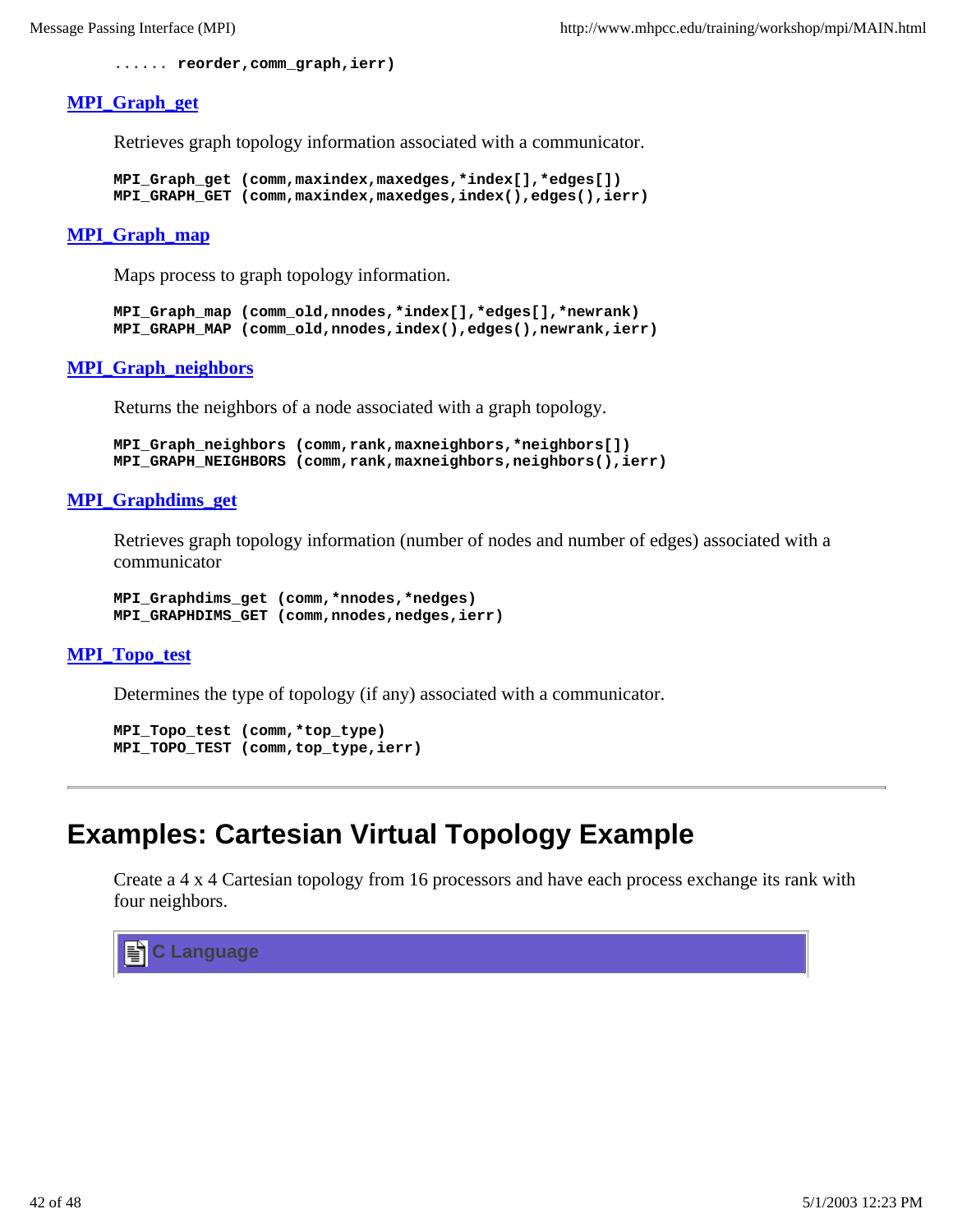```
#include "mpi.h"
#include <stdio.h>
#define SIZE 16
#define UP 0
#define DOWN 1
#define LEFT 2
#define RIGHT 3
int main(argc,argv)
int argc;
char *argv[]; {
int numtasks, rank, source, dest, outbuf, i, tag=1, 
    inbuf[4]={MPI_PROC_NULL,MPI_PROC_NULL,MPI_PROC_NULL,MPI_PROC_NULL,}, 
    nbrs[4], dims[2]={4,4}, 
    periods[2]={0,0}, reorder=0, coords[2];
MPI_Request reqs[8];
MPI_Status stats[8];
MPI_Comm cartcomm;
MPI_Init(&argc,&argv);
MPI_Comm_size(MPI_COMM_WORLD, &numtasks);
if (numtasks == SIZE) {
  MPI_Cart_create(MPI_COMM_WORLD, 2, dims, periods, reorder, &cartcomm);
  MPI_Comm_rank(cartcomm, &rank);
  MPI_Cart_coords(cartcomm, rank, 2, coords);
  MPI_Cart_shift(cartcomm, 0, 1, &nbrs[UP], &nbrs[DOWN]);
  MPI_Cart_shift(cartcomm, 1, 1, &nbrs[LEFT], &nbrs[RIGHT]);
  outbuf = rank;
  for (i=0; i<4; i++) {
     dest = nbrs[i];
      source = nbrs[i];
      MPI_Isend(&outbuf, 1, MPI_INT, dest, tag, 
               MPI_COMM_WORLD, &reqs[i]);
      MPI_Irecv(&inbuf[i], 1, MPI_INT, source, tag, 
               MPI_COMM_WORLD, &reqs[i+4]);
      }
  MPI_Waitall(8, reqs, stats);
  printf("rank= %d coords= %d %d neighbors(u,d,l,r)= %d %d %d %d\n",
        rank,coords[0],coords[1],nbrs[UP],nbrs[DOWN],nbrs[LEFT],
        nbrs[RIGHT]);
  printf("rank= %d inbuf(u,d,l,r)= %d %d %d %d\n",
        rank,inbuf[UP],inbuf[DOWN],inbuf[LEFT],inbuf[RIGHT]);
   }
else
  printf("Must specify %d processors. Terminating.\n",SIZE);
MPI_Finalize();
}
```
**Fortran**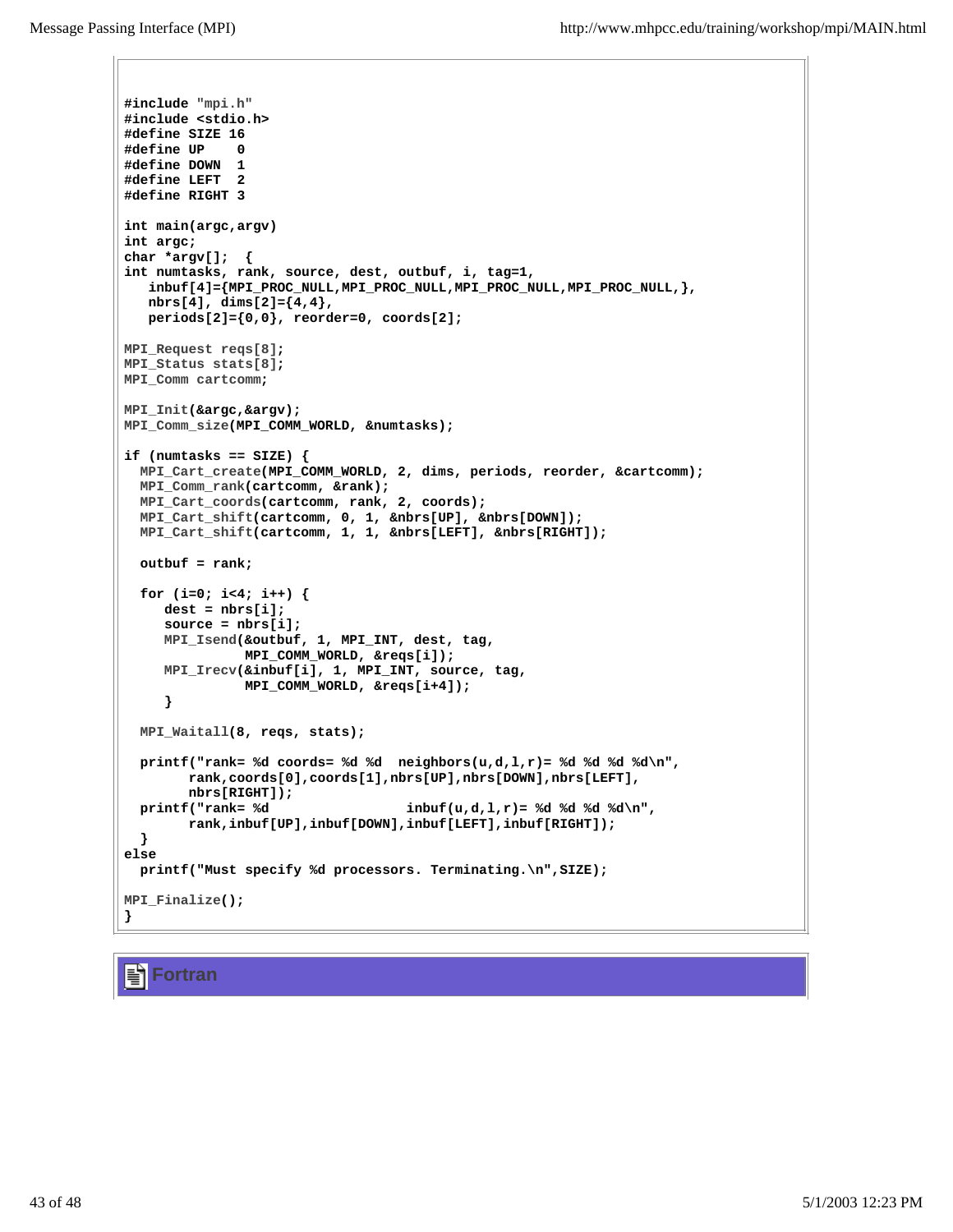```
 program cartesian
  include 'mpif.h'
  integer SIZE, UP, DOWN, LEFT, RIGHT
  parameter(SIZE=16)
  parameter(UP=1)
 parameter(DOWN=2)
 parameter(LEFT=3)
 parameter(RIGHT=4)
 integer numtasks, rank, source, dest, outbuf, i, tag, ierr,
 & inbuf(4), nbrs(4), dims(2), coords(2),
 & stats(MPI_STATUS_SIZE, 8), reqs(8), cartcomm,
 & periods(2), reorder
 data inbuf /MPI_PROC_NULL,MPI_PROC_NULL,MPI_PROC_NULL,
 & MPI_PROC_NULL/, dims /4,4/, tag /1/, 
 & periods /0,0/, reorder /0/ 
  call MPI_INIT(ierr)
  call MPI_COMM_SIZE(MPI_COMM_WORLD, numtasks, ierr)
  if (numtasks .eq. SIZE) then
     call MPI_CART_CREATE(MPI_COMM_WORLD, 2, dims, periods, reorder,
 & cartcomm, ierr)
     call MPI_COMM_RANK(cartcomm, rank, ierr)
     call MPI_CART_COORDS(cartcomm, rank, 2, coords, ierr)
     print *,'rank= ',rank,'coords= ',coords
     call MPI_CART_SHIFT(cartcomm, 0, 1, nbrs(UP), nbrs(DOWN), ierr)
     call MPI_CART_SHIFT(cartcomm, 1, 1, nbrs(LEFT), nbrs(RIGHT), 
 & ierr)
     outbuf = rank
     do i=1,4
       dest = nbrs(i)
       source = nbrs(i)
       call MPI_ISEND(outbuf, 1, MPI_INTEGER, dest, tag,
 & MPI_COMM_WORLD, reqs(i), ierr)
       call MPI_IRECV(inbuf(i), 1, MPI_INTEGER, source, tag,
 & MPI_COMM_WORLD, reqs(i+4), ierr)
     enddo
     call MPI_WAITALL(8, reqs, stats, ierr)
     print *,'rank= ',rank,' coords= ',coords, 
 & ' neighbors(u,d,l,r)= ',nbrs
     print *,'rank= ',rank,' ', 
 & ' inbuf(u,d,l,r)= ',inbuf
  else
   print *, 'Must specify',SIZE,' processors. Terminating.' 
  endif
  call MPI_FINALIZE(ierr)
  end
```
Sample program output: (partial)

```
rank= 0 coords= 0 0 neighbors(u,d,l,r)= -3 4 -3 1
rank= 0 inbuf(u,d,l,r)= -3 4 -3 1
rank= 1 coords= 0 1 neighbors(u,d,l,r)= -3 5 0 2
rank= 1 inbuf(u,d,l,r)= -3 5 0 2
rank= 2 coords= 0 2 neighbors(u,d,l,r)= -3 6 1 3
rank= 2 inbuf(u,d,l,r)= -3 6 1 3
 . . . . .
rank= 14 coords= 3 2 neighbors(u,d,l,r)= 10 -3 13 15
rank= 14 inbuf(u,d,l,r)= 10 -3 13 15
```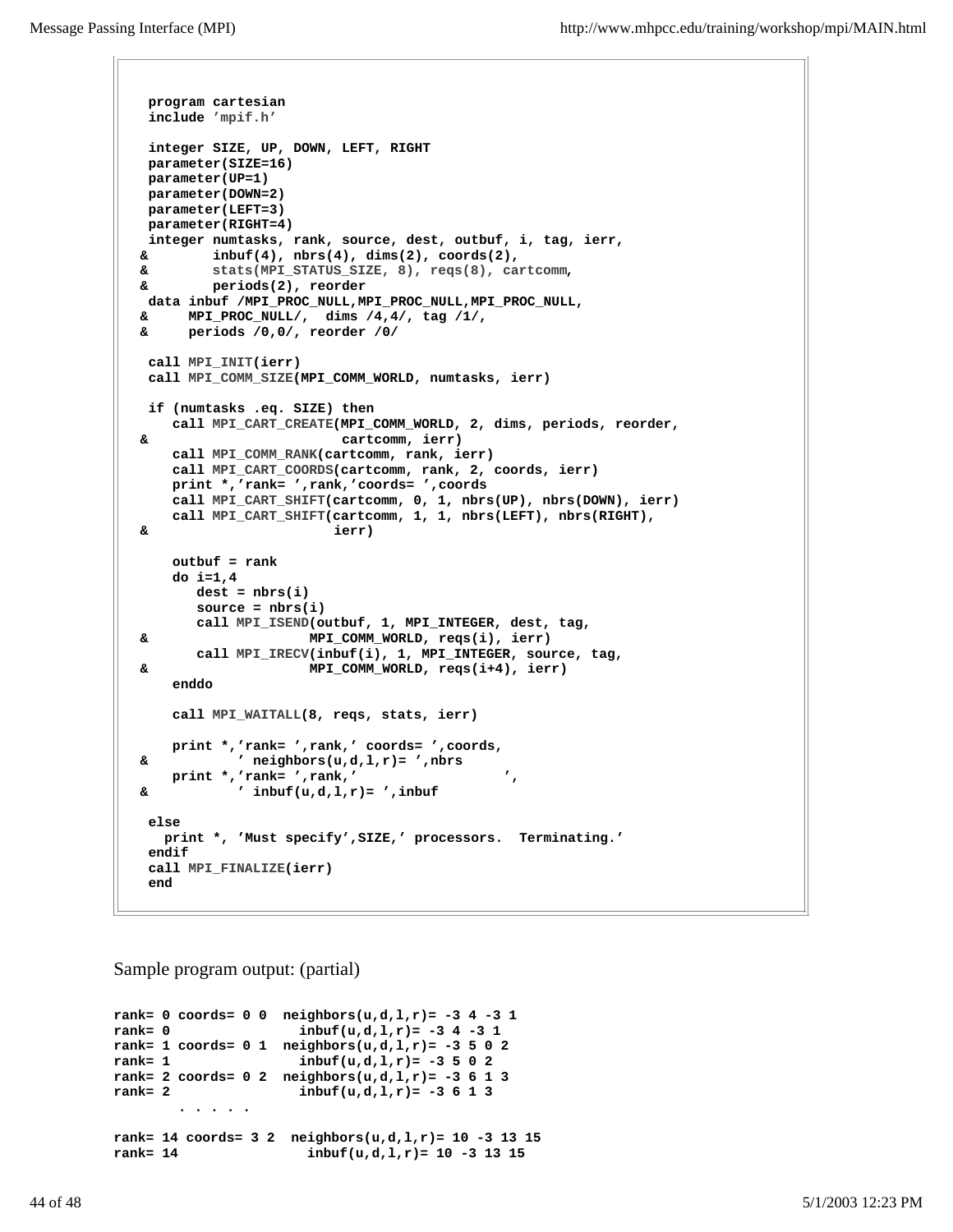**rank= 15 coords= 3 3 neighbors(u,d,l,r)= 11 -3 14 -3 rank= 15 inbuf(u,d,l,r)= 11 -3 14 -3**

### **A Look Into The Future: MPI-2**

- In March 1995, the MPI Forum began discussing enhancements to the MPI standard. Following this:
	- December 1995: Supercomputing 95 conference Birds of a Feather meeting to discuss MPI-2 extensions.
	- $\circ$  November 1996: Supercomputing 96 conference MPI-2 draft made available. Public comments solicited. Meeting to discuss MPI 2 extensions.

These enhancements have now become part of the MPI-2 standard.

- Key areas of new functionality include:
	- Dynamic processes: extensions which remove the static process model of MPI. Provides routines to create new processes.
	- $\circ$  One sided communications: provides routines for one directional communications. Include shared memory operations (put/get) and remote accumulate operations.
	- Extended collective operations: allows for non-blocking collective operations and application of collective operations to inter-communicators
	- $\circ$  External interfaces: defines routines which allow developers to layer on top of MPI, such as for debuggers and profilers.
	- $\circ$  Additional language bindings: describes C++ bindings and discusses Fortran-90 issues.
	- $\circ$  Parallel I/O: discusses MPI support for parallel I/O.
- A draft version of MPI-2 was made available for public comment at the Supercomputing '96 conference. The completed document is now available on the WWW at: WWW.ERC.MsState.Edu/mpi/mpi2.html
- More information about MPI 2 is available on the WWW at: WWW.ERC.MsState.Edu/mpi/mpi2.html www.mpi-forum.org/docs/mpi-20-html/mpi2-report.html www.epm.ornl.gov/~walker/mpi/mpi2.html

### **References and More Information**

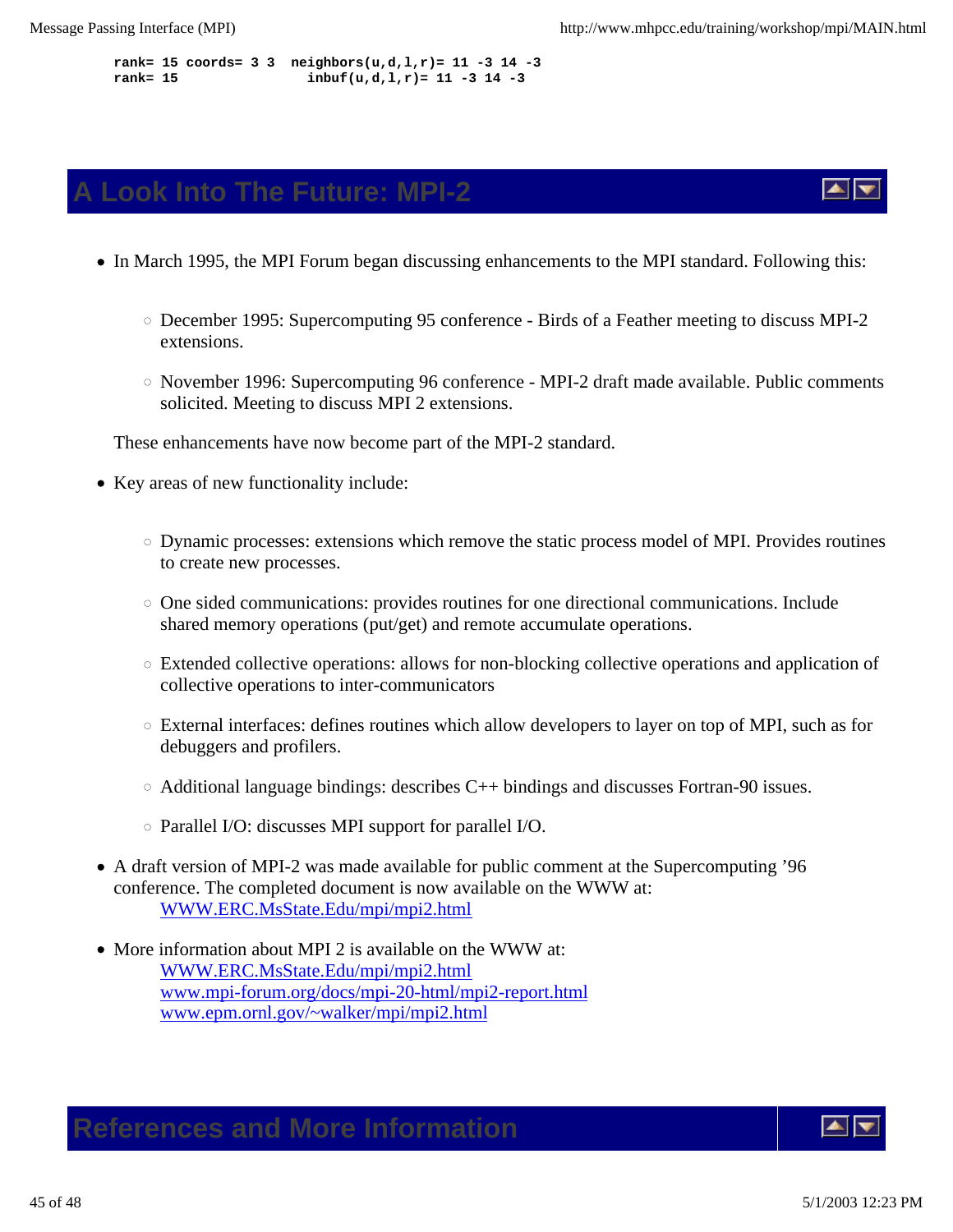- "Using MPI", Gropp, Lusk and Skjellum. MIT Press, 1994.
- "MPI: From Fundamentals To Applications", WWW documents by David W. Walker. Mathematical Sciences Section, Oak Ridge National Laboratory. *www.epm.ornl.gov/~walker/mpi/SLIDES/mpi-tutorial.html*
- "Message Passing Interface", WWW documents from the Mississippi State University server. *www.erc.msstate.edu/mpi*
- IBM Parallel Environment Manuals *www.rs6000.ibm.com/resource/aix\_resource/sp\_books/pe*
- "RS/6000 SP: Practical MPI Programming", Yukiya Aoyama and Jun Nakano, RS/6000 Technical Support Center, IBM Japan. Available from IBM's Redbooks server atwww.redbooks.ibm.com.
- *"MPI (Message-Passing Interface)" WWW documents by Shennon Shen and John Zollweg from the Cornell Theory Center server: www.tc.cornell.edu/Edu/Talks/MPI/toc.html*
- *"A User's Guide to MPI", Peter S. Pacheco. Department of Mathematics, University of San Francisco. PostScript draft available on the WWW at ftp://math.usfca.edu/pub/MPI/mpi.guide.ps*
- *Argonne National Laboratory www.mcs.anl.gov/mpi*
- *Cornell Theory Center www.tc.cornell.edu/Edu*
- *Maui High Performance Computing Center www.mhpcc.edu/doc/mpi/mpi.html*
- *Mississippi State University WWW.ERC.MsState.Edu/mpi*
- *Oak Ridge National Laboratory www.epm.ornl.gov/~walker/mpi*
- *Ohio Supercomputing Center www.osc.edu/lam.html#MPI*

## **Appendix A: MPI Routine Index**

 $\blacktriangle$ 

*The following table provides a comprehensive list of all MPI routines, each linked to its corresponding man page. Man pages were derived from the MPICH implementation of MPI and may differ from man pages of other implementations.*

**Environment Management Routines**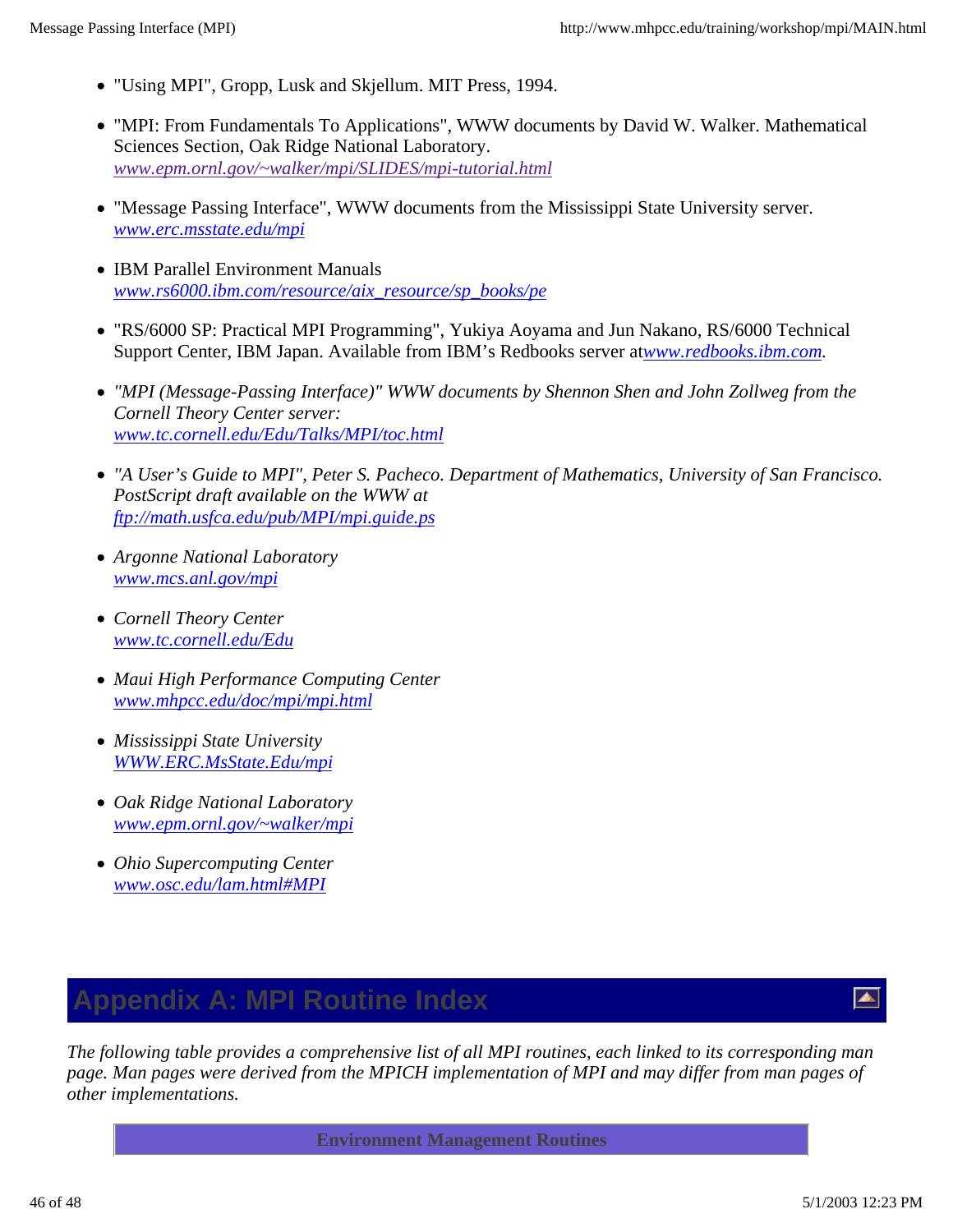| <b>MPI_Abort</b>            | <b>MPI_Errhandler_create</b>                 | <b>MPI_Errhandler_free</b>    |
|-----------------------------|----------------------------------------------|-------------------------------|
| <b>MPI</b> Errhandler get   | <b>MPI_Errhandler_set</b>                    | <b>MPI_Error_class</b>        |
| <b>MPI_Error_string</b>     | <b>MPI_Finalize</b>                          | <b>MPI</b> Get processor name |
| <b>MPI_Init</b>             | <b>MPI_Initialized</b>                       | <b>MPI_Wtick</b>              |
| <b>MPI_Wtime</b>            |                                              |                               |
|                             | <b>Point-to-Point Communication Routines</b> |                               |
| <b>MPI</b> Bsend            | <b>MPI_Bsend_init</b>                        | <b>MPI_Buffer_attach</b>      |
| <b>MPI_Buffer_detach</b>    | <b>MPI_Cancel</b>                            | <b>MPI_Get_count</b>          |
| <b>MPI</b> Get elements     | <b>MPI_Ibsend</b>                            | <b>MPI</b> Iprobe             |
| <b>MPI_Irecv</b>            | <b>MPI_Irsend</b>                            | MPI_Isend                     |
| <b>MPI_Issend</b>           | <b>MPI_Probe</b>                             | <b>MPI_Recv</b>               |
| MPI_Recv_init               | <b>MPI_Request_free</b>                      | <b>MPI_Rsend</b>              |
| <b>MPI_Rsend_init</b>       | <b>MPI_Send</b>                              | MPI_Send_init                 |
| <b>MPI_Sendrecy</b>         | <b>MPI</b> Sendrecy replace                  | <b>MPI</b> Ssend              |
| <b>MPI_Ssend_init</b>       | <b>MPI_Start</b>                             | <b>MPI_Startall</b>           |
| <b>MPI_Test</b>             | <b>MPI_Test_cancelled</b>                    | <b>MPI_Testall</b>            |
| <b>MPI_Testany</b>          | <b>MPI_Testsome</b>                          | <b>MPI_Wait</b>               |
| <b>MPI_Waitall</b>          | <b>MPI_Waitany</b>                           | <b>MPI_Waitsome</b>           |
|                             |                                              |                               |
|                             | <b>Collective Communication Routines</b>     |                               |
| <b>MPI_Allgather</b>        | <b>MPI_Allgathery</b>                        | <b>MPI_Allreduce</b>          |
| <b>MPI_Alltoall</b>         | <b>MPI_Alltoally</b>                         | <b>MPI_Barrier</b>            |
| <b>MPI_Bcast</b>            | <b>MPI_Gather</b>                            | <b>MPI_Gatherv</b>            |
| MPI Op create               | MPI_Op_free                                  | <b>MPI</b> Reduce             |
| <b>MPI_Reduce_scatter</b>   | <b>MPI</b> Scan                              | <b>MPI_Scatter</b>            |
| <b>MPI_Scatterv</b>         |                                              |                               |
|                             | <b>Process Group Routines</b>                |                               |
| <b>MPI</b> Group compare    | <b>MPI</b> Group difference                  | MPI Group excl                |
| <b>MPI_Group_free</b>       | MPI_Group_incl                               | <b>MPI</b> Group intersection |
| <b>MPI</b> Group range excl | <b>MPI</b> Group range incl                  | <b>MPI</b> Group rank         |
| <b>MPI_Group_size</b>       | <b>MPI_Group_translate_ranks</b>             | MPI_Group_union               |
|                             | <b>Communicators Routines</b>                |                               |
| <b>MPI</b> Comm compare     | <b>MPI</b> Comm create                       | MPI_Comm_dup                  |
| <b>MPI_Comm_free</b>        | <b>MPI</b> Comm group                        | MPI_Comm_rank                 |
| MPI_Comm_remote_group       | MPI_Comm_remote_size                         | MPI_Comm_size                 |
| MPI_Comm_split              | <b>MPI</b> Comm test inter                   | <b>MPI</b> Intercomm create   |